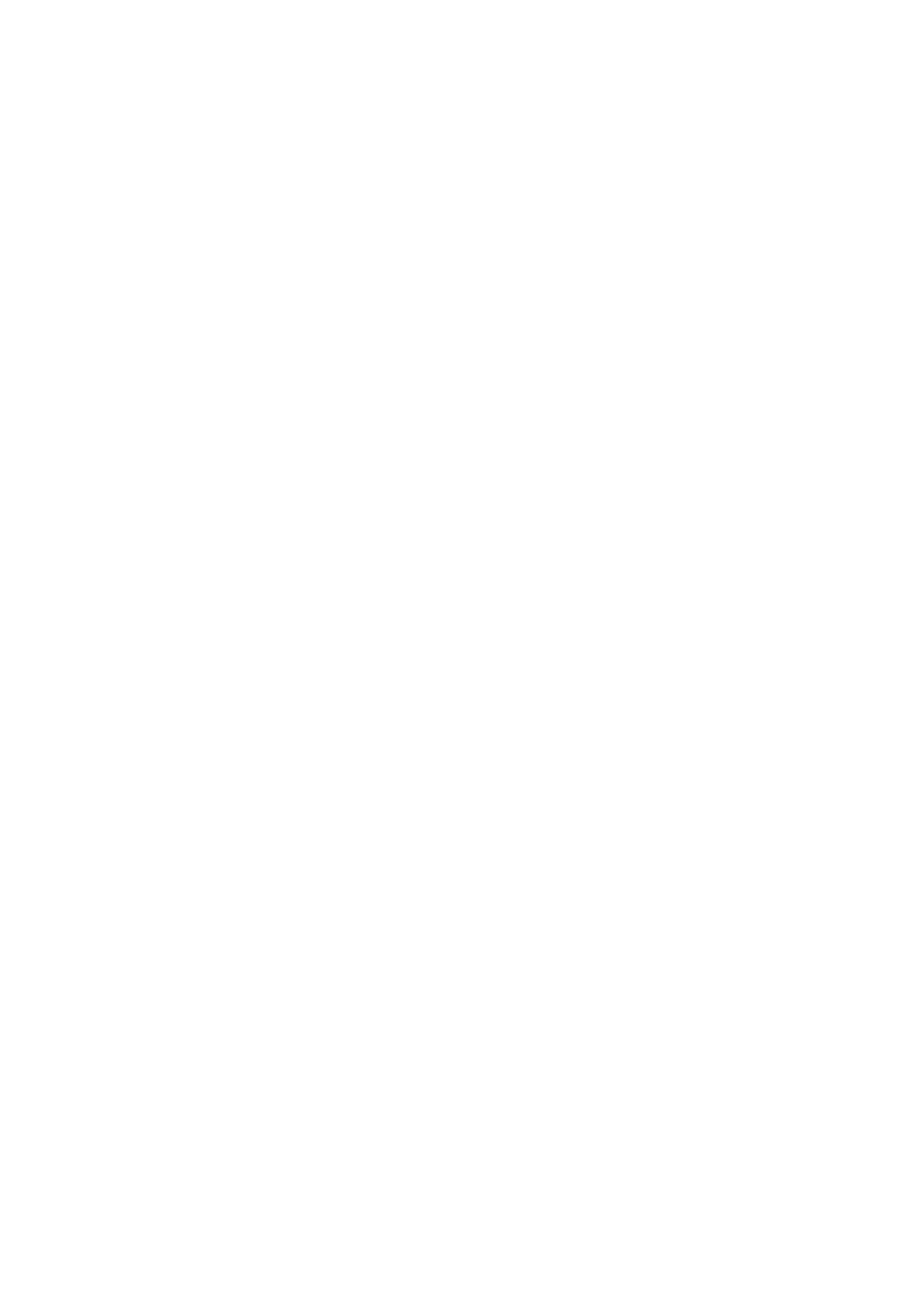#### Table of Contents

| Preface $\nu$         |                                                                                                                                                                          |                  |
|-----------------------|--------------------------------------------------------------------------------------------------------------------------------------------------------------------------|------------------|
| List of Abbreviations | vi                                                                                                                                                                       |                  |
| Table 2.1:            | Percentage of Women Never Married at Age-group 20-24 Years and Total Fertility<br>Rates for Maori and Non-Maori, 1876-2001                                               | $\mathbf{1}$     |
| Table 3.1:            | Marital Status, Maori: Percentage of Men and Women Never Married at                                                                                                      |                  |
|                       | Ages 20-24, 25-29, 30-34 or 25-34 Years, 1926-2001                                                                                                                       | $\mathbf{2}$     |
| Table 3.2:            | Marital Status, Non-Maori, Percentage of Men and Women Never Married at                                                                                                  |                  |
|                       | Ages 20-24, 25-29 and 30-34 Years, 1876-2001                                                                                                                             | $\mathbf{2}$     |
| Table 3.3:            | Statistics on Reproduction, British Isles, circa 1871                                                                                                                    |                  |
| Table 3.4:            | Marital Status, Non-Maori: Percentage-Point Difference Between the Proportion of                                                                                         | $\mathfrak{Z}$   |
|                       | Males and Females Never Married at Ages 20-24, 25-29 and 30-34 Years, 1876-2001                                                                                          |                  |
|                       |                                                                                                                                                                          | $\overline{4}$   |
| Table 3.5:            | Rank Correlations (a) Between Fertility Rates and Factors Related to Levels of                                                                                           |                  |
|                       | Reproduction among New Zealand Provinces in 1878 and 1896; and (b) Between                                                                                               |                  |
|                       | Fertility Rates in 1878 and in 1896 among New Zealand Provinces                                                                                                          | 4                |
| Table 3.6:            | Marital Status by Birth Cohort: Percentage in each Cohort of Non-Maori Women                                                                                             |                  |
|                       | Never Married at Ages 20-24, 40-44 and 60-64 Years                                                                                                                       | 5                |
| Table $3.7$ :         | Non-Maori Force of Reproduction, 1921-2001: (1) Number of Live Births Cumulated<br>over Life-cycle Stages; and (2) Percentage of Total Fertility Rate Occurring over the |                  |
|                       | Life-cycle Stages at Ages <25, 25-34 and 35+ Years                                                                                                                       | 5                |
| Table 3.8:            | Non-Maori Force of Reproduction, 1921 to 2001: (1) Number of Births Indexed to 1921                                                                                      |                  |
|                       | (=100); (2) Modal Age-group for Childbearing; (3) Percentage of Births Occurring                                                                                         |                  |
|                       | at 30+ Years; (4) Ratios of Early and Delayed Births (20-24/35-39); and (5) Ratios of                                                                                    |                  |
|                       | Births in Late 20s and Early 30s                                                                                                                                         | $\boldsymbol{6}$ |
| Table 3.9:            | Non-Maori Married Women at the 1921 Census: Family Sizes by Age of Mother                                                                                                | 6                |
|                       | Table 3.10: Percentage Non-Maori Divorced and Separated, and Widowed, by Age and Sex, 1926,                                                                              |                  |
|                       | 1956, 1986                                                                                                                                                               | 7                |
|                       | Table 3.11: Estimated Sole-Adult Families, Non-Maori, 1926, 1956, 1986 by Age of Reference                                                                               |                  |
|                       | Person: Percentage of Total Families                                                                                                                                     | 7                |
|                       | Table 4.1a: Pakeha Marital Status and Fertility Rates by Province, 1878, 1886, 1896                                                                                      | 8                |
|                       | Table 4.1b: Fertility by Province, 1878, 1886 and 1896: General Fertility Rates (per 100 Women                                                                           |                  |
|                       | Aged 15-44 Years) and Marital General Fertility Rates (per 1000 Married Women),                                                                                          |                  |
|                       | Age-standardised                                                                                                                                                         | 9                |
| Table $4.2$ :         | Non-Maori, Nuptial Fertility Rates (per 1000 Married Women) by Age, Selected Years 10                                                                                    |                  |
| Table 4.3:            | Family Heads Aged 40-44 Years: Average Number of Dependent Children (Aged                                                                                                |                  |
|                       | Under 16 Years), Families with Zero Dependent Children and Families with $4+$                                                                                            |                  |
|                       | Dependent Children, 1926-1966                                                                                                                                            | 10               |
| Table 4.4:            | Total Fertility Rates by Religious Affiliation, 1916-1986                                                                                                                | 11               |
| Table 5.1:            | Life Table Estimates of the Cumulative Proportion of Women Having a First Birth                                                                                          |                  |
|                       | Before a Given Age, for Selected Socio-demographic Characteristics, NZW:FEE 1995                                                                                         |                  |
|                       |                                                                                                                                                                          | 12               |
| Table $5.2$ :         | Life Table Estimates of the Cumulative Proportion of Women Entering a First                                                                                              |                  |
|                       | Union (Cohabitation or Marriage) Before a Given Age, for Selected Socio-                                                                                                 |                  |
|                       | demographic Characteristics, NZW:FEE 1995                                                                                                                                | 12               |
| Table $5.3$ :         | Life Table Estimates of the Cumulative Proportion of Women Entering a First                                                                                              |                  |
|                       | Marriage Before a Given Age, for Selected Socio-demographic Characteristics,                                                                                             |                  |
|                       | <b>NZW:FEE 1995</b>                                                                                                                                                      | 13               |
| Table $5.4$ :         | Life Table Estimates of the Cumulative Proportion of Women Entering Cohabitation                                                                                         |                  |
|                       | as a First Union (given that they are not married) Before a Given Age, for Selected                                                                                      |                  |
|                       | Socio-demographic Characteristics, NZW:FEE 1995                                                                                                                          | 13               |
| Table $5.5$ :         | Life Table Estimates of the Cumulative Proportion of Women Whose First                                                                                                   |                  |
|                       | Cohabitation (that was also the First Union) was either Dissolved or Converted into                                                                                      |                  |
|                       | Marriage, by Duration of Cohabitation, for Selected Socio-demographic                                                                                                    |                  |
|                       | Characteristics, NZW:FEE 1995                                                                                                                                            | 14               |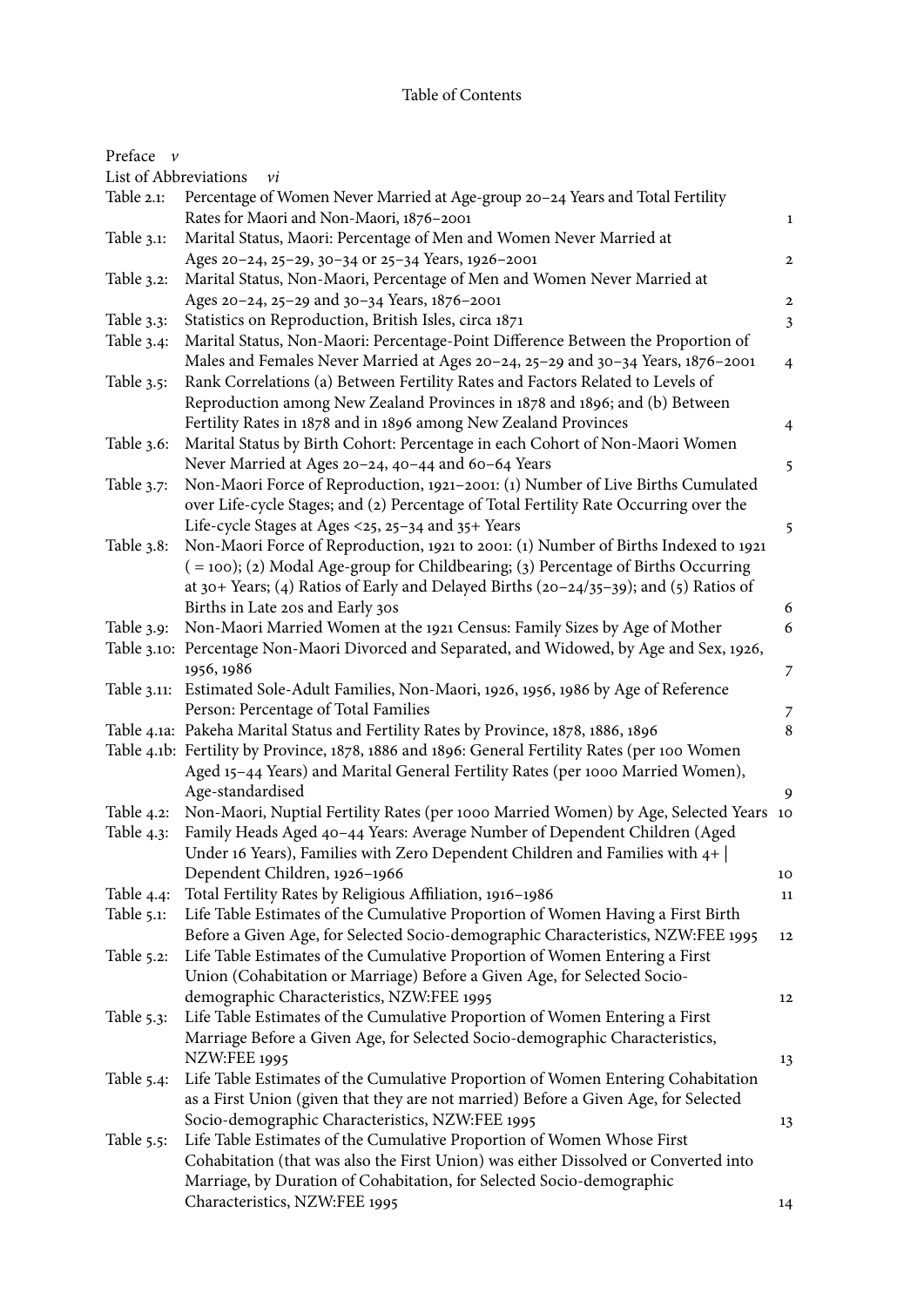| Table 5.6:  | Type of First Union Entered before a Given Age, by Birth Cohort, NZW:FEE 1995                                               | 15 |
|-------------|-----------------------------------------------------------------------------------------------------------------------------|----|
| Table 5.7:  | Cumulative Percentage of Women Having a Second Birth within 24, 36 and 60 Months<br>of their First, by Period, NZW:FEE 1995 | 15 |
| Table 5.8:  | Life Table Estimates of the Cumulative Proportion of Women Who Separated from a                                             |    |
|             | First Marriage within a Given Duration of Marriage, for Selected Socio-demographic                                          |    |
|             | Characteristics, NZW:FEE 1995                                                                                               | 16 |
| Table 5.9:  | Percentage Distribution of Households by Type, 1966 to 2001                                                                 | 17 |
|             | Table 5.10: Percentage Distribution of Households by Type and Ethnicity, 1976 and 2001                                      | 17 |
| Table 5.11: | Percentage of Households by Type, and by Age and Ethnicity of Occupier, 1976 and 2001                                       | 18 |
| Table 5.12: | Parameters of the Baby Boom                                                                                                 | 19 |
| Table 6.1:  | Ex-nuptial Births as a Percentage of Total Births by Age of Mother, 1962-2002                                               | 20 |
| Table 6.2:  | Percentage of All Women by Age in Sole-parent Households, 1976 and 1996                                                     | 20 |
| Table 7.1:  | Method of Contraception or Sterilisation Recalled Retrospectively as Having Been                                            |    |
|             | (a) Used 'Normally' in Years 1976 and 1986 when Respondents were at a Given Age;                                            |    |
|             | and (b) Used in the Last Four Weeks Before the 1995 and 2001 Surveys: Percentage of                                         |    |
|             | All Women at a Given Age Using One or More Methods                                                                          | 21 |
| Table 7.2:  | Percentage Distribution of Methods of Contraception/ Sterilisation Used in the Last                                         |    |
|             | Four Weeks by Women Exposed to Intercourse and not Pregnant, by Ethnicity, 2001                                             | 22 |
| Table 8.1:  | Western Developed Countries: Numbers of Births in 1960 and 2003/4, and Total                                                |    |
|             | Fertility Rates in 1960-65 and 1995-2000                                                                                    | 23 |
| Table 8.2:  | Mean Ages (Years) of Mothers When Children were Born, by Year of Birth of the                                               |    |
|             | Child, by Ethnicity                                                                                                         | 24 |
| Table 8.3:  | Life Table Estimates of the Proportion of Women Having a First Birth Before a                                               |    |
|             | Given Age, by Birth Cohort and Ethnicity (NZW:FEE and NZFFS Pooled Data)                                                    | 25 |
| Table 9.1:  | Ethnicity of 'Occupier' of Households, 1991 and 2001                                                                        |    |
| Table 9.2:  | Percentage of Households Whose Members were of One-only Ethnicity (Labelled 1) or                                           |    |
|             | of Multiple Ethnicities (Labelled 2+), Using Prioritised Ethnicity for those Usually                                        |    |
|             | Resident, 1991 and 2001                                                                                                     | 25 |
|             | Table 9.3a: Equivalised Household Income by Household Type and Age of Occupier, 1986                                        |    |
|             | $(1996$ dollars)                                                                                                            | 26 |
|             | Table 9.3b: Equivalised Household Income by Household Type and Age of Occupier, 2001                                        |    |
|             | $(1996$ dollars)                                                                                                            | 27 |
|             | Table 9.3c: Equivalised Household Income by Household Type and Age of Occupier, 2001-1986                                   |    |
|             | Difference (1996 dollars)                                                                                                   | 28 |
| References  |                                                                                                                             | 29 |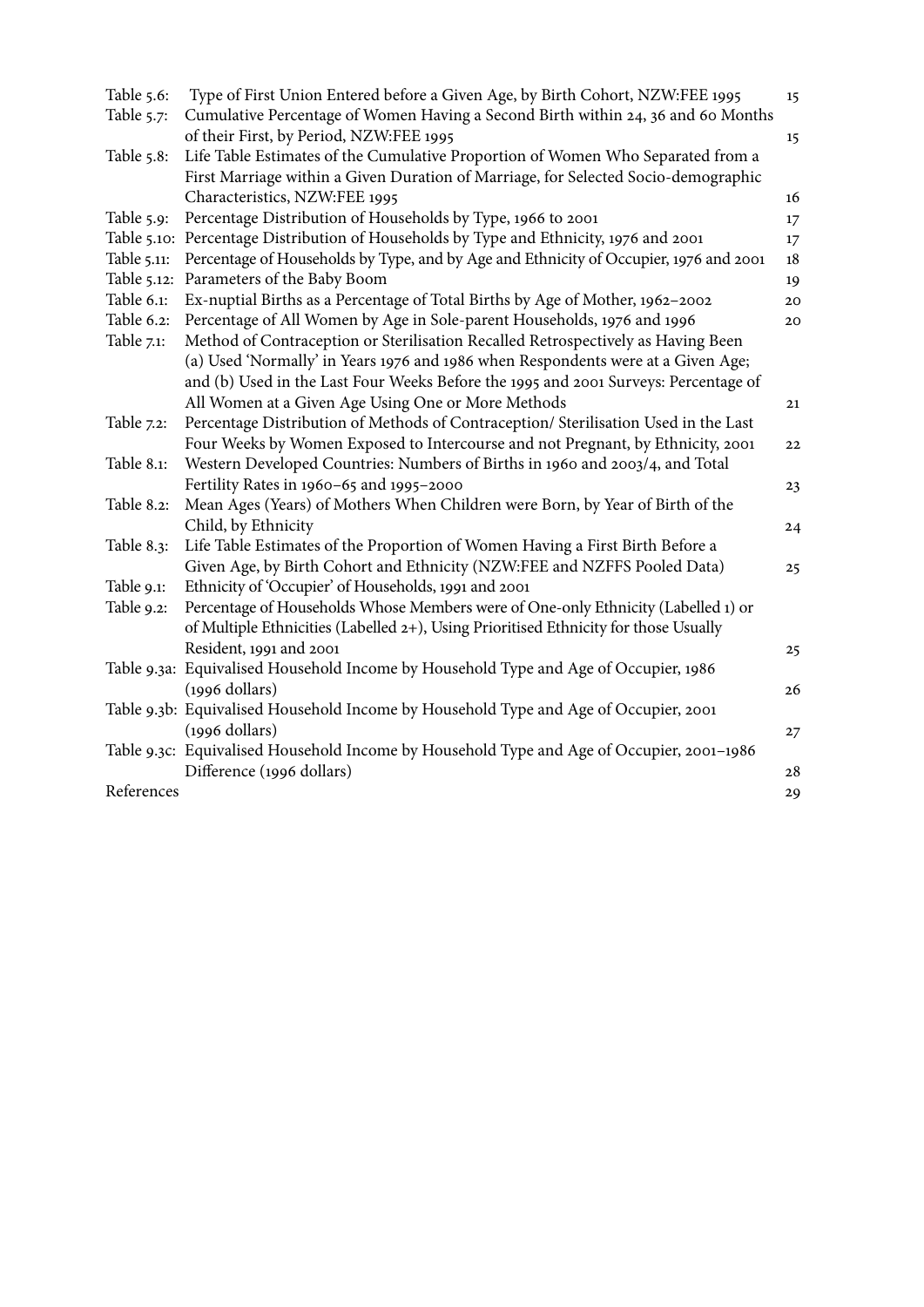#### PREFACE

This web-based document contains the detailed tables cited in the book *The New Zealand Family From 1840: A Demographic History* by Ian Pool, Arunachalam Dharmalingam and Janet Sceats (AUP, 2007). For reasons of space, easy reading and flow, we decided to publish these tables as a supplement rather than in the main book.

Most of the tabulations in the earlier chapters of that book are computations of data taken from published official series. From Chapter Five on, however, survey data are used and the references supplied. In particular, the tables frequently draw on tabulations and computations from two surveys, the New Zealand Women: Family, Employment and Education Survey (NZW:FEE, 1995) and the New Zealand Fertility and Family Survey (NZFFS, 2001), and typically are results presented here for the first time. In *The New Zealand Family From 1840* we also cite numerous other data from these surveys drawn from monographs, journal articles, conference presentations and theses. Some key points about these two surveys:

- The NZW:FEE was a multi-stage, stratified (proportional to population in the eligible female age-groups), areal, national probability survey  $(N = 3017)$  undertaken in October–November 1995. It was directed by Ian Pool; governance was under a policy committee chaired by Jocelyn Fish, and composed mainly of representatives of women's national organisations and the funding agencies; there was also a technical committee drawn from the funding agencies and including others with technical expertise. Among the many outputs, *Technical and Methodological Report, NZW:FEE* by Marsault, Pool, Dharmalingam, Hillcoat-Nalletamby, Johnstone, Smith and George provides elaborate detail on all aspects of methodology. See also the *Standard Country Report: New Zealand*. NZW:FEE collaborated with more than 20 countries in Europe and North America in carrying out this study.
- The NZFFS was undertaken to update and extend the 1995 NZW:FEE survey for some key variables. This was a national, stratified, CATI-based probability sample that included 1811 women aged 20–64 who were interviewed during August–September 2001 (for more details see Dharmalingam *et al*. 2004).

Additionally from Chapter Five onwards in *The New Zealand Family From 1840* we use unpublished data from a number of countries (see References, below). Frequently, moreover, Statistics New Zealand has made unpublished tabulations available. We wish to thank both this agency and the overseas agencies that generously made data available to us (more detailed acknowledgements can be found in *The New Zealand Family From 1840*).

The tables here are numbered in such a way that the first numeral indicates the chapter number and the numerals after the decimal indicate the table number within a chapter. Thus in Table 5.11, the numeral 5 refers to the chapter in which reference to this table is first cited and 11 refers to the table number within the Chapter Five appendix tables documented here. Chapter One has no accompanying tables.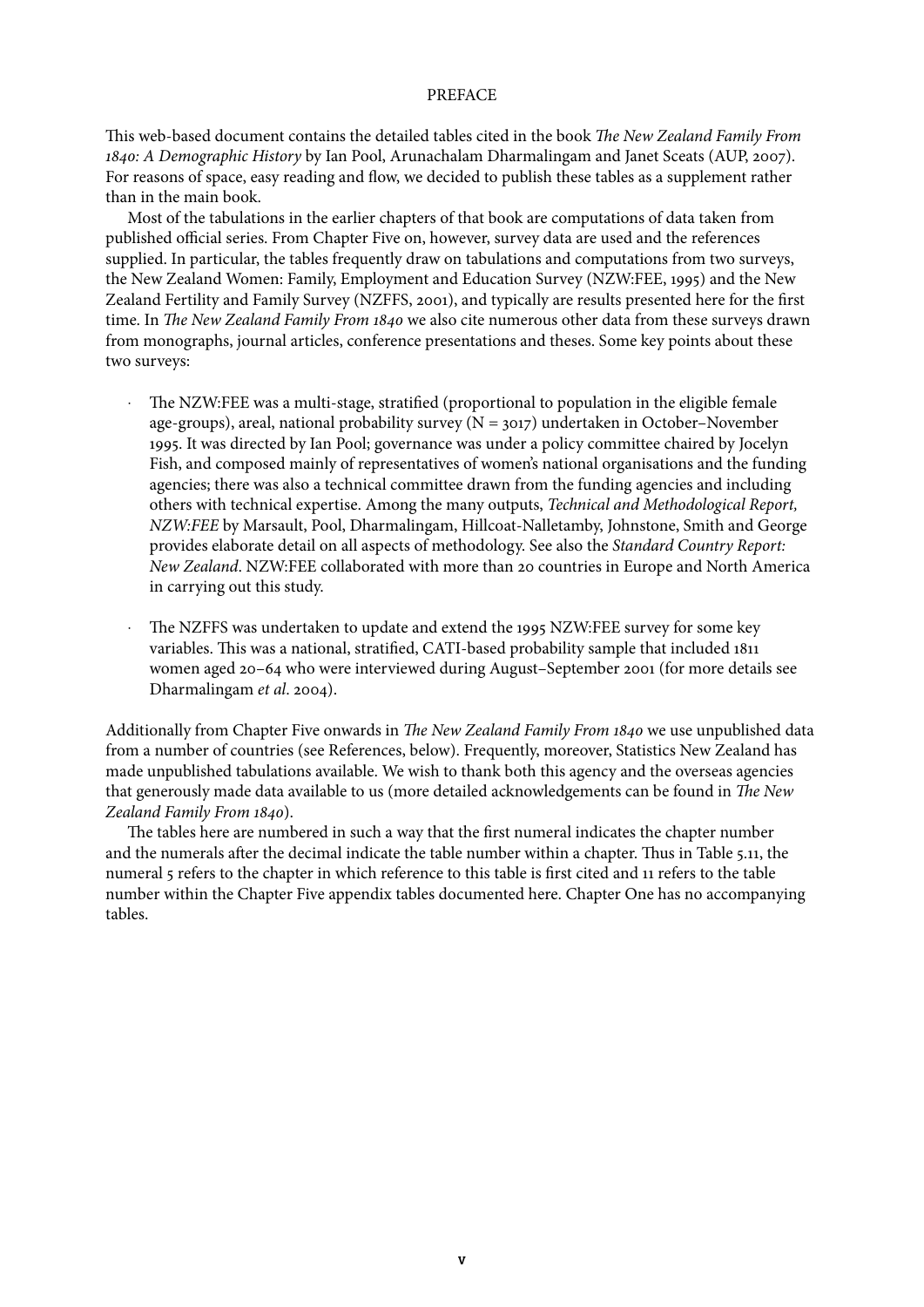## LIST OF ABBREVIATIONS

| AUP            | <b>Auckland University Press</b>                                       |
|----------------|------------------------------------------------------------------------|
| <b>ECE/FFS</b> | Economic Commission for Europe/Family and Fertility Study              |
| <b>ESCAP</b>   | Economic and Social Commission for Asia and the Pacific                |
| <b>ESCAP</b>   | United Nations Economic and Social Commission for Asia and the Pacific |
| <b>GFR</b>     | General fertility rate                                                 |
| <b>MGFR</b>    | Marital general fertility rate                                         |
| <b>MTFR</b>    | Marital total fertility rate                                           |
| <b>NZFFS</b>   | New Zealand Fertility and Family Survey                                |
| NZW:FEE        | New Zealand Women: Family, Employment and Education Survey             |
| <b>PSC</b>     | <b>Population Studies Centre</b>                                       |
| <b>TFR</b>     | Total fertility rate                                                   |
|                |                                                                        |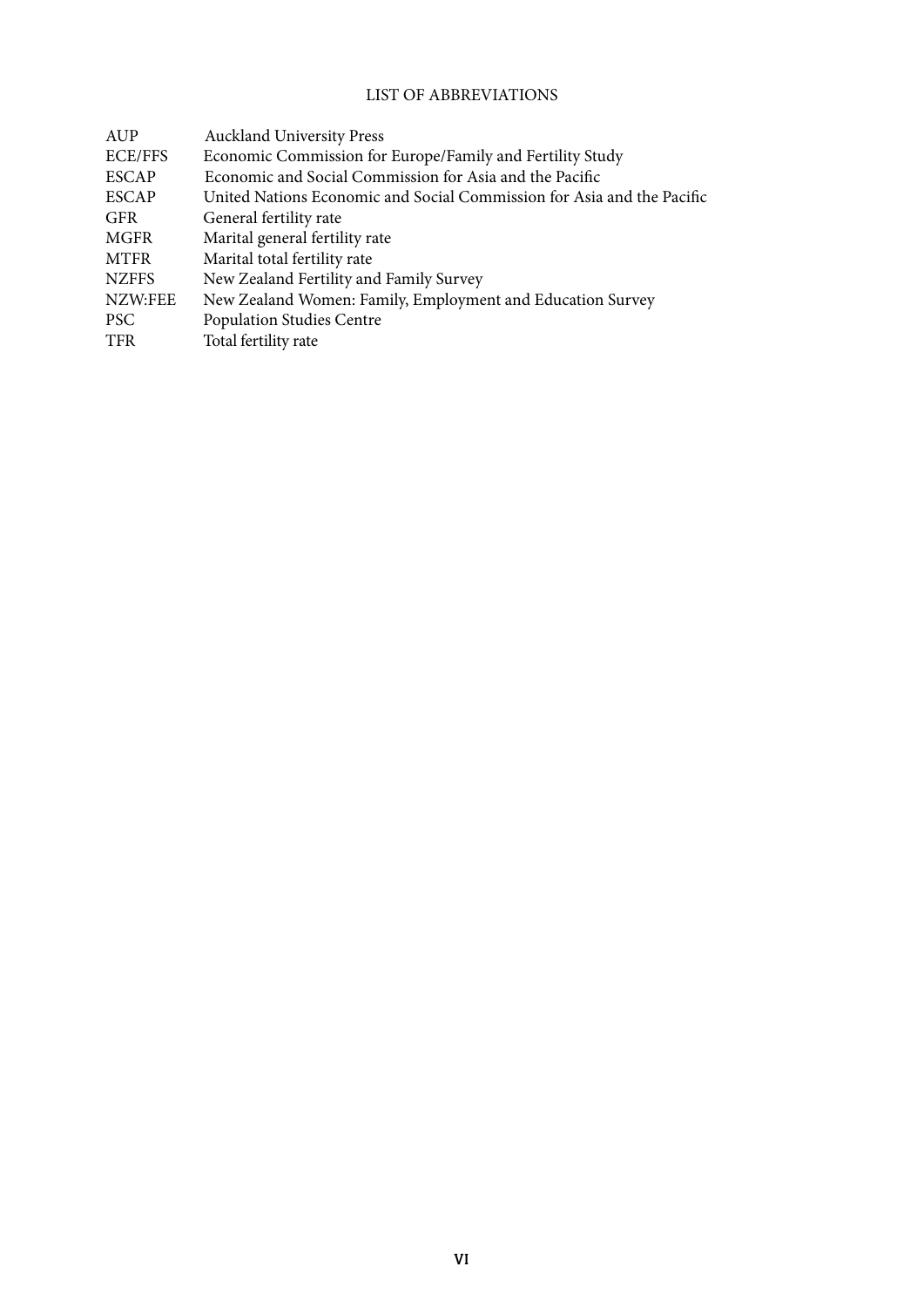*Table 2.1: Percentage of Women Never Married at Age-group 20–24 Years and Total Fertility Rates or Maori And Non-maori, 1876–2001*

|      | Percentage never married |       | Total fertility rate |       |  |
|------|--------------------------|-------|----------------------|-------|--|
| Year | Non-Maori                | Maori | Non-Maori            | Maori |  |
| 1874 | 46                       | N/D   | 6.7                  | 5.5   |  |
| 1886 | 62                       | N/D   | 5.3                  | 6.1   |  |
| 1896 | 75                       | N/D   | 3.9                  | 5.7   |  |
| 1906 | 73                       | N/D   | 3.4                  | N/D   |  |
| 1916 | 70                       | N/D   | 3.1                  | N/D   |  |
| 1926 | 70 (68)                  | 29    | 2.7                  | 6.7   |  |
| 1936 | 72 (70)                  | 35    | 2.1                  | 6.9   |  |
| 1945 | 60(59)                   | 43    | 2.9                  | 6.5   |  |
| 1956 | 43(43)                   | 39    | 3.8                  | 6.9   |  |
| 1966 | 39 (39)                  | 33    | 3.2                  | 5.5   |  |
| 1976 | 38 (37)                  | 33    | 2.2                  | 3.0   |  |
| 1986 | 64 (65)                  | 70    | 1.9                  | 2.1   |  |
| 1996 | 77 (79)                  | 86    | 1.8                  | 2.7   |  |
| 2001 | 81 (82)                  | 87    | 1.8                  | 2.6   |  |

sources: For Maori except 1996 and 2001, Pool (1991); marital data for non-Maori are from various censuses; non-Maori rates are estimates by Gibson (1971) and by Ian Pool.

NOTE: Percentage never married for 'total' population in parentheses.

N/D in this and subsequent tables = No Data.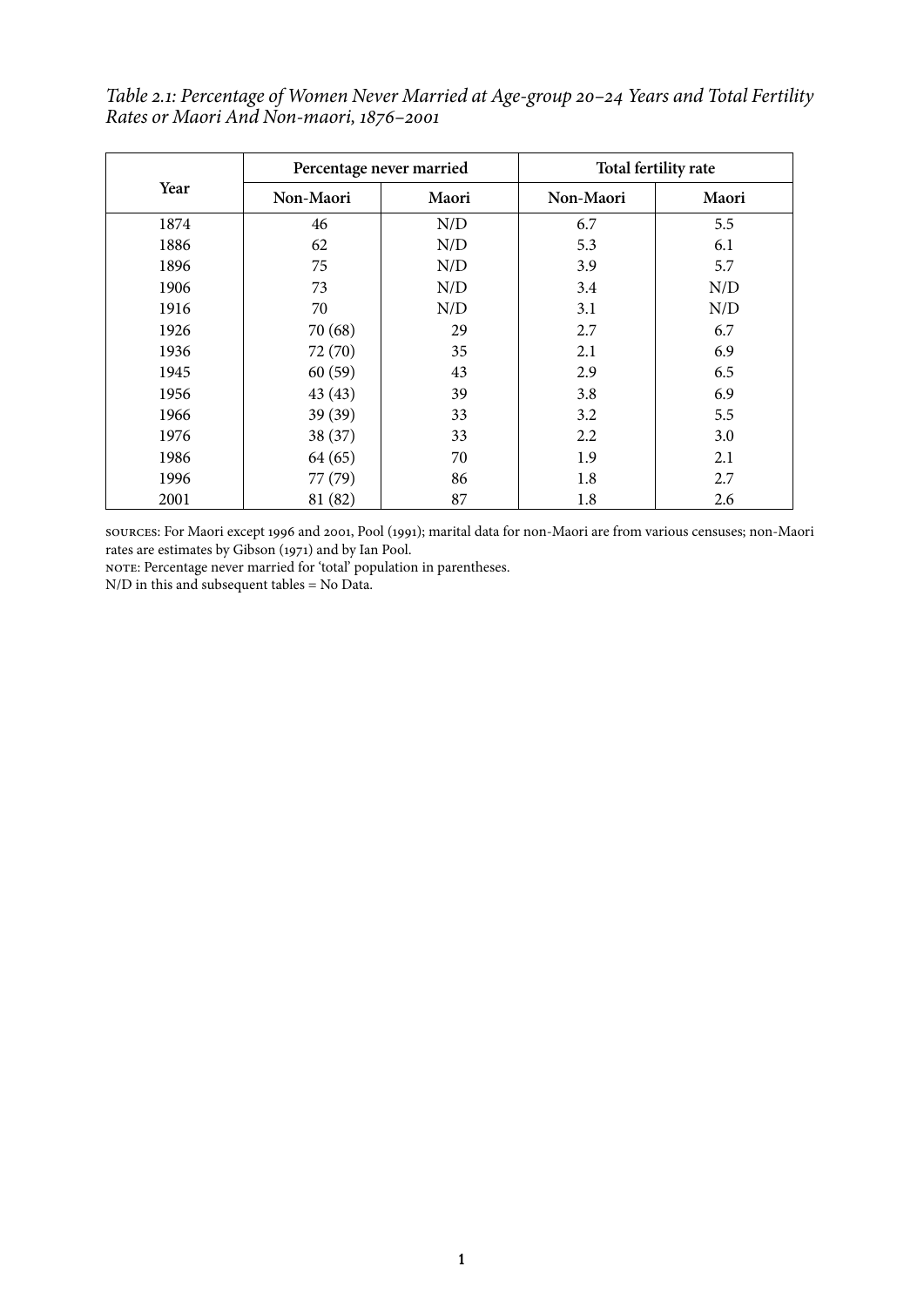*Table 3.1: Marital Status, Maori: Percentage of Men and Women Never Married at Ages 20–24, 25–29, 30–34 or 25–34 Years, 1926–2001*

| Census | Males     |           |           |           | Females   |           |           |           |
|--------|-----------|-----------|-----------|-----------|-----------|-----------|-----------|-----------|
| of     | $20 - 24$ | $25 - 29$ | $30 - 34$ | $(25-34)$ | $20 - 24$ | $25 - 29$ | $30 - 34$ | $(25-34)$ |
| 1926   | 62        |           |           | (25)      | 29        |           |           | (10)      |
| 1936   | 67        |           |           | (27)      | 35        |           |           | (13)      |
| 1945   | 69        |           |           | (27)      | 43        |           |           | (12)      |
| 1956   | 67        | 33        | 19        |           | 39        | 15        | 9         |           |
| 1966   | 55        | 24        | 16        |           | 33        | 12        | 7         |           |
| 1976   | 52        | 20        | 12        |           | 33        | 13        | 7         |           |
| 1986   | 81        | 47        | 24        |           | 70        | 39        | 20        |           |
| 1996*  |           |           |           |           |           |           |           |           |
| 2001   | 87        | 74        | 58        |           | 87        | 72        | 54        |           |

NOTE: See also Table 2.1.

\* Data not available for technical reasons.

*Table 3.2: Marital Status, Non-Maori, Percentage of Men and Women Never Married at Ages 20–24, 25–29 and 30–34 Years, 1876–2001*

|                   |           | <b>Males</b> |           | Females   |           |           |
|-------------------|-----------|--------------|-----------|-----------|-----------|-----------|
| Census of         | $20 - 24$ | $25 - 29$    | $30 - 34$ | $20 - 24$ | $25 - 29$ | $30 - 34$ |
| 1876*             | 88        | 62           | 45        | 46        | 17        | 7         |
| 1886              | 90        | 60           | 38        | 62        | 25        | 11        |
| 1896              | 93        | 65           | 41        | 75        | 41        | 21        |
| 1906              | 92        | 65           | 42        | 73        | 43        | 27        |
| 1916              | 87        | 51           | 32        | 70        | 38        | 23        |
| 1926              | 87        | 52           | 29        | 70        | 35        | 22        |
| 1936              | 90        | 56           | 30        | 72        | 38        | 23        |
| 1945              | 82        | 45           | 24        | 60        | 28        | 17        |
| 1956              | 77        | 36           | 19        | 43        | 15        | 10        |
| 1966              | 69        | 27           | 14        | 39        | 12        | 7         |
| 1976              | 65        | 23           | 11        | 38        | 12        | 6         |
| 1986              | 83        | 43           | 19        | 64        | 26        | 12        |
| 1996 <sup>†</sup> |           |              |           |           |           |           |
| 2001              | 85        | 65           | 40        | 81        | 53        | 30        |

source: Censuses.

 $*$  1876 = Average of 1874 and 1878 censuses.

† Data not available for technical reasons.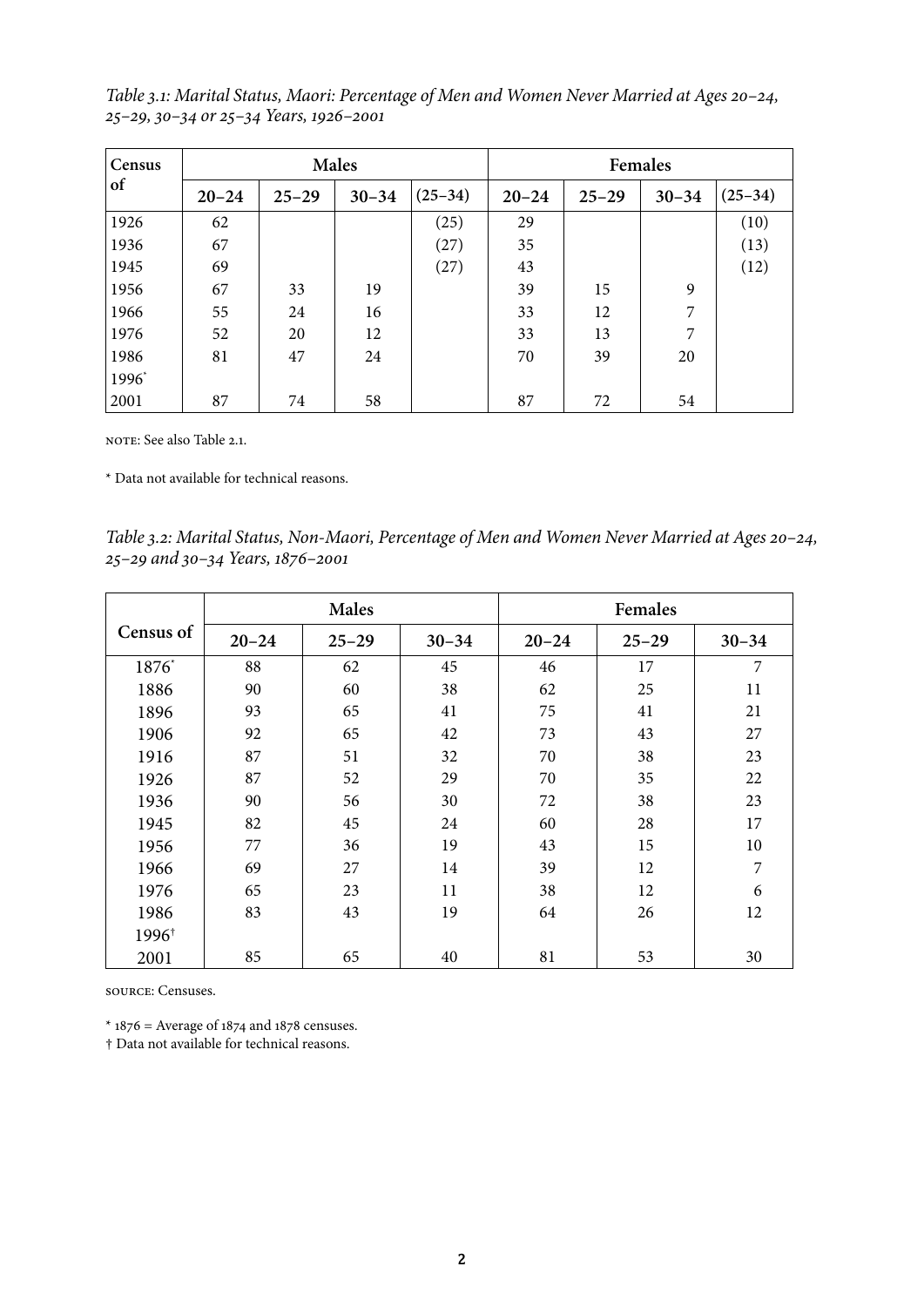|                                    | Crude birth rate<br>(per $1000$ ) <sup>*</sup> | % Ex-nuptial<br>of all births <sup>†</sup> | 1871 Census % of women<br>married at 20-24 years <sup>#</sup> |
|------------------------------------|------------------------------------------------|--------------------------------------------|---------------------------------------------------------------|
| <b>England and Wales (1871)</b>    | 35.0                                           | 5.6                                        | 65                                                            |
| London                             | 34.5                                           | 4.0                                        | 67                                                            |
| South East Counties                | $30.8 - 32.8$                                  | $3.9 - 5.6$                                | 68                                                            |
| South Midlands                     | $31.5 - 34.4$                                  | $3.8 - 8.1$                                | 68                                                            |
| <b>Eastern Counties</b>            | $31.7 - 32.9$                                  | $4.9 - 9.4$                                | 66                                                            |
| South West Counties                | $30.4 - 31.5$                                  | $5.4 - 6.6$                                | 73                                                            |
| West Midlands                      | $30.2 - 36.1$                                  | $5.0 - 9.1$                                | 64                                                            |
| North Midlands                     | $31.0 - 36.3$                                  | $5.8 - 7.6$                                | 63                                                            |
| North West Counties                | $36.7 - 37.9$                                  | $5.3 - 6.1$                                | 64                                                            |
| Yorkshire Ridings                  | $34.3 - 37.9$                                  | $6.0 - 8.1$                                | 61                                                            |
| Northern Countries                 | 31.8-42.4                                      | $5.0 - 9.7$                                | 57                                                            |
| Monmouthshire and Wales            | $31.4 - 36.6$                                  | $5.1 - 7.6$                                | 67                                                            |
| Scotland (1868) <sup>§</sup>       | 36.0                                           | 10.2                                       | 72                                                            |
| Northern                           | 25.1                                           | 6.4                                        | 86                                                            |
| North-western                      | 28.1                                           | 6.8                                        | 87                                                            |
| North-eastern                      | 33.9                                           | 15.8                                       | 76                                                            |
| East Midland                       | 33.6                                           | 8.2                                        | 77                                                            |
| West Midland                       | 34.5                                           | 10.9                                       | 78                                                            |
| South-western (incl. Glasgow)      | 41.4                                           | 9.0                                        | 66                                                            |
| South-eastern (incl.               |                                                |                                            |                                                               |
| Edinburgh)                         | 36.6                                           | 9.7                                        | 75                                                            |
| Southern                           | 31.0                                           | 14.1                                       | 80                                                            |
| <b>Ireland</b> (1876) <sup>9</sup> | 26.0                                           | 2.3                                        |                                                               |
| Leinster                           | 24.8                                           | 2.0                                        |                                                               |
| Munster                            | 27.0                                           | 1.5                                        |                                                               |
| Ulster                             | 25.8                                           | 3.9                                        |                                                               |
| Connaught                          | 26.3                                           | 0.7                                        |                                                               |

*Table 3.3: Statistics on Reproduction, British Isles, circa 1871*

sources*:* Registrar-General, *39th Report of Births, Deaths and Marriages: England (and Wales)*; Registrar-General, *13th Annual Report of Births, Deaths and Marriages in Ireland*; Registrar-General, *14th Annual Report of Births, Deaths and Marriages in Scotland*; *Census of England and Wales, 1871*: Vol. III; *Census of Scotland, 1871*: Vol. XI.

\* Range for a group of counties, vital data.

† Range for a group of counties, vital data.

‡ Census data.

§ The pattern in 1876 was similar except that the Northern Division was a little higher (26).

¶ The rates in the late 1860s were higher, but still in the relatively low range. See data on 1866 in Registrar General, *3rd Annual Report of the Marriages, Births and Deaths in Ireland*.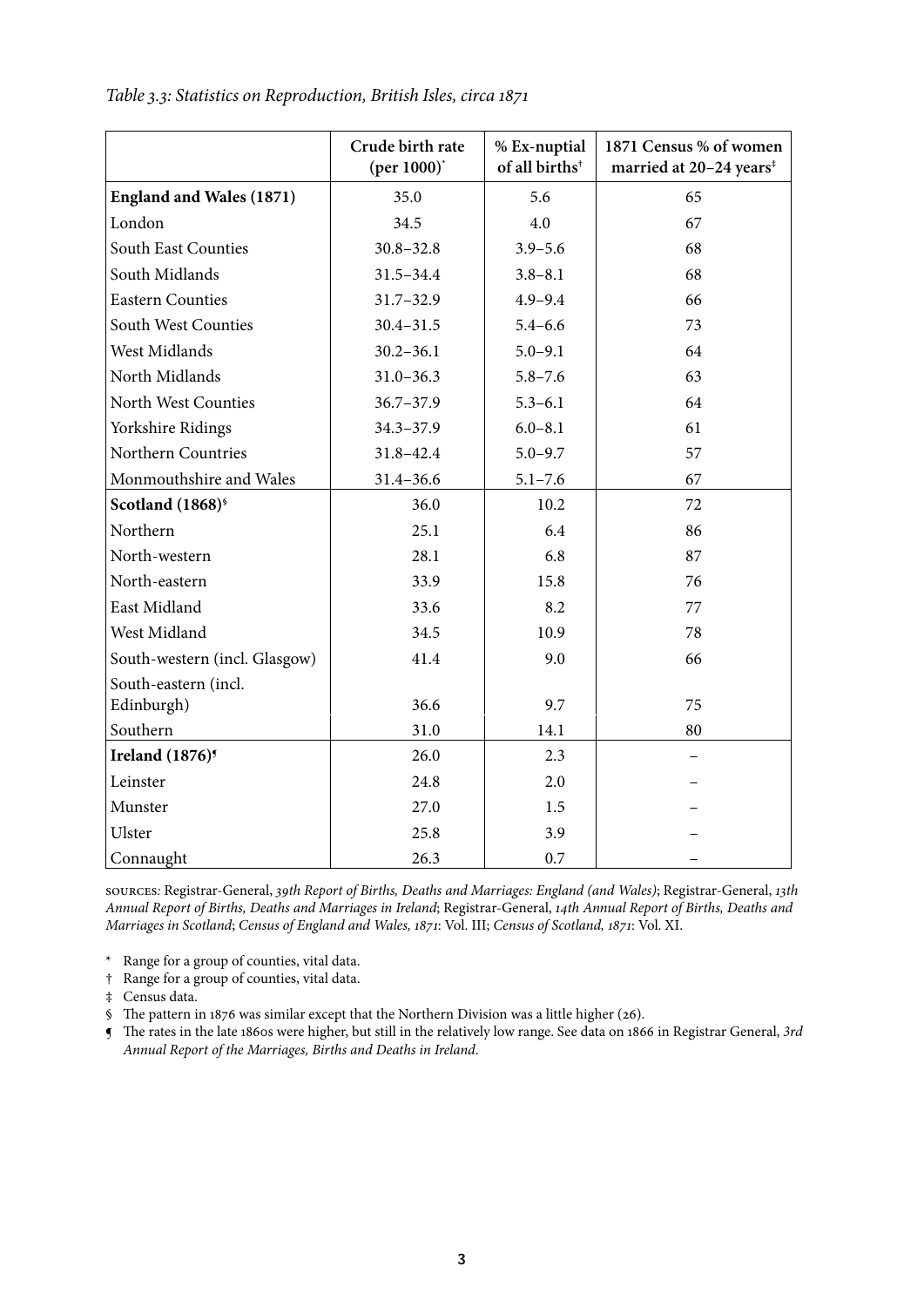*Table 3.4: Marital Status, Non-Maori: Percentage-Point Difference Between the Proportion of Males and Females Never Married at Ages 20–24, 25–29 and 30–34 Years, 1876–2001*

|              | Age-groups (years) |           |           |  |  |  |
|--------------|--------------------|-----------|-----------|--|--|--|
| Census of    | $20 - 24$          | $25 - 29$ | $30 - 34$ |  |  |  |
| $1876^\circ$ | 42                 | 45        | 38        |  |  |  |
| 1886         | 28                 | 35        | 27        |  |  |  |
| 1896         | 17                 | 24        | 20        |  |  |  |
| 1906         | 19                 | 21        | 14        |  |  |  |
| 1916         | 17                 | 14        | 9         |  |  |  |
| 1926         | 17                 | 17        | 7         |  |  |  |
| 1936         | 18                 | 18        | 7         |  |  |  |
| 1945         | 22                 | 17        | 7         |  |  |  |
| 1956         | 34                 | 20        | 8         |  |  |  |
| 1966         | 30                 | 15        | 7         |  |  |  |
| 1976         | 27                 | 12        | 5         |  |  |  |
| 1986         | 20                 | 17        | 8         |  |  |  |
| 1996         | 7                  | 14        | 10        |  |  |  |
| 2001         | 5                  | 12        | 10        |  |  |  |

\* Mean of the censuses of 1874 and 1878.

*Table 3.5: Rank Correlations (a) Between Fertility Rates and Factors Related to Levels of Reproduction among New Zealand Provinces in 1878 and 1896; and (b) Between Fertility Rates in 1878 and in 1896 among New Zealand Provinces* 

| Year / Factors                          |            |                 | Co-variates      |           |             |
|-----------------------------------------|------------|-----------------|------------------|-----------|-------------|
|                                         | <b>GFR</b> | <b>MGFR</b>     | % Single         | % NZ born | Masc. Ratio |
| Between fertility and related factors   |            |                 |                  |           |             |
| 1878                                    |            |                 |                  |           |             |
| <b>Masculinity ratio</b>                | $-0.38$    | $-0.48$         | $-0.24$          | $+0.27$   |             |
| % total pop. NZ born                    | $+0.42$    | $+0.49$         | $+0.27$          |           |             |
| % fem. single $20 - 24$                 | $-0.86$    | $-0.60$         |                  |           |             |
| <b>MGFR</b>                             | $+0.86$    | $\qquad \qquad$ |                  |           |             |
| 1896                                    |            |                 |                  |           |             |
| Masculinity ratio                       | $[-0.02]$  | $-0.44$         | $-0.23$          | $+0.13$   |             |
| % total pop. NZ born                    | $+0.44$    | $+0.12$         | $-0.28$          |           |             |
| % fem. single $20 - 24$                 | $+0.85$    | $+0.38$         |                  |           |             |
| <b>MGFR</b>                             | $+0.67$    |                 |                  |           |             |
| Between rates in 1878 and rates in 1886 |            |                 |                  |           |             |
|                                         |            | GFR 1896        | <b>MGFR 1896</b> |           |             |
| GFR 1878                                |            | $+0.53$         |                  |           |             |
| <b>MGFR 1878</b>                        |            |                 | $+0.70$          |           |             |

source: Computed from data in Tables 4.1a and 4.1b.

note: In preparing these tables we consulted with W. Bolstad, Statistics Department, University of Waikato, whom we wish to thank. Given the small number of observations, he advised us to use Spearman's co-efficient of ranked correlation rather than Pearson's r, which employs interval-level data. In any case the results must be seen as indicative and not very robust.

GFR = general fertility rate; MGFR = marital GFR; % single = % of women aged 20-24 who are never married; masculinity ratio = males per 100 females; pop. = population; fem. = females.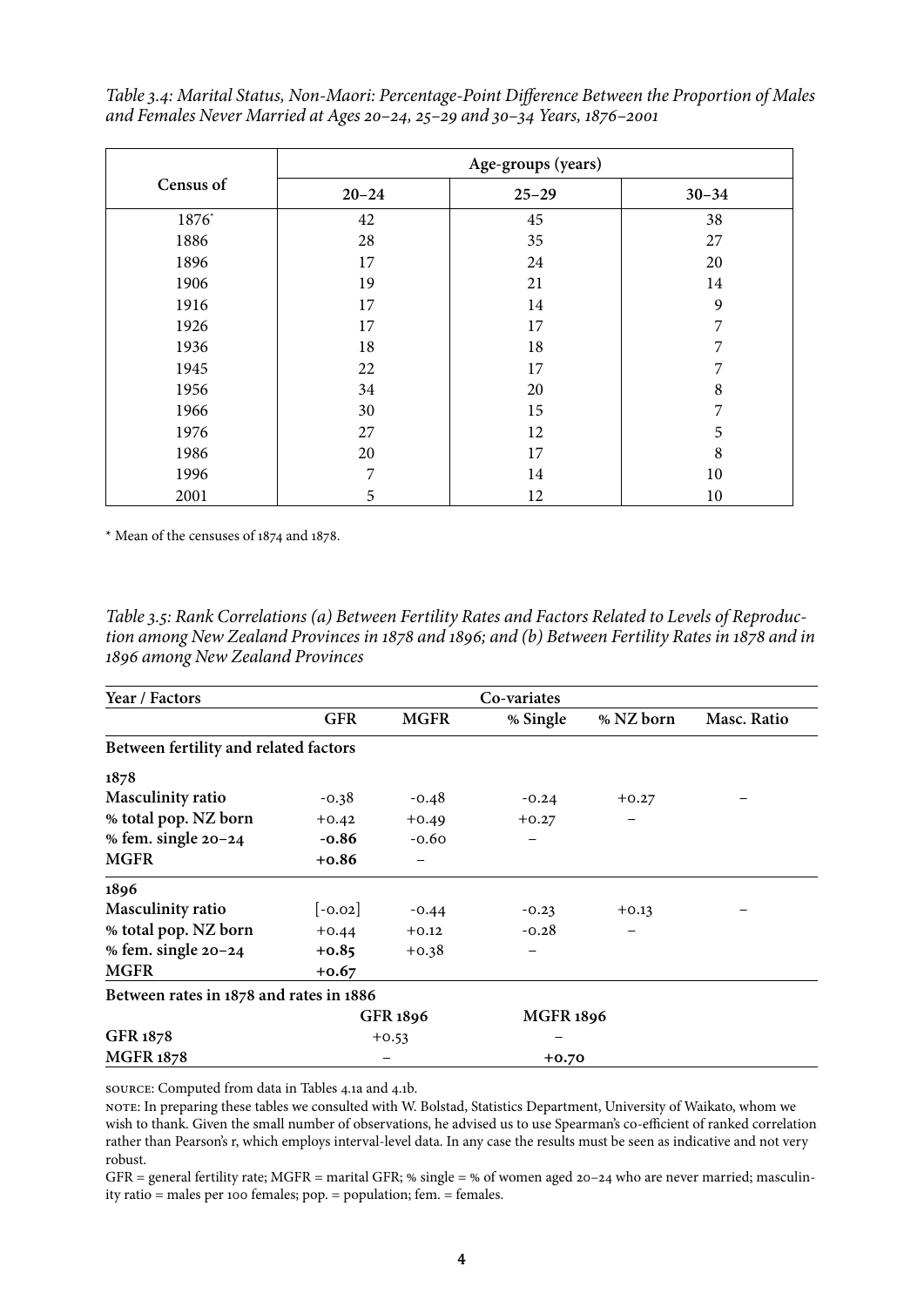*Table 3.6: Marital Status by Birth Cohort: Percentage in each Cohort of Non-Maori Women Never Married at Ages 20–24, 40–44 and 60–64 Years*

|             |           | Age-group (years) |           |
|-------------|-----------|-------------------|-----------|
| Cohort of   | $20 - 24$ | $40 - 44$         | $60 - 64$ |
| $1812 - 16$ |           |                   | 4         |
| 1832-36     |           | 5                 | 5         |
| 1852-56     | 47        | 8                 |           |
| 1872-76     | 75        | 16                | 15        |
| 1892-96     | 70        | 15                | 12        |
| $1912 - 16$ | 70        | 9                 |           |
| $1932 - 36$ | 72        | 5                 | 4         |
| $1952 - 56$ | 43        | 9                 |           |
| $1972 - 76$ | 79        |                   |           |

source: Censuses.

*Table 3.7: Non-Maori Force of Reproduction, 1921–2001: (1) Number of Live Births Cumulated over Life-cycle Stages; and (2) Percentage of Total Fertility Rate Occurring over the Life-cycle Stages at Ages <25, 25–34 and 35+ Years*

|       | Life-cycle stage |               |               |               |                |               |              |  |
|-------|------------------|---------------|---------------|---------------|----------------|---------------|--------------|--|
|       |                  |               | Early $(<25)$ |               | Middle (25-34) |               | Late $(35+)$ |  |
| Years | <b>TFR</b>       | <b>Births</b> | % of TFR      | <b>Births</b> | % of TFR       | <b>Births</b> | % of TFR     |  |
| 1921  | 2.9              | 0.7           | 23            | 1.5           | 53             | 0.7           | 24           |  |
| 1926  | 2.7              | 0.6           | 24            | 1.4           | 53             | 0.6           | 23           |  |
| 1931  | 2.4              | 0.6           | 25            | 1.3           | 54             | 0.5           | 21           |  |
| 1936  | 2.1              | 0.5           | 24            | 1.2           | 57             | 0.4           | 19           |  |
| 1941  | 2.8              | 0.8           | 29            | 1.6           | 57             | 0.5           | 18           |  |
| 1946  | 3.3              | 0.8           | 25            | 1.8           | 56             | 0.6           | 18           |  |
| 1951  | 3.4              | 1.1           | 32            | 1.8           | 54             | 0.5           | 15           |  |
| 1956  | 3.7              | 1.3           | 35            | 1.9           | 52             | 0.5           | 13           |  |
| 1961  | 4.1              | 1.5           | 36            | 2.1           | 52             | 0.5           | 12           |  |
| 1966  | 3.2              | 1.3           | 40            | 1.5           | 49             | 0.3           | 11           |  |
| 1971  | 3.0              | 1.3           | 43            | 1.5           | 49             | 0.2           | $\,8\,$      |  |
| 1976  | 2.2              | 0.9           | 44            | 1.1           | 50             | 0.1           | 6            |  |
| 1981  | 2.0              | 0.7           | 38            | 1.1           | 56             | 0.1           | 6            |  |
| 1986  | 1.9              | 0.6           | 32            | 1.2           | 61             | 0.1           | 7            |  |
| 1991  | 2.2              | 0.6           | 29            | 1.3           | 61             | 0.2           | 11           |  |
| 1996  | 1.8              | 0.4           | 22            | 1.1           | 61             | 0.3           | 14           |  |
| 2001  | 1.8              | 0.4           | 22            | 1.1           | 61             | 0.3           | 17           |  |

sources: Jain 1972: v3, Table 21; Statistics New Zealand, *Demographic Trends* 2002, Table 2.11.

\* The methodology is the same as for a total fertility rate ( $=$  5 x [sum age-specific fertility rates]), where the rates are for five-year age-groups, and is a synthetic rate.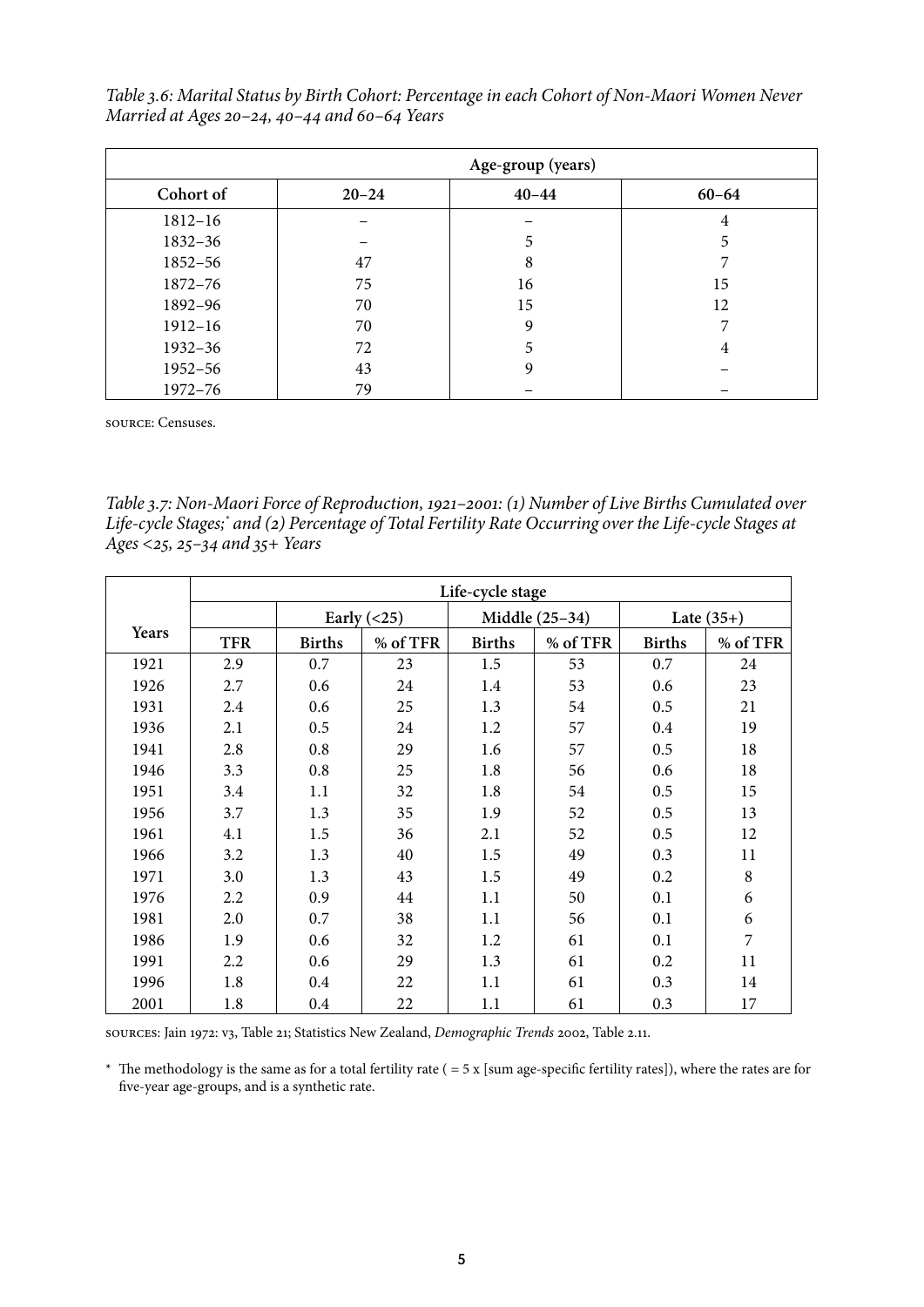*Table 3.8: Non-Maori Force of Reproduction, 1921 to 2001: (1) Number of births Indexed to 1921 ( = 100); (2) Modal Age-group for Childbearing; (3) Percentage of Births Occurring at 30+ Years; (4) Ratios of Early and Delayed Births (20–24/35–39); and (5) Ratios of Births in Late 20s and Early 30s* 

|      | (1)                    | (2)                 | (3)                      | Ratios                   |                          |
|------|------------------------|---------------------|--------------------------|--------------------------|--------------------------|
| Year | Index no. of<br>births | Modal age-<br>group | % Births at<br>30+ years | (4)<br>$20 - 24/35 - 39$ | (5)<br>$25 - 29/30 - 34$ |
| 1921 | 100                    | $25 - 29$           | 46                       | 1.36                     | 1.22                     |
| 1926 | 100                    | $25 - 29$           | 44                       | 1.46                     | 1.27                     |
| 1931 | 93                     | $25 - 29$           | 41                       | 1.83                     | 1.36                     |
| 1936 | 87                     | $25 - 29$           | 38                       | 2.13                     | 1.48                     |
| 1941 | 123                    | $25 - 29$           | 37                       | 2.32                     | 1.50                     |
| 1946 | 147                    | $25 - 29$           | 41                       | 1.73                     | 1.34                     |
| 1951 | 156                    | $25 - 29$           | 35                       | 2.46                     | 1.56                     |
| 1956 | 177                    | $25 - 29$           | 34                       | 2.69                     | 1.58                     |
| 1961 | 202                    | $25 - 29$           | 31                       | 3.33                     | 1.56                     |
| 1966 | 183                    | $20 - 24$           | 24                       | 4.75                     | 2.15                     |
| 1971 | 196                    | $20 - 24$           | 19                       | 8.42                     | 2.28                     |
| 1976 | 170                    | $25 - 29$           | 17                       | 9.73                     | 2.75                     |
| 1981 | 155                    | $25 - 29$           | 22                       | 7.80                     | 2.11                     |
| 1986 | 162                    | $25 - 29$           | 29                       | 4.46                     | 1.77                     |
| 1991 | 186                    | $25 - 29$           | 37                       | 2.49                     | 1.30                     |
| 1996 | 156                    | $30 - 34$           | 47                       | 1.26                     | 0.99                     |
| 2001 | 151                    | $30 - 34$           | 54                       | 0.82                     | 0.81                     |

source: See Table 3.7.

*Table 3.9: Non-Maori Married Women at the 1921 Census: Family Sizes by Age of Mother* 

| Age-group (years) | % zero children | % 1-2 children | % 6+ children |
|-------------------|-----------------|----------------|---------------|
| $20 - 24$         | 42              | 54             | [0.3]         |
| $25 - 29$         | 26              | 52             |               |
| $30 - 34$         | 17              | 42             |               |
| $35 - 39$         | 13              | 33             | 14            |
| $40 - 44$         | 14              | 27             | 19            |
| $45 - 49$         | 16              | 25             | 22            |

note: These data were published for ages 22, 27, 32 . . . for women aged on average 22.5, 27.5 . . . We have assumed here that these single-year-based data reasonably represent the experiences of the quinquennial age-groups 20–24, 25–29 . . .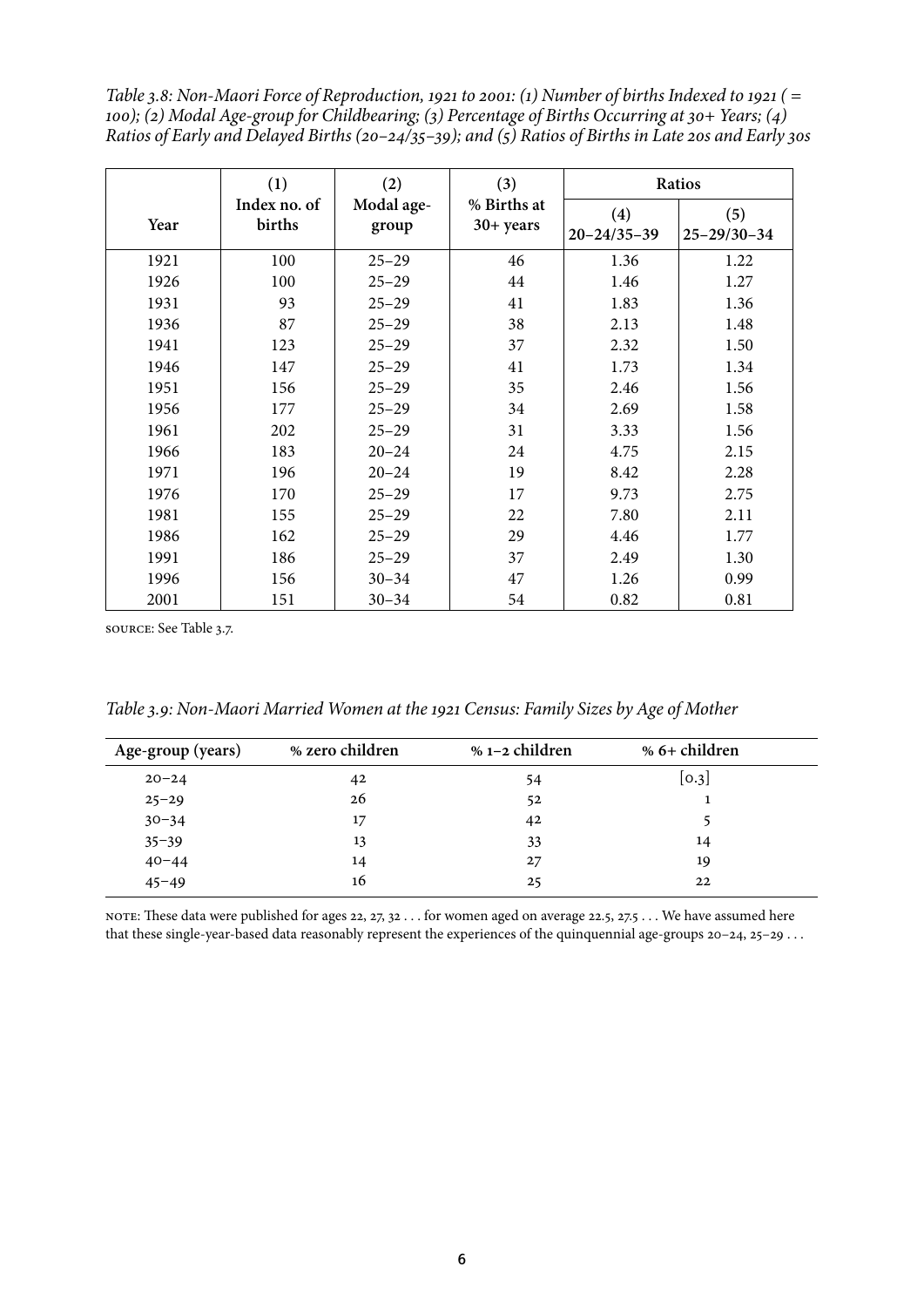| Males     |             |         |             |         |            |         |  |  |  |
|-----------|-------------|---------|-------------|---------|------------|---------|--|--|--|
| Age-group |             | 1926    |             | 1956    |            | 1986    |  |  |  |
| (years)   | Div. & sep. | Widowed | Div. & sep. | Widowed | Div. & sep | Widowed |  |  |  |
| $25 - 29$ | 0.6         | 0.4     | 0.9         | 0.1     | 5.4        | 0.1     |  |  |  |
| $30 - 34$ | 0.9         | 0.9     | 1.8         | 0.2     | 9.3        | 0.2     |  |  |  |
| $35 - 39$ | 1.2         | 1.7     | 2.2         | 0.4     | 11.4       | 0.3     |  |  |  |
| $40 - 44$ | 1.4         | 2.4     | 2.4         | 0.8     | 11.5       | 0.5     |  |  |  |
| $45 - 49$ | 1.5         | 3.3     | 2.7         | 1.2     | 11.1       | 0.8     |  |  |  |
| $50 - 54$ | 1.5         | 5.0     | 3.0         | 2.3     | 10.1       | 1.5     |  |  |  |
|           |             |         | Females     |         |            |         |  |  |  |
| $25 - 29$ | 0.9         | 0.8     | 1.7         | 0.3     | 8.8        | 0.3     |  |  |  |
| $30 - 34$ | 1.1         | 2.1     | 2.2         | 0.7     | 12.4       | 0.5     |  |  |  |
| $35 - 39$ | 1.4         | 3.7     | 2.6         | 1.5     | 14.2       | 1.0     |  |  |  |
| $40 - 44$ | 1.7         | 5.5     | 3.0         | 2.8     | 14.0       | 1.8     |  |  |  |
| $45 - 49$ | 1.6         | 7.9     | 3.1         | 5.0     | 12.6       | 3.5     |  |  |  |
| $50 - 54$ | 1.4         | 11.9    | 3.2         | 8.7     | 10.4       | 6.3     |  |  |  |

*Table 3.10: Percentage Non-Maori Divorced and Separated, and Widowed, by Age and Sex, 1926, 1956, 1986*

source: Censuses.

*Table 3.11: Estimated Sole-Adult Families, Non-Maori, 1926, 1956, 1986, by Age of Reference Person: Percentage of Total Families*

| Age group (years) | 1926 | 1956 | 1986 |
|-------------------|------|------|------|
| $25 - 29$         |      | 4    | 19   |
| $30 - 34$         | o    | C    | 23   |
| $35 - 39$         |      |      | 26   |
| $40 - 44$         | 12   | 10   | 26   |
| $45 - 49$         | 16   | 13   | 26   |
| $50 - 54$         | 22   | 18   | 30   |

source: Estimates made from New Zealand Census data.

\* Estimated as follows: A proxy for 'family' was taken as the sum of (married women) + (divorced and separated and widowed women) + (divorced and separated and widowed men). The reference person is the married woman, or divorced, separated or widowed woman or man. The vast majority of the younger families had dependent children residing with a widow/widower or a divorced/separated parent, whereas at older ages they were sometimes sole-person, never-married households. There are of course gender differences in the ages of married persons; a difference of around 3.0 years in median ages, see Jain 1972 : v3, Table T-24.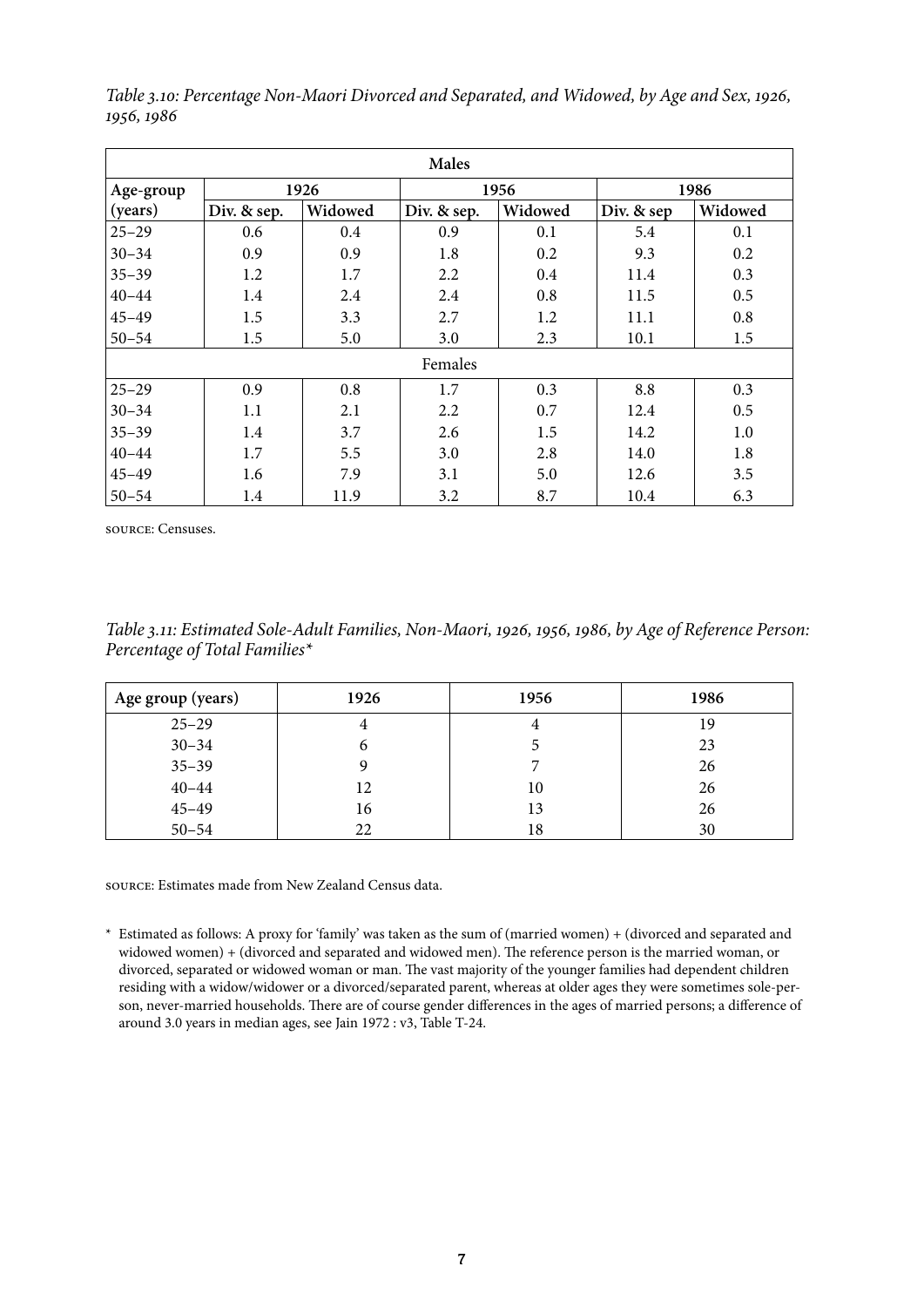|                       |      | Ever-married                        |                    | Percentage unmarried <sup>†</sup> at 20-24 and 45-49 years |                    |                         |
|-----------------------|------|-------------------------------------|--------------------|------------------------------------------------------------|--------------------|-------------------------|
| Province              | Year | females at<br>$15-19$ years<br>(% ) | $20 - 24,$<br>male | $20 - 24,$<br>female                                       | $45 - 49,$<br>male | $45 - 49,$<br>female    |
| Auckland              | 1878 | $\overline{7}$                      | 87                 | 51                                                         | 23                 | 5                       |
|                       | 1886 | 5                                   | 87                 | 60                                                         | 21                 | 5                       |
|                       | 1896 | $\overline{2}$                      | 93                 | 74                                                         | 22                 | 5                       |
| Taranaki              | 1878 | 8                                   | 85                 | 38                                                         | 24                 | $\mathbf{1}$            |
|                       | 1886 | 5                                   | 99                 | 52                                                         | 20                 | 5                       |
|                       | 1896 | $\overline{2}$                      | 92                 | 67                                                         | 18                 | 8                       |
| Hawke's Bay           | 1878 | 11                                  | 71                 | 38                                                         | 29                 | $\mathbf{1}$            |
|                       | 1886 | 5                                   | 90                 | 52                                                         | 23                 | $\overline{4}$          |
|                       | 1896 | $\overline{\mathbf{3}}$             | 92                 | 65                                                         | 24                 | 5                       |
| Wellington            | 1878 | 10                                  | 84                 | 43                                                         | 22                 | $\overline{4}$          |
|                       | 1886 | 5                                   | 89                 | 57                                                         | 20                 | $\overline{4}$          |
|                       | 1896 | 3                                   | 91                 | 69                                                         | 19                 | $\overline{4}$          |
| Marlborough           | 1878 | 13                                  | 86                 | 36                                                         | 24                 | $\overline{2}$          |
|                       | 1886 | 5                                   | 89                 | 48                                                         | 23                 | $\overline{3}$          |
|                       | 1896 | $\overline{c}$                      | 94                 | 69                                                         | 29                 | $\overline{\mathbf{3}}$ |
| Nelson                | 1878 | 6                                   | 86                 | 53                                                         | 42                 | 5                       |
|                       | 1886 | $\overline{\mathbf{4}}$             | 90                 | 62                                                         | 44                 | 5                       |
|                       | 1896 | $\overline{2}$                      | 92                 | 74                                                         | 32                 | 5                       |
| Westland <sup>#</sup> | 1878 | 9                                   | 92                 | 46                                                         | 53                 | $\overline{3}$          |
|                       | 1886 | $\overline{4}$                      | 92                 | 55                                                         | 47                 | $\overline{4}$          |
|                       | 1896 | $\overline{2}$                      | 96                 | 80                                                         | 45                 | $\overline{\mathbf{3}}$ |
| Canterbury            | 1878 | $\overline{7}$                      | 87                 | 47                                                         | 19                 | $\overline{4}$          |
|                       | 1886 | 3                                   | 90                 | 65                                                         | 15                 | 6                       |
|                       | 1896 | $\mathbf{1}$                        | 93                 | 80                                                         | 18                 | $\overline{4}$          |
| Otago                 | 1878 | 7                                   | 88                 | 48                                                         | 31                 | $\overline{3}$          |
|                       | 1886 | $\overline{\mathbf{3}}$             | 92                 | 66                                                         | 27                 | $\overline{4}$          |
|                       | 1896 | $\overline{2}$                      | 94                 | 81                                                         | 28                 | 6                       |
| New Zealand           | 1878 | $\overline{7}$                      | 87                 | 47                                                         | 28                 | $\overline{4}$          |
|                       | 1886 | $\overline{\mathbf{4}}$             | 90                 | 62                                                         | 25                 | $\overline{4}$          |
|                       | 1896 | $\overline{2}$                      | 92                 | 75                                                         | 23                 | 6                       |

| Table 4.1a: Pakeha Marital Status and Fertility Rates by Province, 1878, 1886, 1896* |  |  |  |
|--------------------------------------------------------------------------------------|--|--|--|
|--------------------------------------------------------------------------------------|--|--|--|

\* Census data.

† As 'widowed' is separately coded, this seems to be 'never married' but may include a few 'divorced'.

‡ At ages 45–49 masculinity rates (M:100F) were extraordinarily high: 1878, 470; 1886, 313; 1896, 121.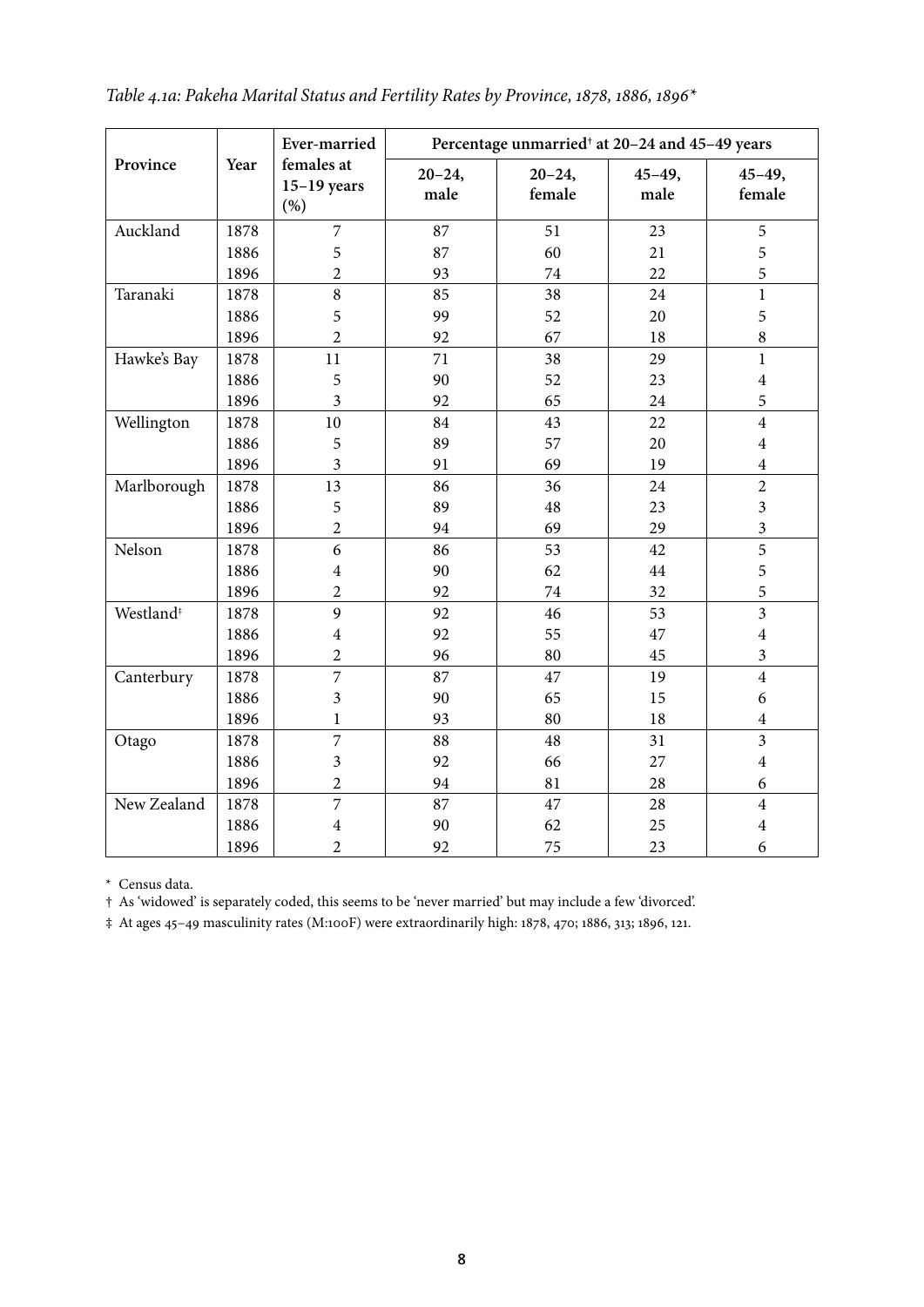*Table 4.1b: Fertility by Province, 1878, 1886 and 1896: General Fertility Rates (per 100 Women Aged 15–44 Years) and Marital General Fertility Rates (per 1000 Married Women), Age-standardised*

| Province    | Year | <b>GFR</b> | <b>MGFR</b> | Ratio (%)<br>MGFR/<br><b>GFR</b> | Change (%)<br>1878-1896<br><b>GFR</b> | Change (%)<br>1878-1896<br><b>MGFR</b> |
|-------------|------|------------|-------------|----------------------------------|---------------------------------------|----------------------------------------|
| Auckland    | 1878 | 214        | 293         | 73                               |                                       |                                        |
|             | 1886 | 172        | 257         | 67                               |                                       |                                        |
|             | 1896 | 130        | 243         | 53                               | 39                                    | 17                                     |
| Taranaki    | 1878 | 284        | 344         | 83                               |                                       |                                        |
|             | 1886 | 206        | 288         | 72                               |                                       |                                        |
|             | 1896 | 162        | 268         | 60                               | 43                                    | 22                                     |
| Hawke's Bay | 1878 | 242        | 302         | 80                               |                                       |                                        |
|             | 1886 | 201        | 271         | 74                               |                                       | $\overline{\phantom{0}}$               |
|             | 1896 | 157        | 262         | 60                               | 35                                    | 13                                     |
| Wellington  | 1878 | 242        | 299         | 81                               |                                       |                                        |
|             | 1886 | 185        | 267         | 69                               |                                       |                                        |
|             | 1896 | 129        | 218         | 59                               | 47                                    | 27                                     |
| Marlborough | 1878 | 273        | 306         | 89                               |                                       | $\overline{\phantom{0}}$               |
|             | 1886 | 220        | 293         | 75                               |                                       | $\overline{\phantom{0}}$               |
|             | 1896 | 146        | 256         | 57                               | 47                                    | 16                                     |
| Nelson      | 1878 | 193        | 272         | 71                               |                                       |                                        |
|             | 1886 | 172        | 264         | 65                               |                                       |                                        |
|             | 1896 | 132        | 243         | 54                               | 32                                    | 11                                     |
| Westland    | 1878 | 197        | 263         | 75                               |                                       | $\overline{\phantom{0}}$               |
|             | 1886 | 203        | 290         | 70                               |                                       |                                        |
|             | 1896 | 109        | 223         | 49                               | 45                                    | 15                                     |
| Canterbury  | 1878 | 236        | 311         | 76                               |                                       | $\qquad \qquad -$                      |
|             | 1886 | 186        | 281         | 66                               |                                       | $\overline{\phantom{0}}$               |
|             | 1896 | 117        | 245         | 48                               | 50                                    | 21                                     |
| Otago       | 1878 | 224        | 279         | 80                               |                                       | $\overline{\phantom{0}}$               |
|             | 1886 | 171        | 273         | 63                               |                                       |                                        |
|             | 1896 | 114        | 245         | 47                               | 49                                    | 12                                     |
| New Zealand | 1878 | 227        | 299         | 76                               |                                       |                                        |
|             | 1886 | 179        | 271         | 66                               |                                       |                                        |
|             | 1896 | 126        | 241         | 52                               | 44                                    | 19                                     |

source: Computed from vital statistics by Tiong 1988.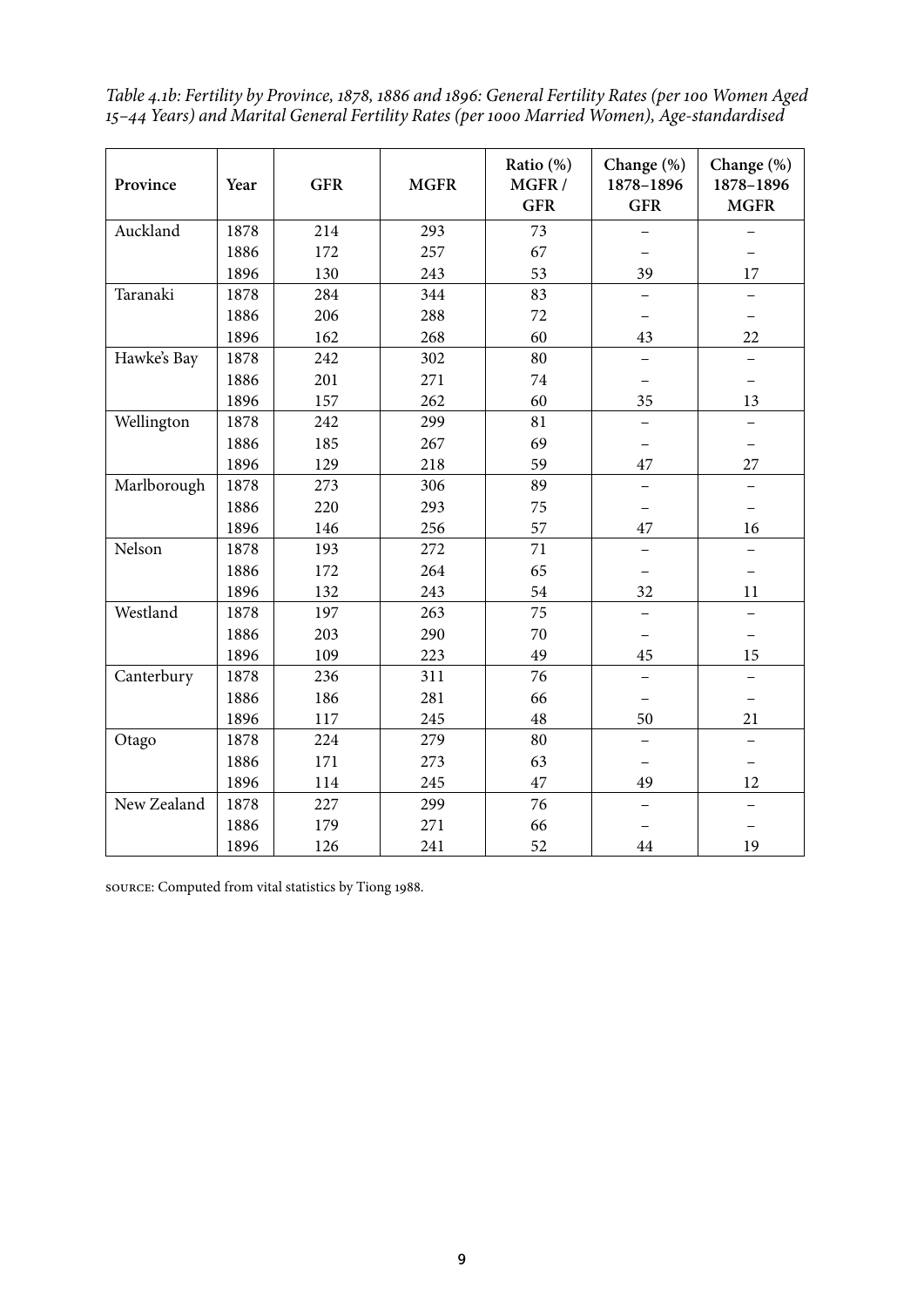| Age-groups<br>(years) | 1926 | 1936           | 1946 | 1956           | 1966 |
|-----------------------|------|----------------|------|----------------|------|
| $<$ 20                | 538  | 476            | 436  | 472            | 448  |
| $20 - 24$             | 348  | 301            | 366  | 376            | 297  |
| $25 - 29$             | 246  | 208            | 265  | 275            | 216  |
| $30 - 34$             | 169  | 130            | 181  | 161            | 109  |
| $35 - 39$             | 108  | 71             | 111  | 23             | 54   |
| $40 - 44$             | 40   | 25             | 35   | $\overline{2}$ | 17   |
| $45+$                 | 5    | $\overline{2}$ | 2    |                | 1    |
| % of births at        |      |                |      |                |      |
| ages $30+$            | 46   | 39             | 42   | 35             | 25   |

*Table 4.2: Non-Maori, Nuptial Fertility Rates (per 1000 Married Women) by Age, Selected Years*

source: Jain 1972: v3, Table T-21. His series involved complex estimations for the years 1941–44 and especially for 1952– 67, in the latter case because the marital status of persons whose marriages were registered each year after 1952 were not available by ethnicity. Thus this series is not extended here beyond Jain's (see Jain 1972: v1, 32). For Maori this information was briefly collected only in 1948–52 as a series separate from the Non-Maori series. In every prior year they were not collected at all, and since then have been collected only for the total population. This means that (a) Maori nuptial fertility cannot be computed; and (b) that from 1953 on, except for Jain's estimations, nuptial fertility can be computed only for the total population. As Maori age-specific birth data are not available until 1962, age-specific nuptial fertility rates cannot be computed until that date.

*Table 4.3: Family Heads Aged 40–44 Years: Average Number of Dependent Children (Aged Under 16 Years), Families with Zero Dependent Children and Families with 4+ Dependent Children, 1926–1966*

|      | Average number of<br>dependent children | Percentage of families with dependent<br>children/family |               |  |
|------|-----------------------------------------|----------------------------------------------------------|---------------|--|
| Year |                                         | $%$ zero                                                 | % 4+ children |  |
| 1926 | 2.22                                    | 22                                                       |               |  |
| 1936 | 2.05                                    | 21                                                       |               |  |
| 1945 | 1.92                                    | 21                                                       | 15            |  |
| 1956 | 2.27                                    | 15                                                       | 20            |  |
| 1966 | 2.50                                    |                                                          | 24            |  |

source: Censuses.

note: Strictly speaking these tables do not refer to 'families'. The raw data relate to 'married men, widows and widowers' (or a more complex version of this in 1945). These have been taken as proxies for nuclear families, which by custom in those days mostly were units with a married man at their head.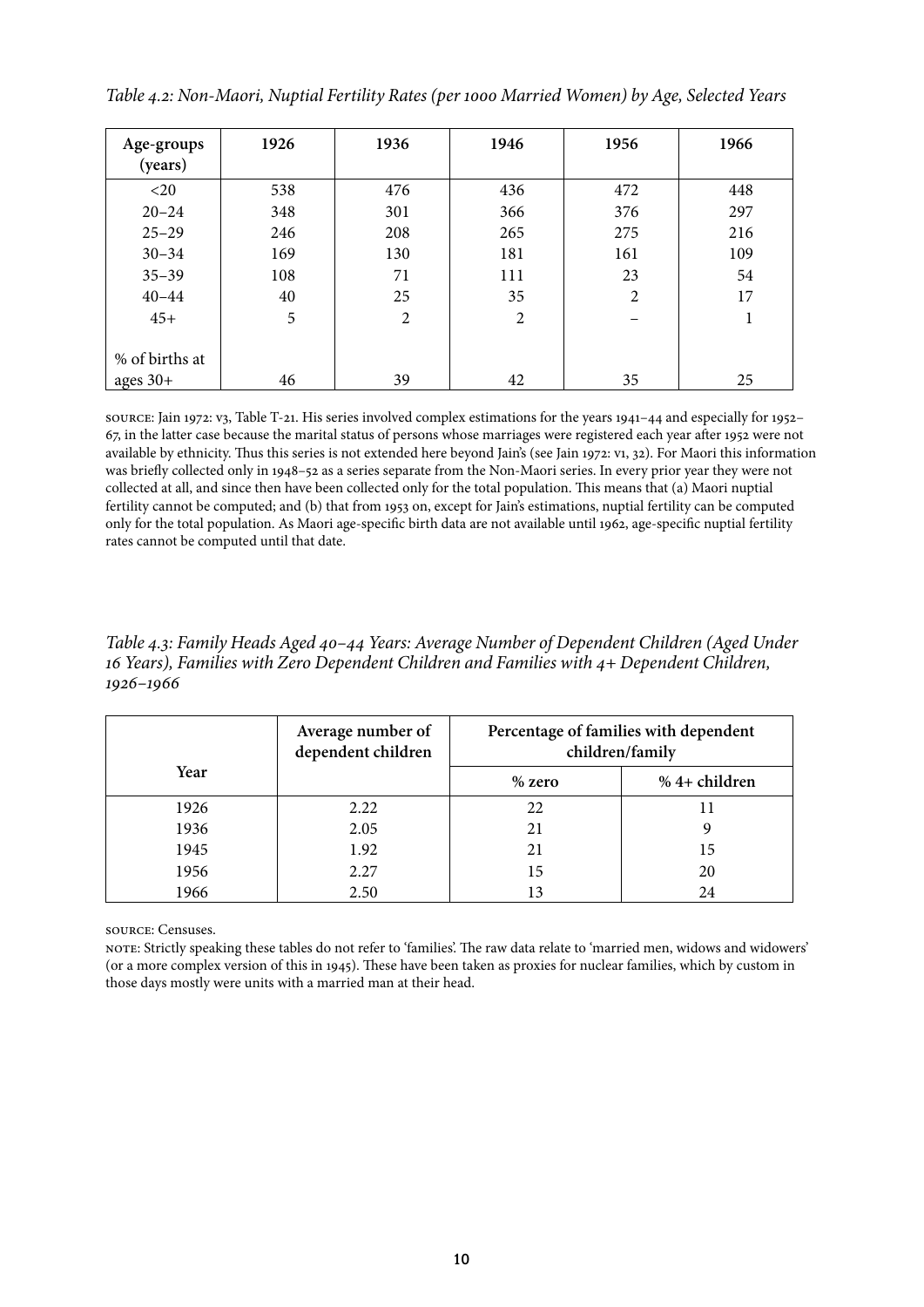*Table 4.4: Total Fertility Rates by Religious Affiliation, 1916–1986*

| Year | <b>Total</b> | Ang. | Pres. | Meth. | Cath. | Bap. | Breth. | S.A. | None | Obj. |
|------|--------------|------|-------|-------|-------|------|--------|------|------|------|
| 1916 | 3.4          | 3.4  | 3.4   | 3.3   | 3.5   | 2.7  |        | 3.6  | 3.5  | 4.6  |
| 1926 | 2.8          | 2.8  | 2.8   | 2.5   | 2.9   | 2.1  | 2.4    | 2.8  | 3.0  | 3.1  |
| 1936 | 2.3          | 2.2  | 2.3   | 2.2   | 2.5   | 1.8  | 2.1    | 2.6  | 3.0  | 3.4  |
| 1945 | 2.9          | 2.8  | 2.8   | 3.0   | 3.0   | 2.6  | 2.8    | 3.4  | 5.3  | 3.4  |
| 1956 | 3.9          | 3.7  | 3.8   | 3.7   | 4.4   | 3.2  | 3.4    | 3.7  | 6.1  | 4.2  |
| 1966 | 3.6          | 3.2  | 3.2   | 3.4   | 4.6   | 3.2  | 3.4    | 3.7  | 6.4  | 4.0  |
| 1986 | 2.1          | 1.5  | 1.4   | 1.4   | 2.0   | 1.7  | 2.2    | 1.9  | 3.9  | 2.0  |

source: Young 1997: Tables 7.4. 7.14, 7.22, 8.4, 9.4, 9.11, 9.30.

notes: Ang. = Anglican; Pres. = Presbyterian; Meth. = Methodist; Cath. = Catholic; Bap. = Baptist; Breth. = Brethren; S.A. = Salvation Army; Obj. = 'Object to state' (i.e., refused to answer).

These rates are estimated indirectly, using a technique developed by J. R. Rele (1967) that has underlying assumptions of age-structural stability. It has been used in New Zealand by Pool (1991) for Maori, for whom this assumption is more reliable. The rates termed 'total' ( = all respondents) approximate rates computed directly from vital data, and thus give some validity to the indirectly estimated rates in this table. Included here are only those groups whose numbers or genesis allowed rates to be computed for the entire period (i.e. excluded are what Young calls 'heterodox and charismatic groups' – the heterodox, being significantly Maori, have much higher rates; the charismatic also tend to have higher rates).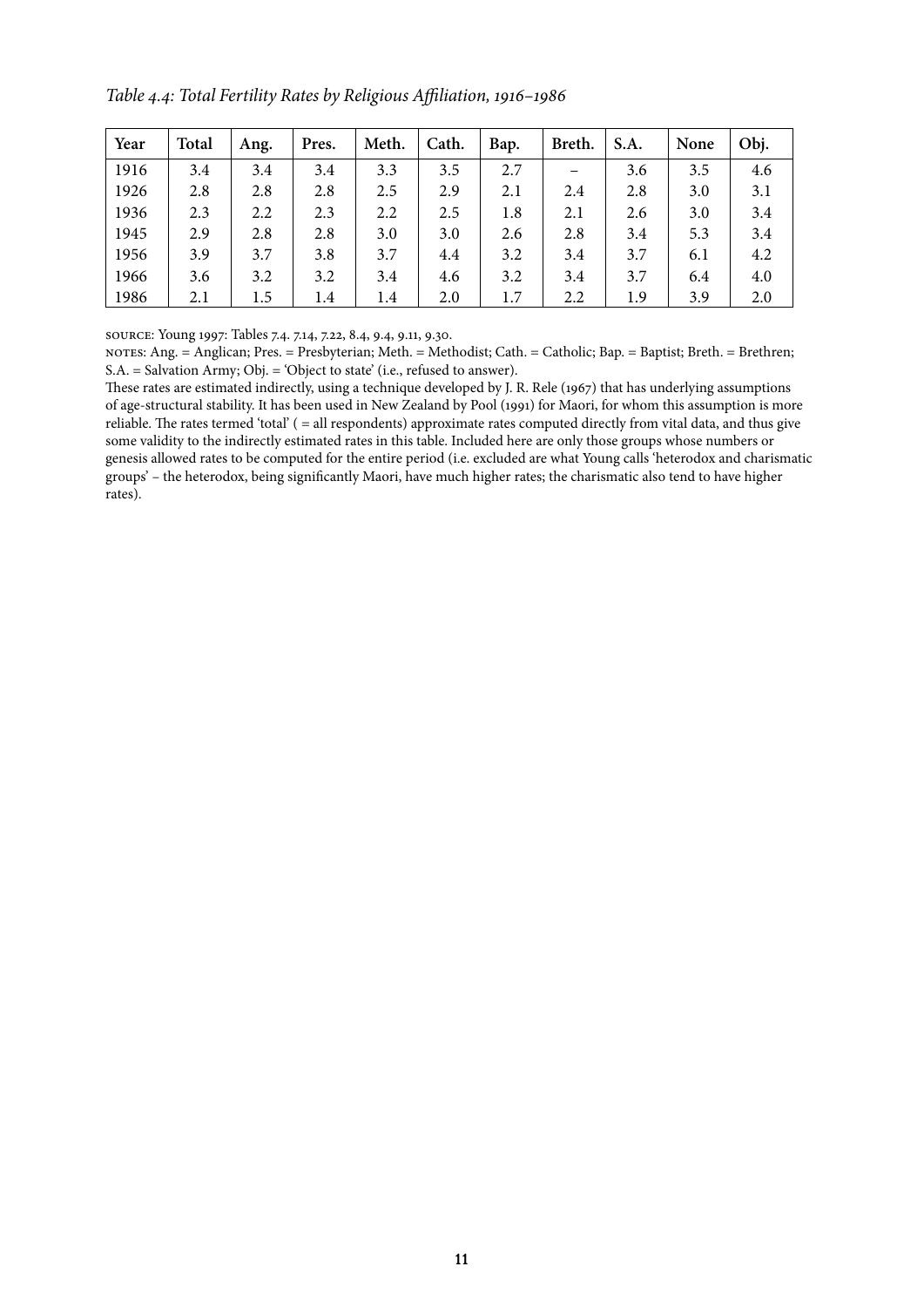|                               | Cumulative proportions having a first birth before age |          |          |          |          |                           |
|-------------------------------|--------------------------------------------------------|----------|----------|----------|----------|---------------------------|
| <b>Characteristics</b>        | 20 years                                               | 25 years | 30 years | 35 years | 40 years | <b>Number</b><br>of women |
| Birth cohort                  |                                                        |          |          |          |          |                           |
| 1936-49                       | 0.15                                                   | 0.60     | 0.84     | 0.90     | 0.92     | 803                       |
| 1950-59                       | 0.18                                                   | 0.52     | 0.75     | 0.86     |          | 934                       |
| $1960 - 69$                   | 0.14                                                   | 0.42     |          |          |          | 860                       |
| $1970 - 75$                   | 0.14                                                   |          |          |          |          | 420                       |
| Ethnicity                     |                                                        |          |          |          |          |                           |
| Maori                         | 0.35                                                   | 0.72     | 0.83     | 0.88     | 0.91     | 513                       |
| Non-Maori                     | 0.13                                                   | 0.46     | 0.75     | 0.85     | 0.88     | 2504                      |
| Education                     |                                                        |          |          |          |          |                           |
| No qualifications             | 0.29                                                   | 0.70     | 0.87     | 0.92     | 0.93     | 787                       |
| Secondary qualifications      | 0.12                                                   | 0.47     | 0.77     | 0.87     | 0.90     | 765                       |
| Other tertiary qualifications | 0.11                                                   | 0.43     | 0.71     | 0.83     | 0.86     | 1163                      |
| University qualifications     | 0.03                                                   | 0.17     | 0.50     | 0.68     | 0.79     | 302                       |
| Overall                       | 0.15                                                   | 0.50     | 0.76     | 0.86     | 0.88     | 3017                      |

*Table 5.1: Life Table Estimates of the Cumulative Proportion of Women Having a First Birth Before a Given Age, for Selected Socio-demographic Characteristics, NZW:FEE 1995* 

*Table 5.2: Life Table Estimates of the Cumulative Proportion of Women Entering a First Union (Cohabitation or Marriage) Before a Given Age, for Selected Socio-demographic Characteristics, NZW:FEE 1995*

|                               |          | Cumulative proportion in first union before age |          |          |                    |  |  |  |
|-------------------------------|----------|-------------------------------------------------|----------|----------|--------------------|--|--|--|
| <b>Characteristics</b>        | 20 years | 25 years                                        | 30 years | 35 years | Number of<br>women |  |  |  |
| Birth cohort                  |          |                                                 |          |          |                    |  |  |  |
| 1936–49                       | 0.25     | 0.80                                            | 0.92     | 0.95     | 803                |  |  |  |
| 1950-59                       | 0.39     | 0.85                                            | 0.94     | 0.96     | 934                |  |  |  |
| 1960-69                       | 0.39     | 0.80                                            |          |          | 860                |  |  |  |
| 1970-75                       | 0.40     |                                                 |          |          | 420                |  |  |  |
| Ethnicity                     |          |                                                 |          |          |                    |  |  |  |
| Maori                         | 0.53     | 0.83                                            | 0.90     | 0.94     | 513                |  |  |  |
| Non-Maori                     | 0.33     | 0.80                                            | 0.92     | 0.95     | 2504               |  |  |  |
| Education                     |          |                                                 |          |          |                    |  |  |  |
| No qualifications             | 0.47     | 0.85                                            | 0.93     | 0.97     | 787                |  |  |  |
| Secondary qualifications      | 0.35     | 0.83                                            | 0.95     | 0.97     | 765                |  |  |  |
| Other tertiary qualifications | 0.31     | 0.79                                            | 0.91     | 0.94     | 1163               |  |  |  |
| University qualifications     | 0.14     | 0.66                                            | 0.83     | 0.87     | 302                |  |  |  |
| Overall                       | 0.35     | 0.81                                            | 0.92     | 0.95     | 3017               |  |  |  |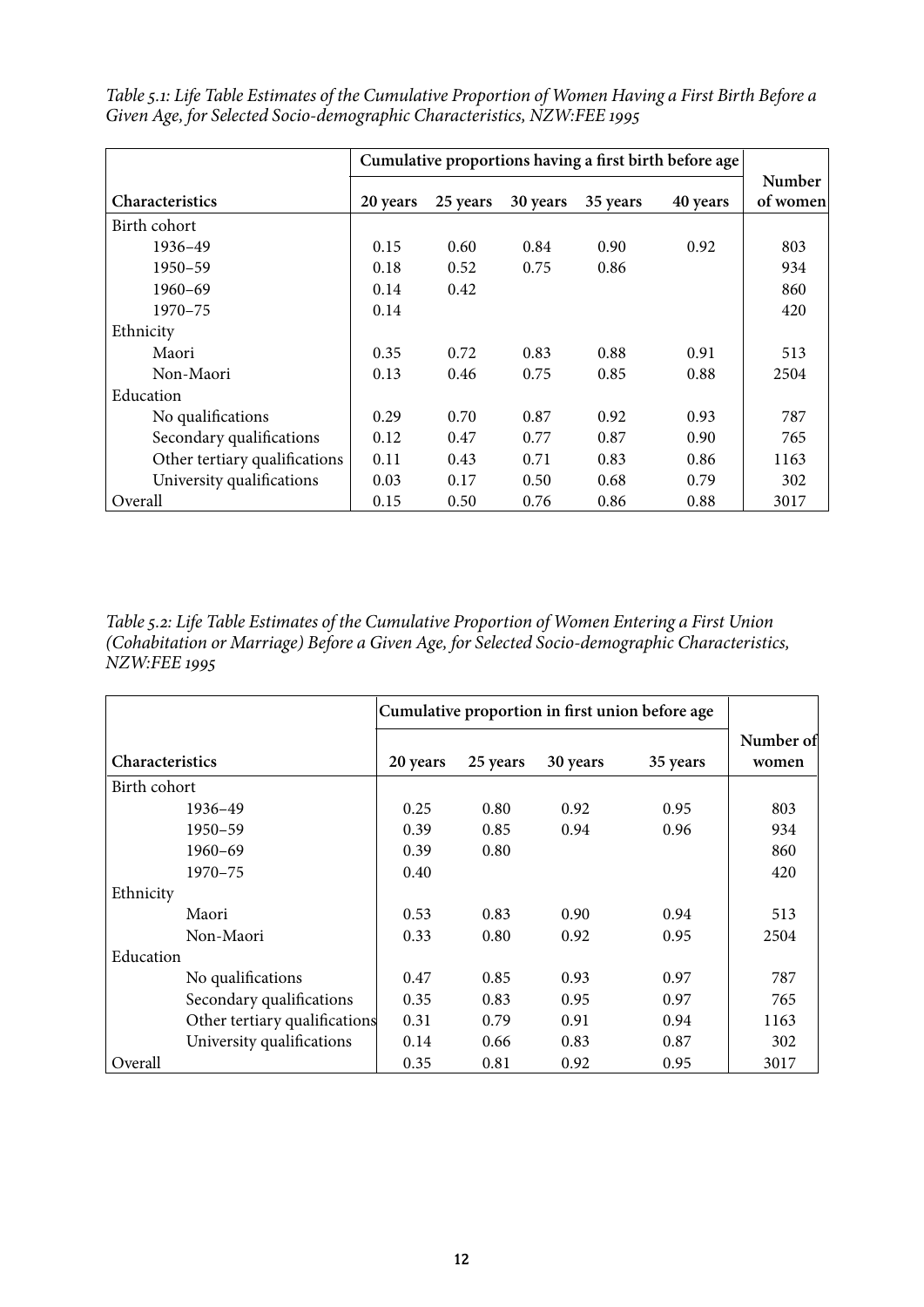|                               | Cumulative proportion married before age |          |          |          |                    |
|-------------------------------|------------------------------------------|----------|----------|----------|--------------------|
| <b>Characteristics</b>        | 20 years                                 | 25 years | 30 years | 35 years | Number of<br>women |
| Birth cohort                  |                                          |          |          |          |                    |
| 1936-49                       | 0.23                                     | 0.78     | 0.90     | 0.93     | 803                |
| 1950-59                       | 0.25                                     | 0.71     | 0.84     | 0.88     | 934                |
| $1960 - 69$                   | 0.11                                     | 0.49     |          |          | 860                |
| $1970 - 75$                   | 0.04                                     |          |          |          | 420                |
| Ethnicity                     |                                          |          |          |          |                    |
| Maori                         | 0.21                                     | 0.47     | 0.61     | 0.67     | 513                |
| Non-Maori                     | 0.16                                     | 0.62     | 0.79     | 0.85     | 2504               |
| Education                     |                                          |          |          |          |                    |
| No qualifications             | 0.25                                     | 0.67     | 0.79     | 0.83     | 787                |
| Secondary qualifications      | 0.16                                     | 0.63     | 0.80     | 0.85     | 765                |
| Other tertiary qualifications | 0.14                                     | 0.58     | 0.75     | 0.83     | 1163               |
| University qualifications     | 0.03                                     | 0.39     | 0.64     | 0.75     | 302                |
| Overall                       | 0.17                                     | 0.61     | 0.77     | 0.83     | 3017               |

*Table 5.3: Life Table Estimates of the Cumulative Proportion of Women Entering a First Marriage Before a Given Age, for Selected Socio-demographic Characteristics, NZW:FEE 1995*

*Table 5.4: Life Table Estimates of the Cumulative Proportion of Women Entering Cohabitation as a First Union (given that they are not married) Before a Given Age, for Selected Socio-demographic Characteristics, NZW:FEE 1995*

|                               | Cumulative proportion entering <i>cohabitation</i> before age |          |          |          |  |  |  |  |  |
|-------------------------------|---------------------------------------------------------------|----------|----------|----------|--|--|--|--|--|
| <b>Characteristics</b>        | 20 years                                                      | 25 years | 30 years | 35 years |  |  |  |  |  |
| Birth cohort                  |                                                               |          |          |          |  |  |  |  |  |
| 1936–49                       | 0.04                                                          | 0.12     | 0.29     | 0.40     |  |  |  |  |  |
| 1950-59                       | 0.22                                                          | 0.53     | 0.71     | 0.78     |  |  |  |  |  |
| $1960 - 69$                   | 0.34                                                          | 0.67     |          |          |  |  |  |  |  |
| $1970 - 75$                   | 0.38                                                          |          |          |          |  |  |  |  |  |
| Ethnicity                     |                                                               |          |          |          |  |  |  |  |  |
| Maori                         | 0.44                                                          | 0.70     | 0.78     | 0.83     |  |  |  |  |  |
| Non-Maori                     | 0.21                                                          | 0.48     | 0.65     | 0.72     |  |  |  |  |  |
| Education                     |                                                               |          |          |          |  |  |  |  |  |
| No qualifications             | 0.30                                                          | 0.48     | 0.61     | 0.71     |  |  |  |  |  |
| Secondary qualifications      | 0.24                                                          | 0.54     | 0.73     | 0.78     |  |  |  |  |  |
| Other tertiary qualifications | 0.22                                                          | 0.51     | 0.66     | 0.72     |  |  |  |  |  |
| University qualifications     | 0.11                                                          | 0.45     | 0.61     | 0.66     |  |  |  |  |  |
| Overall                       | 0.24                                                          | 0.51     | 0.66     | 0.73     |  |  |  |  |  |

note: The number of women is not reported for this table. The number on which the proportions were based (i.e. the number who remained unmarried at each age) diminished with increasing age.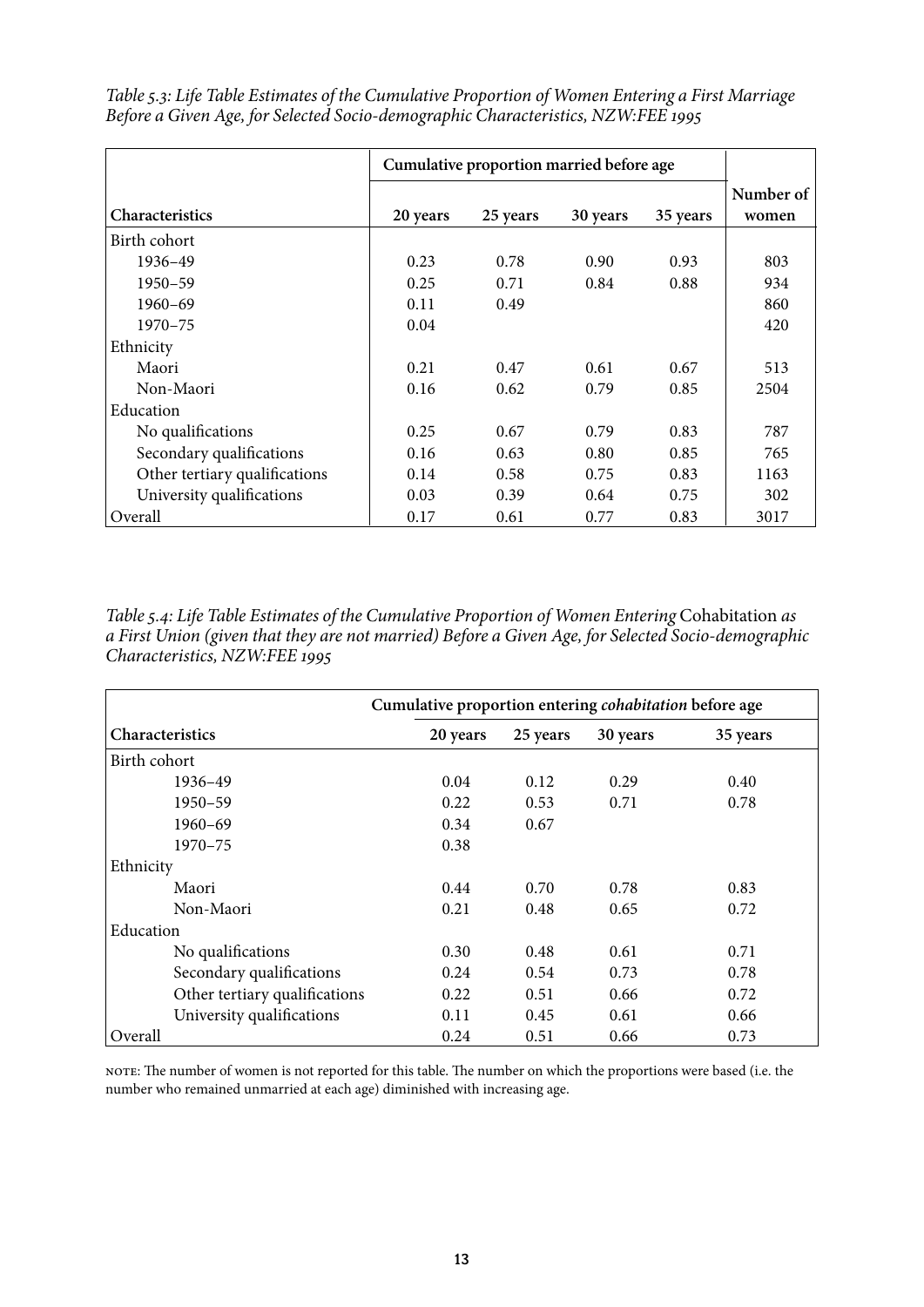*Table 5.5: Life Table Estimates of the Cumulative Proportion of Women Whose First Cohabitation (that was also the First Union) was either Dissolved or Converted into Marriage, by Duration of Cohabitation, for Selected Socio-demographic Characteristics, NZW:FEE 1995*

|                               |         | converted within a duration of | Cumulative proportion dissolved or |              |                                             |
|-------------------------------|---------|--------------------------------|------------------------------------|--------------|---------------------------------------------|
| Characteristics               | <1 year | $\langle$ 2<br>years           | $<$ 5 years                        | $<$ 10 years | Number of<br>women in first<br>cohabitation |
| Birth cohort                  |         |                                |                                    |              |                                             |
| 1936-49                       | 0.37    | 0.69                           | 0.91                               | 0.99         | 117                                         |
| $1950 - 59$                   | 0.33    | 0.58                           | 0.89                               |              | 430                                         |
| $1960 - 69$                   | 0.27    | 0.51                           | 0.86                               |              | 581                                         |
| $1970 - 75$                   | 0.22    | 0.44                           |                                    |              | 261                                         |
| Age at cohabitation           |         |                                |                                    |              |                                             |
| Under 18 years                | 0.27    | 0.45                           | 0.84                               | 0.94         | 289                                         |
| $18-20$ years                 | 0.26    | 0.52                           | 0.87                               | 0.95         | 567                                         |
| $21-24$ years                 | 0.31    | 0.56                           | 0.87                               | 0.93         | 314                                         |
| 25 years and over             | 0.36    | 0.64                           | 0.87                               | 0.97         | 219                                         |
| Ethnicity                     |         |                                |                                    |              |                                             |
| Maori                         | 0.29    | 0.49                           | 0.80                               | 0.91         | 338                                         |
| Non-Maori                     | 0.28    | 0.54                           | 0.88                               | 0.96         | 1051                                        |
| Education                     |         |                                |                                    |              |                                             |
| No qualifications             | 0.27    | 0.49                           | 0.84                               | 0.93         | 347                                         |
| Secondary qualifications      | 0.28    | 0.51                           | 0.88                               | 0.94         | 369                                         |
| Other tertiary qualifications | 0.32    | 0.58                           | 0.88                               | 0.96         | 535                                         |
| University qualifications     | 0.26    | 0.58                           | 0.86                               | 0.97         | 138                                         |
| Overall                       | 0.29    | 0.53                           | 0.86                               | 0.95         | 1389                                        |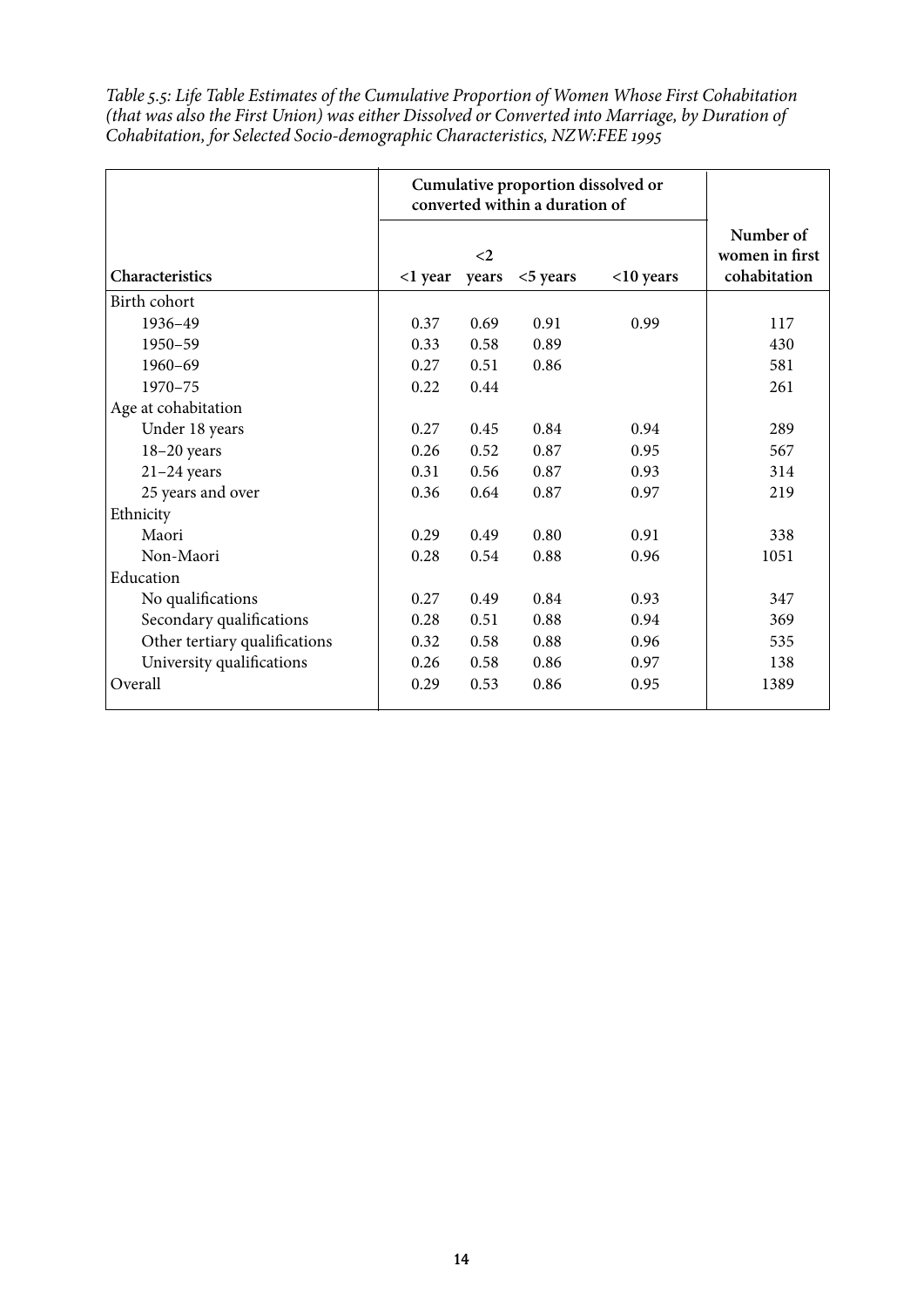|                 |              |          | Cumulative proportion entering<br>first union before |          |             |                    |
|-----------------|--------------|----------|------------------------------------------------------|----------|-------------|--------------------|
| Characteristics |              | 20 years | 25 years                                             | 30 years | $30+ years$ | Number of<br>women |
| Birth cohort    | Union type   |          |                                                      |          |             |                    |
| 1936-49         |              |          |                                                      |          |             |                    |
|                 | Marriage     | .22      | .72                                                  | .81      | .84         | 666                |
|                 | Cohabitation | .04      | .08                                                  | .11      | .14         | 118                |
|                 | All unions   | .26      | .80                                                  | .92      | .98         | $801$ <sup>*</sup> |
| 1950-59         |              |          |                                                      |          |             |                    |
|                 | Marriage     | .19      | .47                                                  | .51      |             | 485                |
|                 | Cohabitation | .20      | .38                                                  | .43      |             | 431                |
|                 | All unions   | .39      | .85                                                  | .94      |             | 934 <sup>*</sup>   |
| $1960 - 69$     |              |          |                                                      |          |             |                    |
|                 | Marriage     | .05      | .20                                                  |          |             | 217                |
|                 | Cohabitation | .33      | .60                                                  |          |             | 581                |
|                 | All unions   | .35      | .80                                                  |          |             | 856*               |
| 1970-75         |              |          |                                                      |          |             |                    |
|                 | Marriage     | .02      |                                                      |          |             | 30                 |
|                 | Cohabitation | .38      |                                                      |          |             | 261                |
|                 | All unions   | .40      |                                                      |          |             | 419                |

*Table 5.6: Type of First Union Entered before a Given Age, by Birth Cohort, NZW:FEE 1995*

\* Includes women who had not yet entered into any union at the time of survey.

*Table 5.7: Cumulative Percentage of Women Having a Second Birth within 24, 36 and 60 Months of their First, by Period, NZW:FEE 1995*

| Period         | Months since first birth |           |           |  |  |  |  |
|----------------|--------------------------|-----------|-----------|--|--|--|--|
| of first birth | 24 months                | 36 months | 60 months |  |  |  |  |
| $ 1955 - 59 $  | 57.3                     | 80.2      | 88.4      |  |  |  |  |
| $ 1960-64 $    | 47.7                     | 76.5      | 88.1      |  |  |  |  |
| $ 1965-69 $    | 44.1                     | 69.9      | 82.4      |  |  |  |  |
| $ 1970 - 74 $  | 32.3                     | 60.7      | 80.8      |  |  |  |  |
| $ 1975 - 79 $  | 26.1                     | 55.4      | 75.6      |  |  |  |  |
| 1980–84        | 27.4                     | 55.6      | 74.9      |  |  |  |  |
| 1985–89        | 24.7                     | 53.9      | 75.0      |  |  |  |  |
| $ 1990-94 $    | 27.4                     |           |           |  |  |  |  |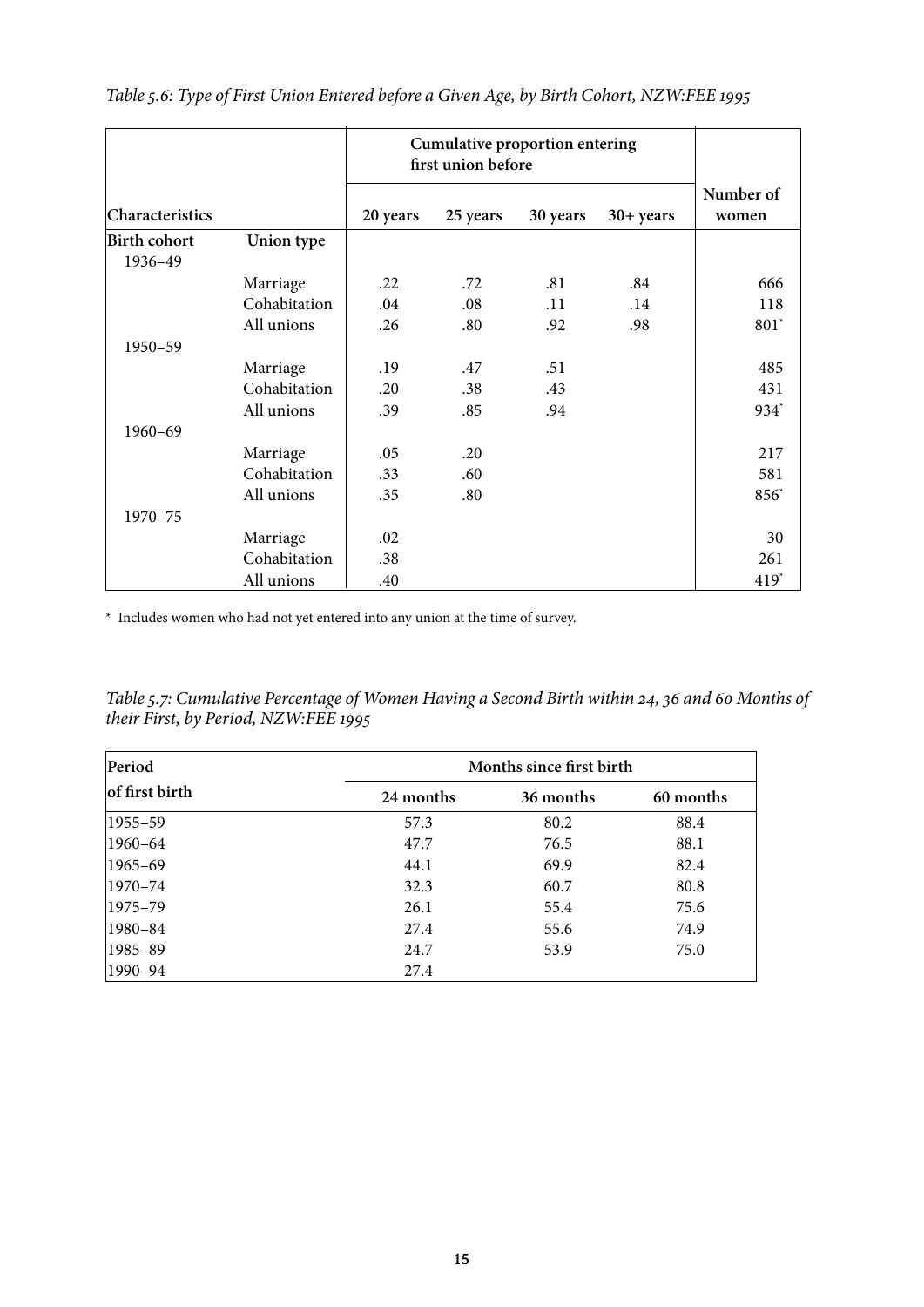*Table 5.8: Life Table Estimates of the Cumulative Proportion of Women Who Separated from a First Marriage within a Given Duration of Marriage, for Selected Socio-demographic Characteristics, NZW:FEE 1995*

|                               |             |      | Cumulative proportion separated within a duration of |      |              |                                         |
|-------------------------------|-------------|------|------------------------------------------------------|------|--------------|-----------------------------------------|
| Characteristics               | $<$ 2 years |      | $<$ 5 years $<$ 10 years $<$ 15 years                |      | $<$ 20 years | Number of<br>women in<br>first marriage |
| Birth cohort                  |             |      |                                                      |      |              |                                         |
| 1936-49                       | 0.02        | 0.04 | 0.13                                                 | 0.19 | 0.24         | 766                                     |
| 1950-59                       | 0.04        | 0.09 | 0.19                                                 | 0.28 | 0.37         | 850                                     |
| $1960 - 69$                   | 0.06        | 0.17 | 0.28                                                 |      |              | 593                                     |
| 1970-75                       | 0.18        |      |                                                      |      |              | 86                                      |
| Year of marriage              |             |      |                                                      |      |              |                                         |
| Before 1970                   | 0.02        | 0.03 | 0.13                                                 | 0.19 | 0.25         | 549                                     |
| 1970-79                       | 0.04        | 0.09 | 0.18                                                 | 0.26 | 0.34         | 1254                                    |
| 1980-95                       | 0.07        | 0.16 | 0.26                                                 |      |              | 492                                     |
| Age at marriage               |             |      |                                                      |      |              |                                         |
| Under 20 years                | 0.06        | 0.11 | 0.25                                                 | 0.32 | 0.41         | 616                                     |
| $20-24$ years                 | 0.04        | 0.09 | 0.18                                                 | 0.25 | 0.30         | 751                                     |
| 25 years and over             | 0.04        | 0.08 | 0.16                                                 | 0.23 | 0.29         | 928                                     |
| Ethnicity                     |             |      |                                                      |      |              |                                         |
| Maori                         | 0.07        | 0.15 | 0.25                                                 | 0.32 | 0.39         | 294                                     |
| Non-Maori                     | 0.04        | 0.09 | 0.19                                                 | 0.26 | 0.32         | 2001                                    |
| Education                     |             |      |                                                      |      |              |                                         |
| No qualifications             | 0.06        | 0.10 | 0.20                                                 | 0.27 | 0.34         | 618                                     |
| Secondary qualifications      | 0.04        | 0.10 | 0.21                                                 | 0.27 | 0.31         | 563                                     |
| Other tertiary qualifications | 0.03        | 0.08 | 0.17                                                 | 0.24 | 0.32         | 903                                     |
| University qualifications     | 0.04        | 0.10 | 0.17                                                 | 0.26 | 0.37         | 211                                     |
| Occupation at marriage        |             |      |                                                      |      |              |                                         |
| Professional                  | 0.03        | 0.07 | 0.14                                                 | 0.19 | 0.28         | 504                                     |
| Semi-professional             | 0.04        | 0.08 | 0.19                                                 | 0.26 | 0.32         | 887                                     |
| Non-professional              | 0.04        | 0.09 | 0.22                                                 | 0.30 | 0.36         | 244                                     |
| Not working                   | 0.06        | 0.13 | 0.23                                                 | 0.30 | 0.37         | 640                                     |
| Pre-marital pregnancy         |             |      |                                                      |      |              |                                         |
| Yes                           | 0.03        | 0.11 | 0.24                                                 | 0.34 | 0.44         | 328                                     |
| N <sub>o</sub>                | 0.04        | 0.09 | 0.19                                                 | 0.25 | 0.31         | 1967                                    |
| All                           | 0.04        | 0.09 | 0.19                                                 | 0.26 | 0.33         | 2295                                    |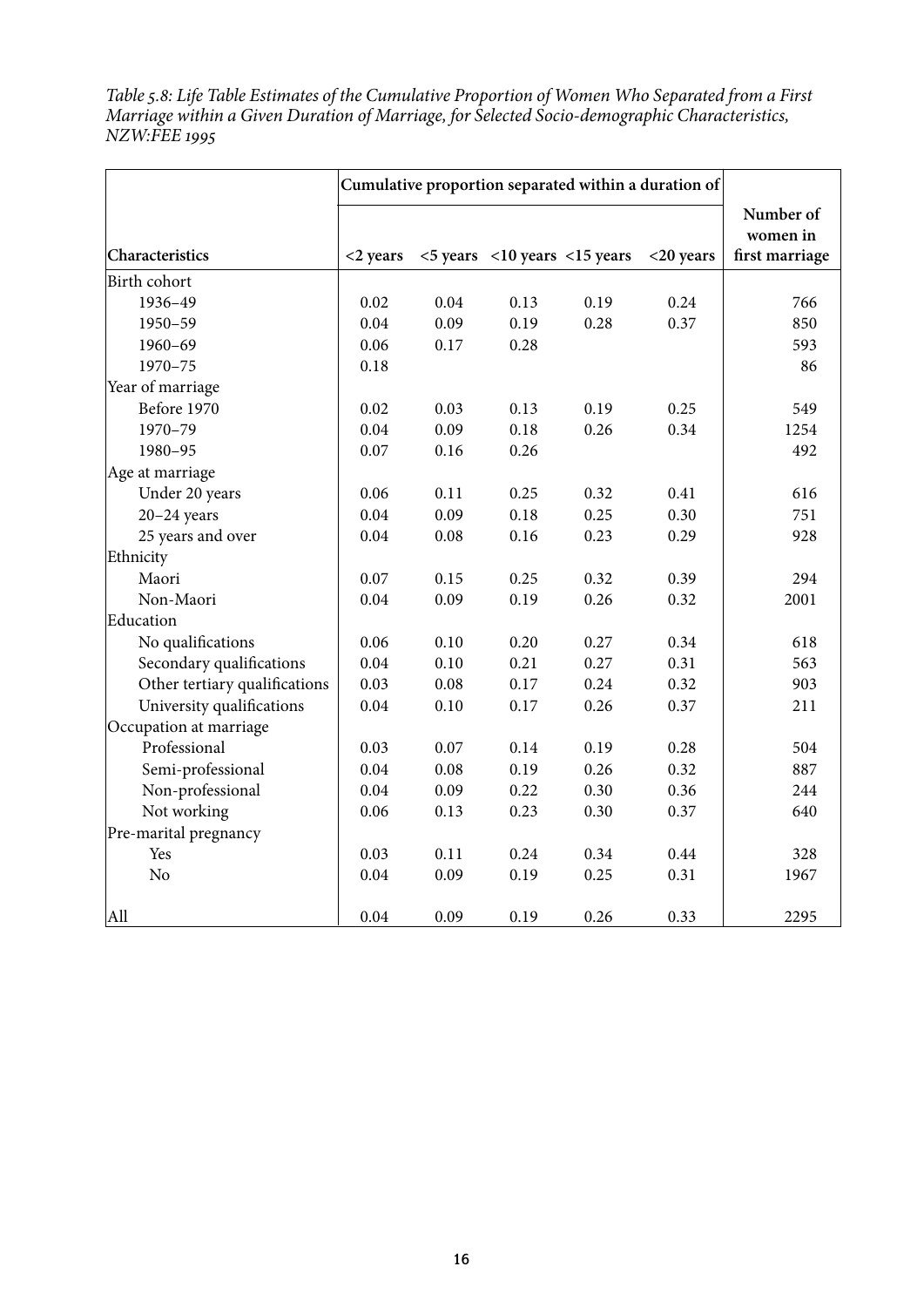*Table 5.9: Percentage Distribution of Households by Type, 1966 to 2001*

| <b>Type</b>  | 1966 | 1971 | 1976           | 1981 | 1986 | 1991 | 1996 | 2001 |
|--------------|------|------|----------------|------|------|------|------|------|
| Two parent   | 46   | 44   | 43             | 39   | 38   | 33   | 31   | 27   |
| Couple only  | 18   | 19   | 20             | 21   | 23   | 24   | 25   | 25   |
| Sole parent  | 5    | 6    | 5              | 6    | 8    | 9    | 9    | 10   |
| Family and   | 13   | 11   | 10             | 11   | 7    | 7    | 9    | 10   |
| others       |      |      |                |      |      |      |      |      |
| One person   | 12   | 14   | 14             | 17   | 19   | 20   | 21   | 23   |
| Non-related  | 6    | 5    | $\overline{ }$ | 6    | 6    | 6    | 5    | 5    |
| <b>TOTAL</b> | 100  | 99   | 99             | 100  | 101  | 100  | 100  | 100  |

sources: Censuses 1966, 1971 and 1976; Pool 1986: Chapt. 7; Cameron 1985; Jackson and Pool 1994: App. C; Dickson *et al*. 1997: App. 4.

*Table 5.10: Percentage Distribution of Households by Type and Ethnicity, 1976 and 2001*

|             | Pakeha |      | Maori          |      | Asian/Other    |                | Pasifika       |      | Total |      |
|-------------|--------|------|----------------|------|----------------|----------------|----------------|------|-------|------|
| <b>Type</b> | 1976   | 2001 | 1976           | 2001 | 1976           | 2001           | 1976           | 2001 | 1976  | 2001 |
| Two parent  | 88     | 78   | 8              | 10   | 2              | 7              |                | 4    | 99    | 99   |
| Couple only | 93     | 91   | 3              | 5    | 3              | 2              | [0.4]          | 1    | 99    | 99   |
| Sole parent | 86     | 68   | 10             | 20   | 3              | 6              |                | 5    | 100   | 99   |
| Extended    | 76     | 56   | 16             | 22   | 3              | 11             | 4              | 11   | 99    | 100  |
| One person  | 92     | 89   | 3              | 7    | 5              | $\overline{2}$ | [0.4]          | 1    | 100   | 99   |
| Non-related | 87     | 77   | 7              | 12   | 4              | 7              |                | 3    | 99    | 99   |
| All types   | 88     | 80   | $\overline{7}$ | 11   | 3              | 5              |                | 3    | 99    | 99   |
|             |        |      |                |      |                |                |                |      |       |      |
| Parenting   | 86     | 73   | 10             | 15   | $\overline{2}$ | 7              | $\overline{2}$ | 5    | 100   | 100  |
| households  |        |      |                |      |                |                |                |      |       |      |

Sources: Statistics New Zealand; *Census of Population and Dwellings*, 1976 and 2001.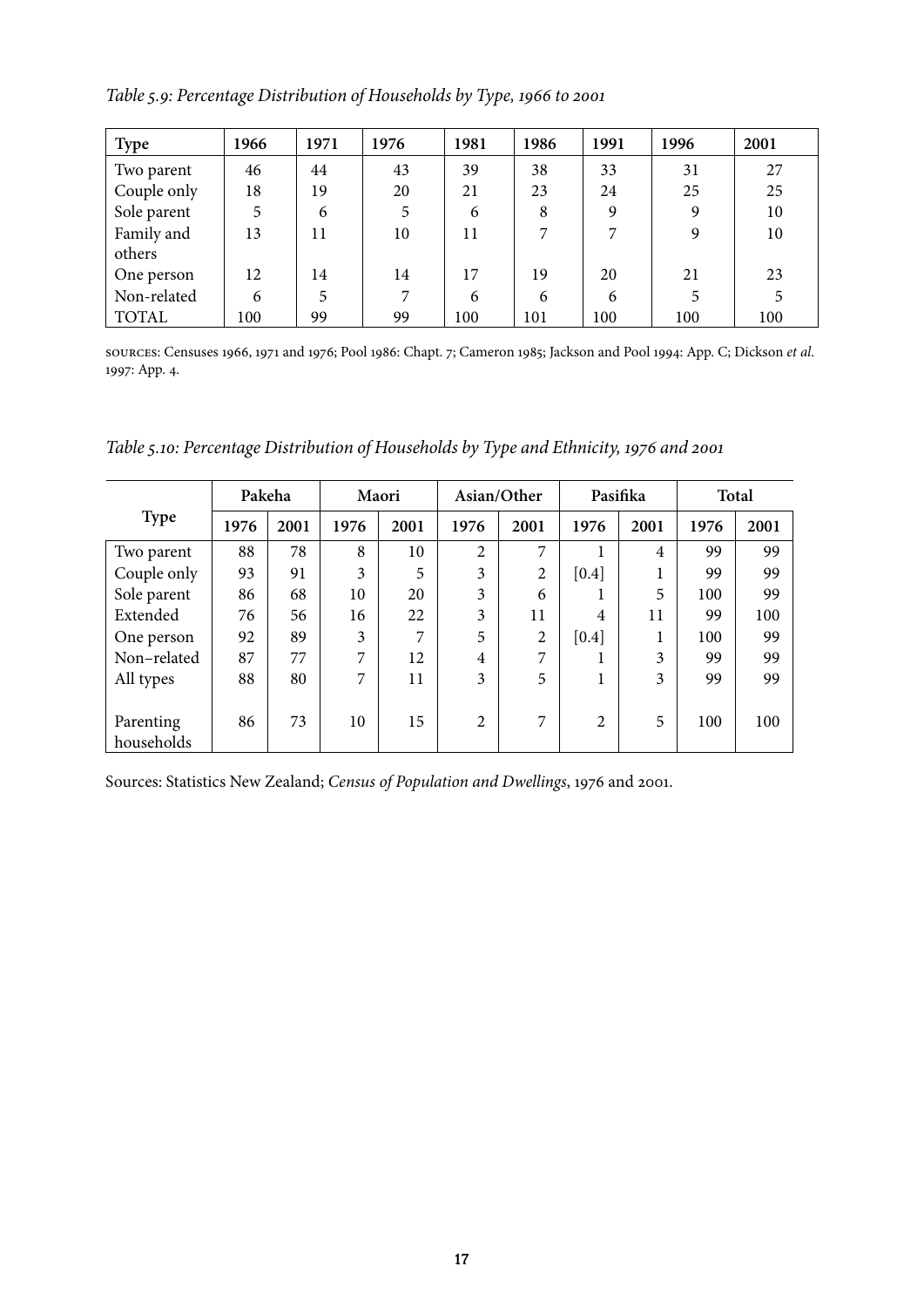|                   | 1976<br>2001         |          |       |         |       |             |       |             |       |       |
|-------------------|----------------------|----------|-------|---------|-------|-------------|-------|-------------|-------|-------|
| Household         |                      |          |       |         |       | Under       |       |             |       |       |
| composition       | Under 30 30-44 45-64 |          |       | $65+$   | Total | 30          |       | 30-44 45-64 | $65+$ | Total |
|                   |                      |          |       |         |       | Pakeha      |       |             |       |       |
| Couple only       | 24.3                 | 5.2      | 24.2  | 37.1    | 21.4  | 25.5        | 12.9  | 36.8        | 39.9  | 28.7  |
| Two-parent family | 41.1                 | 72.2     | 41.4  | 6.0     | 43.3  | 20.5        | 49.6  | 24.7        | 3.0   | 27.0  |
| One-parent family | 3.5                  | 5.7      | 5.7   | 4.1     | 5.0   | 8.9         | 12.2  | 7.4         | 3.1   | 8.1   |
| Parent plus       | 7.5                  | 9.2      | 10.7  | 5.4     | 8.7   | 11.5        | 6.8   | 6.9         | 2.2   | 6.4   |
| Non-family        | 16.4                 | 2.8      | 4.7   | 7.5     | 6.8   | 20.0        | 4.2   | 2.8         | 2.0   | 5.1   |
| One-person HH     | 7.2                  | 4.9      | 13.4  | 39.9    | 14.9  | 13.7        | 14.2  | 21.4        | 49.8  | 24.8  |
| Total             | 100.0                | 100.0    | 100.0 | 100.0   | 100.0 | 100.0       | 100.0 | 100.0       | 100.0 | 100.0 |
|                   |                      |          |       |         |       | Maori       |       |             |       |       |
| Couple only       | 11.5                 | 3.0      | 9.7   | 17.9    | 8.4   | 11.0        | 6.3   | 20.4        | 22.3  | 12.4  |
| Two-parent family | 46.1                 | 61.9     | 39.4  | 15.1    | 48.0  | 23.0        | 36.8  | 20.6        | 6.3   | 26.8  |
| One-parent family | 4.7                  | 7.2      | 10.0  | 10.9    | 7.4   | 20.7        | 23.4  | 13.0        | 9.3   | 19.1  |
| Parent plus       | 19.1                 | 21.3     | 27.8  | 20.6    | 22.3  | 23.3        | 18.5  | 19.7        | 13.9  | 19.7  |
| Non-family        | 13.9                 | 3.2      | 4.3   | 7.8     | 7.1   | 12.1        | 4.0   | 4.8         | 4.5   | 6.2   |
| One-person HH     | 4.7                  | 3.4      | 8.7   | 27.7    | 6.8   | 9.8         | 11.0  | 21.4        | 43.8  | 15.9  |
| Total             | 100.0                | 100.0    | 100.0 | 100.0   | 100.0 | 100.0       | 100.0 | 100.0       | 100.0 | 100.0 |
|                   |                      | Pasifika |       |         |       |             |       |             |       |       |
| Couple only       | 9.4                  | 2.8      | 5.4   | 14.9    | 5.7   | 8.4         | 4.8   | 9.0         | 15.8  | 7.3   |
| Two-parent family | 36.0                 | 48.8     | 39.4  | 13.9    | 41.9  | 28.2        | 40.6  | 32.5        | 11.3  | 34.0  |
| One-parent family | 3.1                  | 4.4      | 7.7   | 10.9    | 4.8   | 14.2        | 15.8  | 12.4        | 10.3  | 14.4  |
| Parent plus       | 32.2                 | 36.7     | 38.1  | 31.7    | 35.4  | 34.3        | 30.1  | 32.1        | 27.2  | 31.5  |
| Non-family        | 14.7                 | 4.7      | 4.0   | 6.9     | 7.8   | 8.7         | 3.0   | 2.9         | 4.2   | 4.4   |
| One-person HH     | 4.7                  | 2.7      | 5.4   | 21.8    | 4.3   | 6.2         | 5.7   | 11.1        | 31.2  | 8.5   |
| Total             | 100.0                | 100.0    | 100.0 | 100.0   | 100.0 | 100.0       | 100.0 | 100.0       | 100.0 | 100.0 |
|                   |                      |          |       |         |       | Asian/Other |       |             |       |       |
| Couple only       | 21.3                 | 6.9      | 23.1  | 31.2    | 21.3  | 12.4        | 8.5   | 13.3        | 38.6  | 12.0  |
| Two-parent family | 30.1                 | 62.3     | 33.7  | 5.1     | 31.6  | 21.9        | 45.6  | 45.6        | 12.2  | 39.1  |
| One-parent family | 3.4                  | 5.6      | 6.6   | 3.7     | 5.0   | 10.1        | 9.8   | 10.8        | 4.2   | 10.0  |
| Parent plus       | 10.6                 | 14.8     | 12.7  | 5.6     | 10.8  | 20.6        | 24.3  | 18.6        | 14.9  | 21.6  |
| Non-family        | 25.8                 | 4.1      | 5.4   | 8.6     | 9.5   | 22.0        | 4.1   | 2.2         | 3.0   | 7.2   |
| One-person HH     | 8.9                  | 6.3      | 18.6  | 45.7    | 21.7  | 12.9        | 7.8   | 9.4         | 27.1  | 10.1  |
| Total             | 100.0                | 100.0    | 100.0 | 100.0   | 100.0 | 100.0       | 100.0 | 100.0       | 100.0 | 100.0 |
|                   |                      |          |       |         |       | Total       |       |             |       |       |
| Couple only       | 22.5                 | 5.0      | 23.2  | 36.3    | 20.2  | 20.8        | 11.3  | 33.5        | 38.5  | 25.3  |
| Two-parent family | 41.2                 | 70.5     | 41.1  | 6.3     | 43.2  | 21.3        | 46.8  | 25.2        | 3.3   | 27.5  |
| One-parent family | 3.6                  | 5.8      | 5.9   | 4.3     | 5.1   | 11.4        | 13.6  | 8.1         | 3.4   | 9.5   |
| Parent plus       | 9.4                  | 11.0     | 11.9  | 5.9     | 10.1  | 15.5        | 10.5  | 9.1         | 3.1   | 9.3   |
| Non-family        | 16.4                 | 2.9      | 4.7   | $7.5\,$ | 7.0   | 18.0        | 4.1   | 2.9         | 2.1   | 5.3   |
| One-person HH     | 6.9                  | 4.7      | 13.3  | 39.8    | 14.4  | 13.0        | 13.6  | 21.2        | 49.6  | 23.2  |
| Total             | 100.0                | 100.0    | 100.0 | 100.0   | 100.0 | 100.0       | 100.0 | 100.0       | 100.0 | 100.0 |

*Table 5.11: Percentage of Households by Type, and by Age and Ethnicity of Occupier, 1976 and 2001*

sources: Statistics New Zealand; *Census of Population and Dwellings*, 1976 and 2001.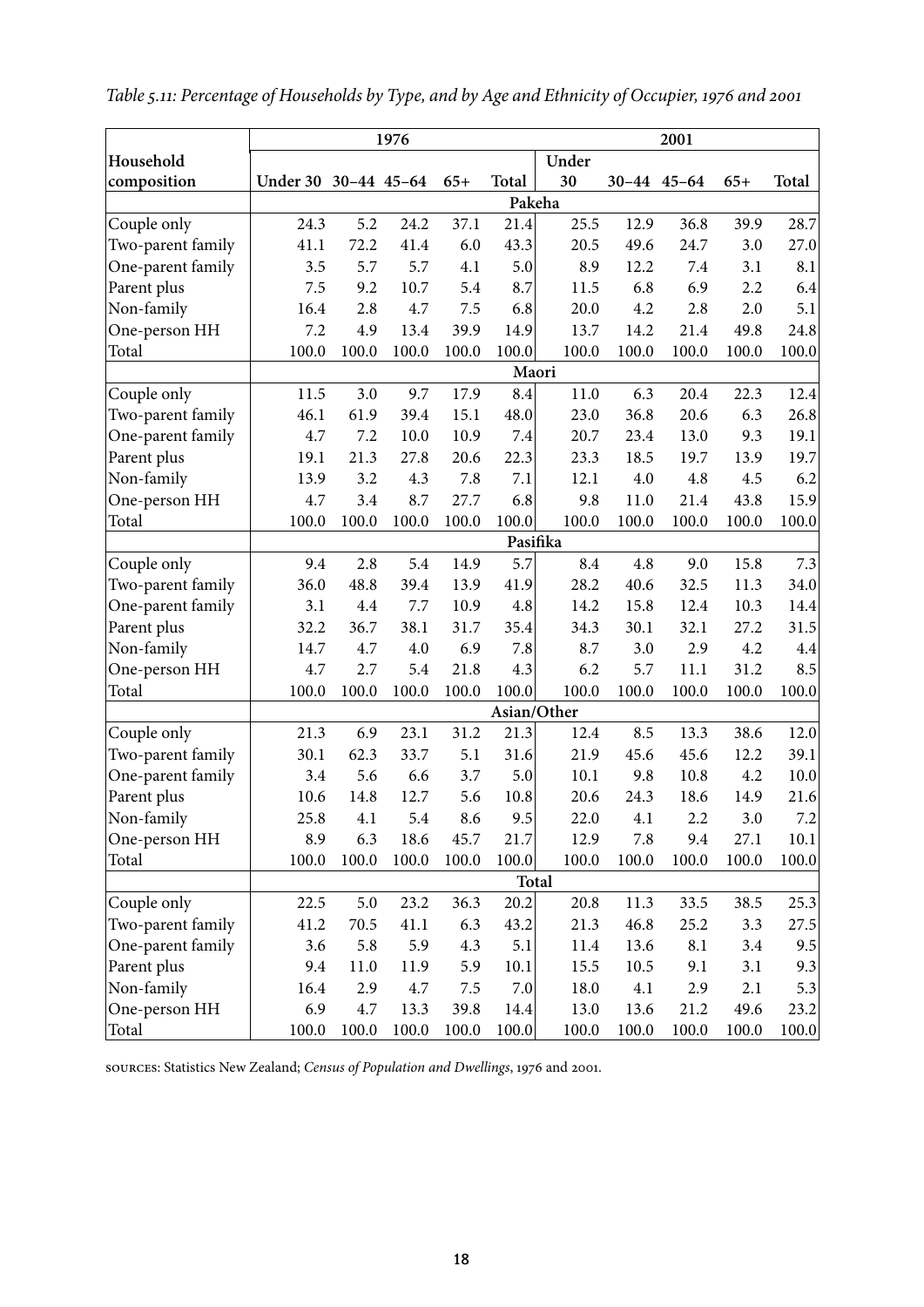## *Table 5.12: Parameters of the Baby Boom*

| Countries/Region                                                                                                         | Average<br><b>TFR</b>                  |                                                     |                                        | Post-<br>Boom                          |                                        |                                        |                                        |
|--------------------------------------------------------------------------------------------------------------------------|----------------------------------------|-----------------------------------------------------|----------------------------------------|----------------------------------------|----------------------------------------|----------------------------------------|----------------------------------------|
|                                                                                                                          | $1955 - 65$                            | 1960                                                | 1965                                   | 1970                                   | 1975                                   | 1980                                   | decline*                               |
| <b>ENGLISH SPEAKING</b><br>Australia<br>Canada<br>Ireland <sup>†</sup><br>New Zealand<br>United Kingdom<br>United States | 3.3<br>3.8<br>3.8<br>4.1<br>2.7<br>3.5 | 1.3<br>1.5<br>0.6<br>$1.6^{\ddagger}$<br>1.0<br>1.7 | 1.1<br>1.2<br>0.7<br>1.4<br>1.1<br>1.3 | 1.1<br>0.9<br>0.8<br>1.4<br>1.0<br>1.2 | 0.9<br>0.7<br>0.8<br>1.1<br>0.8<br>0.8 | 0.7<br>0.6<br>0.7<br>0.9<br>0.7<br>0.8 | 1.5<br>2.1<br>1.5<br>2.0<br>0.8<br>1.6 |
| CONTINENTAL<br><b>EUROPE</b><br>Austria<br>Belgium<br>France<br>(W.) Germany <sup>9</sup><br>Netherlands                 | 2.7<br>2.6<br>2.8<br>2.3(2.4)<br>3.1   | $1.1^{\circ}$<br>0.9<br>0.9<br>0.7<br>0.6           | 1.1<br>$1.0\,$<br>1.0<br>0.9<br>0.7    | 1.1<br>0.9<br>0.9<br>0.8<br>0.7        | 0.9<br>0.7<br>0.8<br>0.5<br>0.5        | 0.8<br>0.7<br>0.7<br>0.5<br>0.4        | 1.2<br>1.0<br>1.0<br>$1.0\,$<br>1.6    |
| <b>JAPAN</b>                                                                                                             | 2.1                                    | 0.6                                                 | 0.6                                    | 0.5                                    | 0.6                                    | 0.4                                    | 0.4                                    |
| <b>NORDIC</b><br>Denmark<br>Norway<br>Sweden                                                                             | 2.6<br>$\frac{2.9}{2.3}$               | 1.1<br>1.0<br>0.8                                   | 1.1<br>1.1<br>0.9                      | 0.8<br>1.1<br>0.8                      | 0.8<br>0.9<br>0.7                      | 0.6<br>0.7<br>0.6                      | 1.0<br>1.1<br>0.4                      |
| <b>MEDITERRANEAN</b><br>Italy<br>Spain <sup>††</sup>                                                                     | 2.4<br>2.8                             | 0.6<br>0.6                                          | 0.8<br>$\equiv$                        | $0.8**$<br>0.7                         | 0.8<br>0.8                             | 0.6<br>0.8<br>(0.4)                    | 1.1<br>1.3                             |

source: Pool and Sceats 2003: Table 4.

\* Absolute change in births per woman, 1955–65 to 1985–90.

- † Figures from 1961 and 1966 are used in the columns for 1960 and 1965 respectively.
- ‡ The figure is from 1962.
- § The figure is from 1961.
- ¶ The figure in brackets is for all of Germany. The West German figure is for 1960.
- \*\* The figure is from 1971.

†† Figures from 1974 and 1978 are used in the columns for 1975 and 1980 respectively. The figure in brackets is from 1986.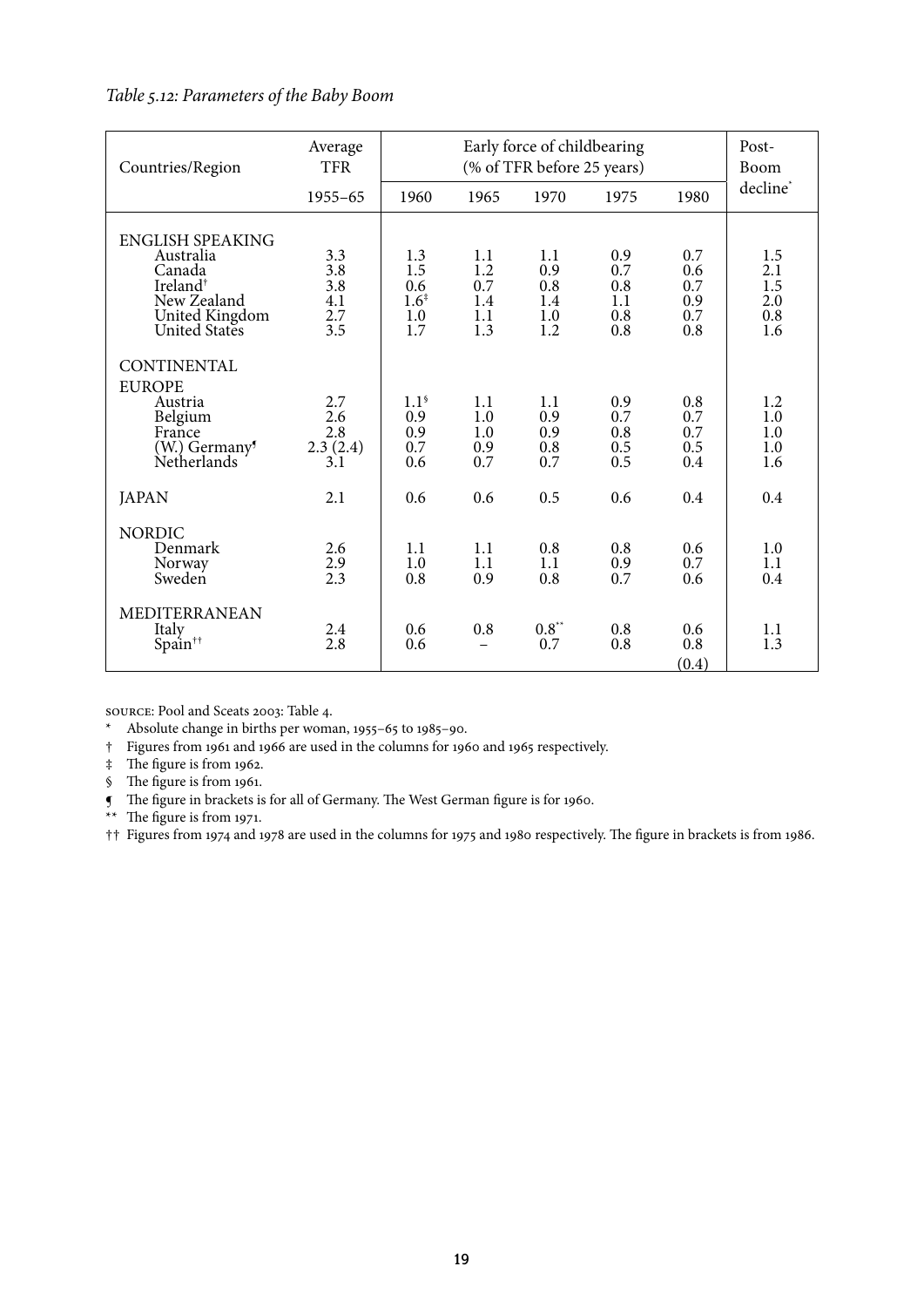|      | Age-group of mothers |           |           |           |           |           |     |  |  |  |  |
|------|----------------------|-----------|-----------|-----------|-----------|-----------|-----|--|--|--|--|
| Year | Under 20             | $20 - 24$ | $25 - 29$ | $30 - 34$ | $35 - 39$ | $40 - 44$ | All |  |  |  |  |
| 1962 | 31.2                 | 35.6      | 15.4      | 9.8       | 5.9       | 1.9       | 100 |  |  |  |  |
| 1972 | 43.3                 | 33.5      | 13.3      | 6.0       | 3.0       | 0.9       | 100 |  |  |  |  |
| 1982 | 34.0                 | 37.8      | 18.0      | 7.2       | 2.4       | 0.5       | 100 |  |  |  |  |
| 1992 | 19.7                 | 36.4      | 24.2      | 14.1      | 4.7       | 0.9       | 100 |  |  |  |  |
| 2002 | 14.5                 | 28.7      | 24.0      | 19.6      | 10.5      | 2.6       | 100 |  |  |  |  |

*Table 6.1: Ex-nuptial Births as a Percentage of Total Births by Age of Mother, 1962–2002*

source: Vital Statistics.

*Table 6.2: Percentage of All Women by Age in Sole-parent Households, 1976 and 1996*

| Age (years) | 1976 | 1996 |
|-------------|------|------|
| $15 - 19$   | [02] |      |
| $20 - 24$   | 2    | 5    |
| $25 - 29$   | 3    | 8    |
| $30 - 34$   | 4    | 10   |
| $35 - 39$   | 5    | 11   |
| $40 - 44$   | 6    | 10   |
| $45 - 49$   | 5    | 8    |
| $50 - 54$   | 5    | 6    |
| $55 - 59$   | 5    | 5    |
| $60 - 64$   | 4    | 4    |
| $65+$       | 4    | 3    |
| Total       | 3    | 6    |

source: Dickson *et al.* 1997: Table 6.7.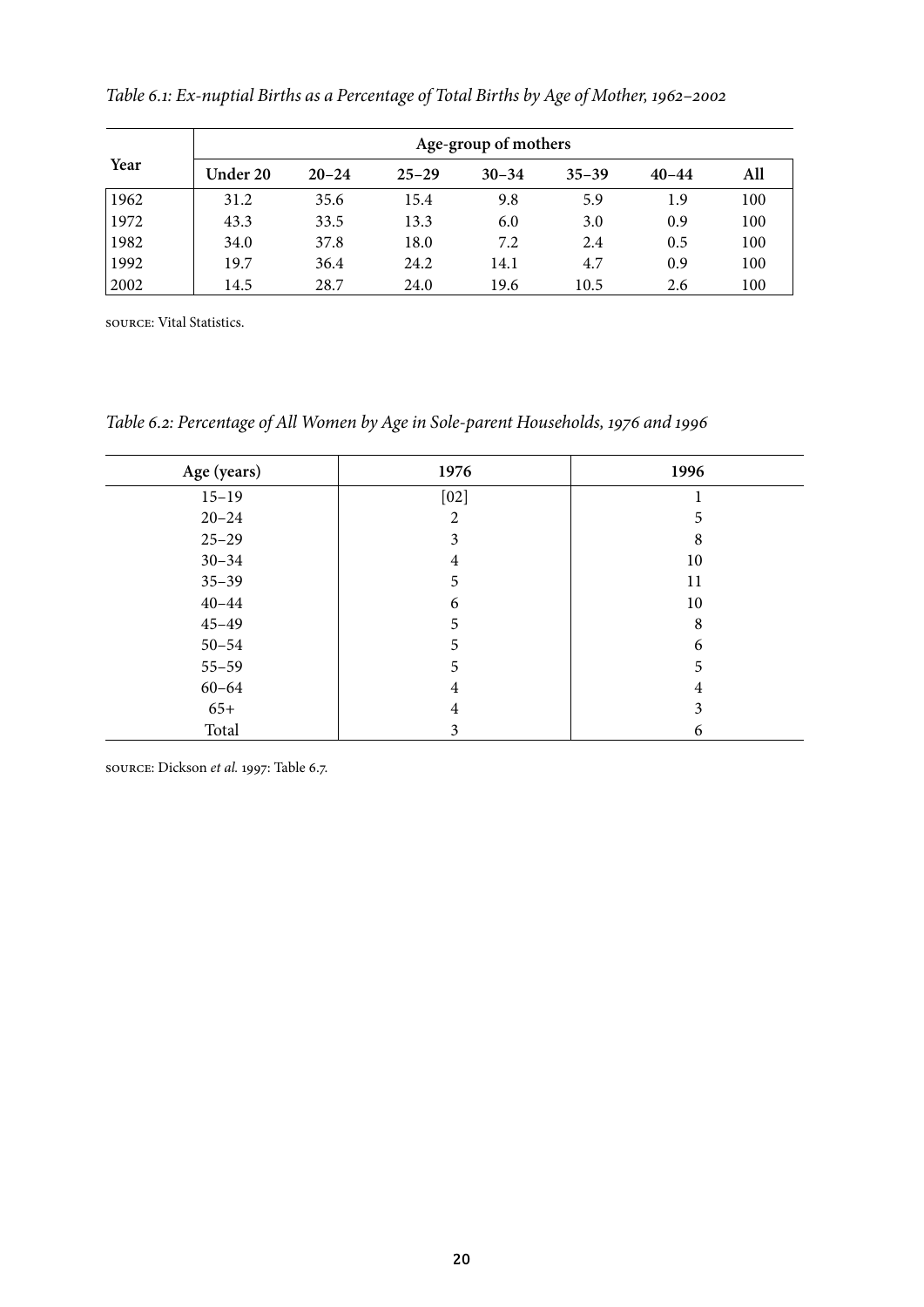*Table 7.1: Method of Contraception or Sterilisation Recalled Retrospectively as Having Been (a) Used 'Normally' in Years 1976 and 1986 when Respondents were at a Given Age; and (b) Used in the Last Four Weeks before the 1995 and 2001 Surveys: Percentage of All Women at a Given Age Using One or More Methods*

|      |                            | Age-group (years) |           |           |                |           |           |                         |  |
|------|----------------------------|-------------------|-----------|-----------|----------------|-----------|-----------|-------------------------|--|
| Year | Method                     | $15 - 19$         | $20 - 24$ | $25 - 29$ | $30 - 34$      | $35 - 39$ | $40 - 44$ | $45 - 49$               |  |
| 1976 | Pill/hormone               | 82                | 77        | 58        | 34             | 22        | N/D       | N/D                     |  |
|      | Condom alone               | 11                | 6         | 6         | $\overline{4}$ | 6         | N/D       | N/D                     |  |
|      | IUD or other<br>methods*   | 7                 | 16        | 21        | 19             | 10        | N/D       | N/D                     |  |
|      | Sterilisation <sup>†</sup> |                   | 1         | 15        | 43             | 62        | N/D       | N/D                     |  |
|      | Total                      | 100               | 100       | 100       | 100            | 100       |           |                         |  |
| 1986 | $Pill^*$                   | 76                | 76        | 53        | 32             | 20        | 6         | 5                       |  |
|      | $Condom^*$                 | 14                | 12        | 15        | 12             | 9         | 2         | 5                       |  |
|      | $IUD^*$                    | 10                | 10        | 23        | 20             | 11        | 9         | $\overline{\mathbf{3}}$ |  |
|      | Sterilisation              |                   | 2         | $\theta$  | 36             | 60        | 83        | 87                      |  |
|      | Total                      | 100               | 100       | 100       | 100            | 100       | 100       | 100                     |  |
| 1995 | Pill <sup>#</sup>          | N/D               | 71        | 60        | 35             | 23        | 14        | 6                       |  |
|      | Condom <sup>#</sup>        | N/D               | 21        | 22        | 22             | 17        | 8         | 8                       |  |
|      | $IUD^*$                    | N/D               | 7         | 5         | 11             | 12        | 10        | $\overline{4}$          |  |
|      | Sterilisation              | N/D               | 1         | 12        | 31             | 49        | 67        | 81                      |  |
|      | Total                      | N/D               | 100       | 99        | 99             | 101       | 99        | 99                      |  |
| 2001 | Pill <sup>#</sup>          | N/D               | 53        | 49        | 34             | 26        | 8         | 8                       |  |
|      | $Condom^*$                 | N/D               | 36        | 31        | 28             | 23        | 10        | 6                       |  |
|      | $IUD^*$                    | N/D               | 10        | 15        | 15             | 8         | 14        | 7                       |  |
|      | Sterilisation              | N/D               |           | 5         | 23             | 44        | 69        | 80                      |  |
|      | Total                      | N/D               | 99        | 100       | 100            | 101       | 101       | 100                     |  |

sources: NZW:FEE (for 1976, 1986, 1995) and NZFFS (for 2001). The questions employed to obtain data on exposure to intercourse and pregnancy/non-pregnancy varied slightly between the surveys. Current use is precisely defined as the last four weeks for 1995 and 2001, but more loosely for earlier dates.

notes: The aim of this complex table is to show the evolving use of contraceptive methods, benchmarking the use profile in 2001 and 1995 with the middle of the Baby Bust (1985) and the end of the Baby Boom (1976). A more detailed profile for 2001 is given in Table 7.2.

N/D is where because of survey coverage there are no data on (or too few cases in) a particular age-group (see Pool *et al.* 1999: Table 9.1).

- \* With the IUD is included a range of 'barrier' methods, notably diaphragms, but also more inefficient methods.
- † Sterilisation covers male and female methods (see Pool *et al.* 1999: *passim*).

‡ Signifies that this method is used alone or in combination with another (others). In particular, the condom became used increasingly from the late 1980s, frequently in combination with other methods, notably the pill – the aim was to avoid STDs.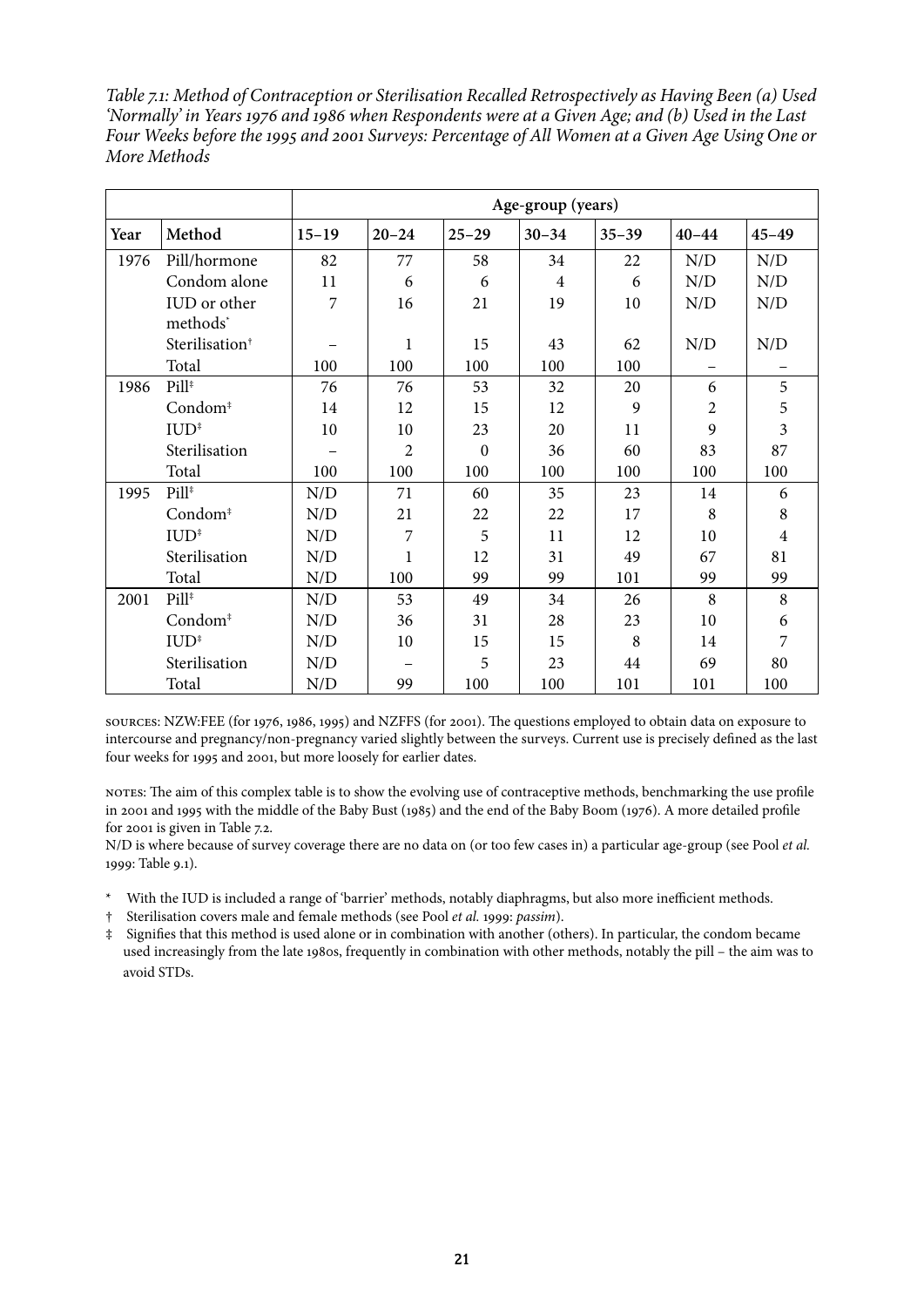|                               | Age-group (years) |                |                |              |                |                         |  |
|-------------------------------|-------------------|----------------|----------------|--------------|----------------|-------------------------|--|
|                               | $20 - 24$         | $25 - 29$      | $30 - 34$      | $35 - 39$    | $40 - 44$      | $45 - 49$               |  |
| Maori women                   |                   |                |                |              |                |                         |  |
| 1. Sterilisation              |                   | 10             | 21             | 22           | 69             | 55                      |  |
| 2. Pill                       | 26                | 16             | 29             | 28           |                |                         |  |
| 3. Pill and condom            | 14                |                |                |              |                |                         |  |
| 4. Condom alone or plus       | 6                 | 16             | 32             | 17           | 6              |                         |  |
| other                         |                   |                |                |              |                |                         |  |
| 5. IUD, injection, diaphragm, | 14                | 26             | 11             | 6            | 19             | 9                       |  |
| Foam                          |                   |                |                |              |                |                         |  |
| 6. Traditional methods        |                   |                |                |              |                |                         |  |
| 7. No method                  | 26                | 26             | $\overline{7}$ | 22           | 6              | 36                      |  |
| 8. Refused/don't know         | 14                | 7              |                | 6            |                |                         |  |
| 9. Total                      | (35)100           | (31)101        | (28)100        | (18)101      | (16)100        | (11)100                 |  |
| Non-Maori women               |                   |                |                |              |                |                         |  |
| 1. Sterilisation              |                   | 3              | 17             | 34           | 52             | 64                      |  |
| 2. Pill                       | 47                | 40             | 25             | 18           | 7              | 6                       |  |
| 3. Pill and condom            | 14                | 6              | 1              | 1            | 1              |                         |  |
| 4. Condom alone or plus       | 16                | 18             | 19             | 15           | 7              | 5                       |  |
| other                         |                   |                |                |              |                |                         |  |
| 5. IUD, injection, diaphragm, | 6                 | 8              | 10             | 6            | 8              | 5                       |  |
| Foam                          |                   |                |                |              |                |                         |  |
| 6. Traditional methods        |                   | 1              | 1              |              | 2              | 1                       |  |
| 7. No method                  | 14                | 22             | 25             | 22           | 20             | 16                      |  |
| 8. Refused/don't know         | 3                 | $\mathbf{1}$   | 3              | 5            | $\overline{4}$ | $\overline{4}$          |  |
| 9. Total                      | 100               | 99             | 101            | 101          | 101            | 101                     |  |
| All women                     |                   |                |                |              |                |                         |  |
| 1. Sterilisation              |                   | 4              | 17             | 32           | 54             | 64                      |  |
| 2. Pill                       | 43                | 37             | 25             | 19           | 6              | 6                       |  |
| 3. Pill and condom            | 14                | 5              | 1              | $\mathbf{1}$ | 1              |                         |  |
| 4. Condom alone or plus       | 15                | 18             | 20             | 16           | 7              | 5                       |  |
| other                         |                   |                |                |              |                |                         |  |
| 5. IUD, injection, diaphragm, | 8                 | 10             | 10             | 6            | 9              | 5                       |  |
| Foam                          |                   |                |                |              |                |                         |  |
| 6. Traditional methods        |                   | $\mathbf{1}$   | $\mathbf{1}$   |              | $\overline{2}$ | $\mathbf{1}$            |  |
| 7. No method                  | 16                | 22             | 22             | 22           | 18             | 17                      |  |
| 8. Refused/don't know         | 5                 | $\overline{2}$ | $\overline{3}$ | 5            | $\overline{4}$ | $\overline{\mathbf{3}}$ |  |
| 9. Total                      | 101               | 99             | 99             | 101          | 99             | 101                     |  |

*Table 7.2: Percentage Distribution of Methods of Contraception/Sterilisation Used in the Last Four Weeks by Women Exposed to Intercourse and not Pregnant, by Ethnicity, 2001*

source: NZFFS; cf. Pool *et al.* 1999: Table 4.1 that gives data on 1995.

note: Numbers for Maori are very small and subject to sampling error, and thus the numbers in each Maori age-group are given in brackets.

Excludes women who had 'no need' or had not had sex. Thus those using 'no method' were having sex and by design or not were being exposed to the risk of conception.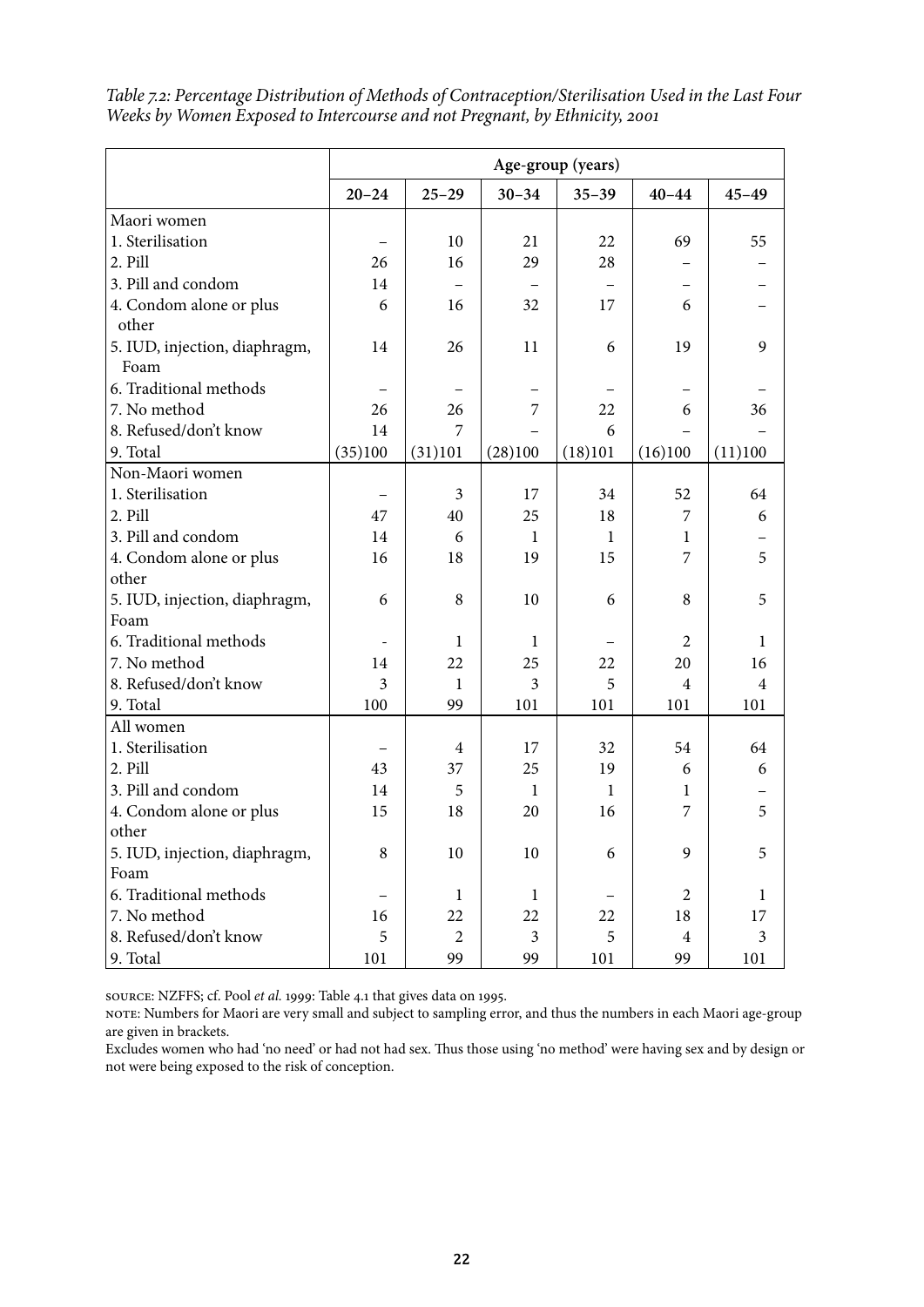|                            | Number of Births (000s) |                  |                  | <b>TFRs</b> |           |  |
|----------------------------|-------------------------|------------------|------------------|-------------|-----------|--|
| Country                    | 1960                    | 2003/4           |                  | 1960-65     | 1995-2000 |  |
|                            |                         |                  | c2004/c1961      |             |           |  |
| Australia <sup>*</sup>     | 230                     | 255              | 1.11             | 3.3         | 1.8       |  |
| Austria                    | 126                     | 79               | .63              | 2.8         | 1.4       |  |
| Belgium                    | 155                     | 116              | .75              | 2.7         | 1.6       |  |
| Canada                     | 479                     | 329 <sup>†</sup> | .69 <sup>†</sup> | 3.6         | 1.6       |  |
| Denmark                    | 76                      | 65               | .86              | 2.6         | 1.7       |  |
| Eire                       | 61                      | 62               | 1.02             | 4.0         | 1.9       |  |
| England and Wales (2003)   | 785                     | 364              | .46              | see UK      |           |  |
| Finland                    | 82                      | 58               | .71              | 2.6         | 1.7       |  |
| France                     | 816                     | 768              | .94              | 2.7         | 1.7       |  |
| Germany <sup>#</sup>       | 1262                    | 706              | .56              | 2.5         | 1.3       |  |
| Greece                     | 157                     | 104              | .66              | 2.2         | 1.3       |  |
| Italy                      | 923                     | 563              | .61              | 2.5         | 1,2       |  |
| Japan                      | 1606                    | 1122             | .70              | 2.0         | 1.4       |  |
| Netherlands                | 239                     | 194              | .81              | 3.2         | 1.5       |  |
| New Zealand <sup>§</sup>   | 63                      | 59               | .94              | 4.0         | 2.0       |  |
| Northern Ireland           | 32                      | 22               | .69              | see UK      |           |  |
| Norway                     | 62                      | 5                | .92              | 2.9         | 1.8       |  |
| Portugal                   | 214                     | 109              | .51              | 3.1         | 1.5       |  |
| Scotland                   | 101                     | 54               | .53              | see UK      |           |  |
| Spain                      | 660                     | 453              | .69              | 2.9         | 1,2       |  |
| Sweden                     | 102                     | 101              | .99              | 2.3         | 1.5       |  |
| Switzerland                | 94                      | 73               | .78              | 2.5         | 1.5       |  |
| United Kingdom             |                         |                  |                  |             |           |  |
| (see separate countries)   |                         |                  |                  | 2.8         | 1.7       |  |
| United States <sup>5</sup> | 4259                    | 4123             | .97              | 3.3         | 2.0       |  |

*Table 8.1: Western Developed Countries: Numbers of Births in 1960 and 2003/4, and Total Fertility Rates in 1960–65 and 1995–2000*

sources: Raw data, Observatoire Démographique Européenne, courtesy of Jean-Paul Sardon; for rates, United Nations*, World Population Prospects*.

\* Australia's population size in the early 2000s was almost double what it had been c. 1960.<br>
The figures in these columns are from 2002; Canada's population size in 2000 was 72% gre

† The figures in these columns are from 2002; Canada's population size in 2000 was 72% greater than in 1960.

‡ These data relate to the two territories combined as per the post-unification boundaries.

§ Official NZ Data; NZ grew by 65% 1961–2001.

 $\int$  The US grew by 52% 1960–2000.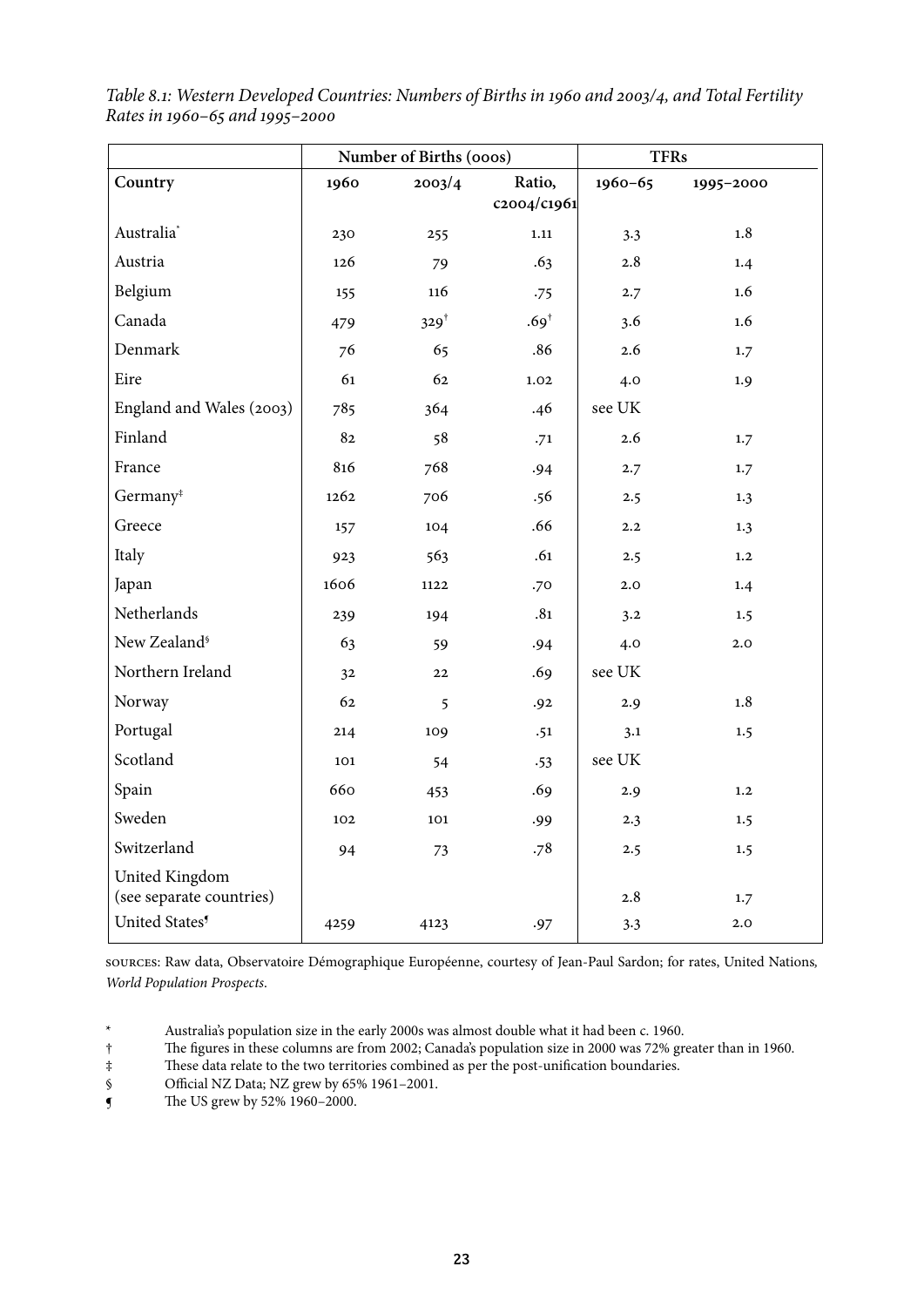*Table 8.2: Mean Ages (Years) of Mothers When Children were Born, by Year of Birth of the Child, by Ethnicity*

| Period of birth of child | Maori | <b>Non-Maori</b> | Total |
|--------------------------|-------|------------------|-------|
| 1975–79                  | 19.6  | 23.8             | 23.2  |
| 1980-84                  | 20.4  | 24.0             | 23.2  |
| 1985-89                  | 21.1  | 25.6             | 24.9  |
| 1990-95                  | 22.7  | 25.6             | 25.2  |
| 1996-2001                | 24.0  | 27.3             | 26.5  |

sources: 1975 to 1990–95, NZW:FEE; 1996–2001, NZFFS.

note: These are sample data in which one would expect random statistical variance. As the overall sample size and the probability-based Maori over-sample were large in the NZW:FEE, and as there was no over-sample for Maori in the NZFFS greater credence should be given to the NZW:FEE result. In fact, the differences are generally minor (six months).

*Table 8.3: Life Table Estimates of the Proportion of Women Having a First Birth Before a Given Age, by Birth Cohort and Ethnicity (NZW:FEE and NZFFS Pooled Data)*

| Characteristics | Cumulative proportions having first births before age: |          |          |          |          |          |
|-----------------|--------------------------------------------------------|----------|----------|----------|----------|----------|
|                 | 20 years                                               | 25 years | 30 years | 35 years | 40 years | of women |
| Birth cohort    |                                                        |          |          |          |          |          |
| 1936-49         | 0.15                                                   | 0.63     | 0.84     | 0.91     | 0.92     | 1172     |
| $1950 - 59$     | 0.17                                                   | 0.49     | 0.73     | 0.85     |          | 1442     |
| $1965 - 69$     | 0.11                                                   | 0.39     | 0.68     |          |          |          |
| $1970 - 75$     | 0.13                                                   | 0.36     |          |          |          | 665      |
| $1976 - 81$     | 0.11                                                   |          |          |          |          | 124      |
|                 |                                                        |          |          |          |          |          |
| Ethnicity       |                                                        |          |          |          |          |          |
| Maori           | 0.31                                                   | 0.69     | 0.84     | 0.89     | 0.91     | 672      |
| Non-Maori       | 0.11                                                   | 0.44     | 0.72     | 0.84     | 0.87     | 4156     |
|                 |                                                        |          |          |          |          |          |
| Overall         | 0.19                                                   | 0.47     | 0.73     | 0.85     | 0.88     | 4828     |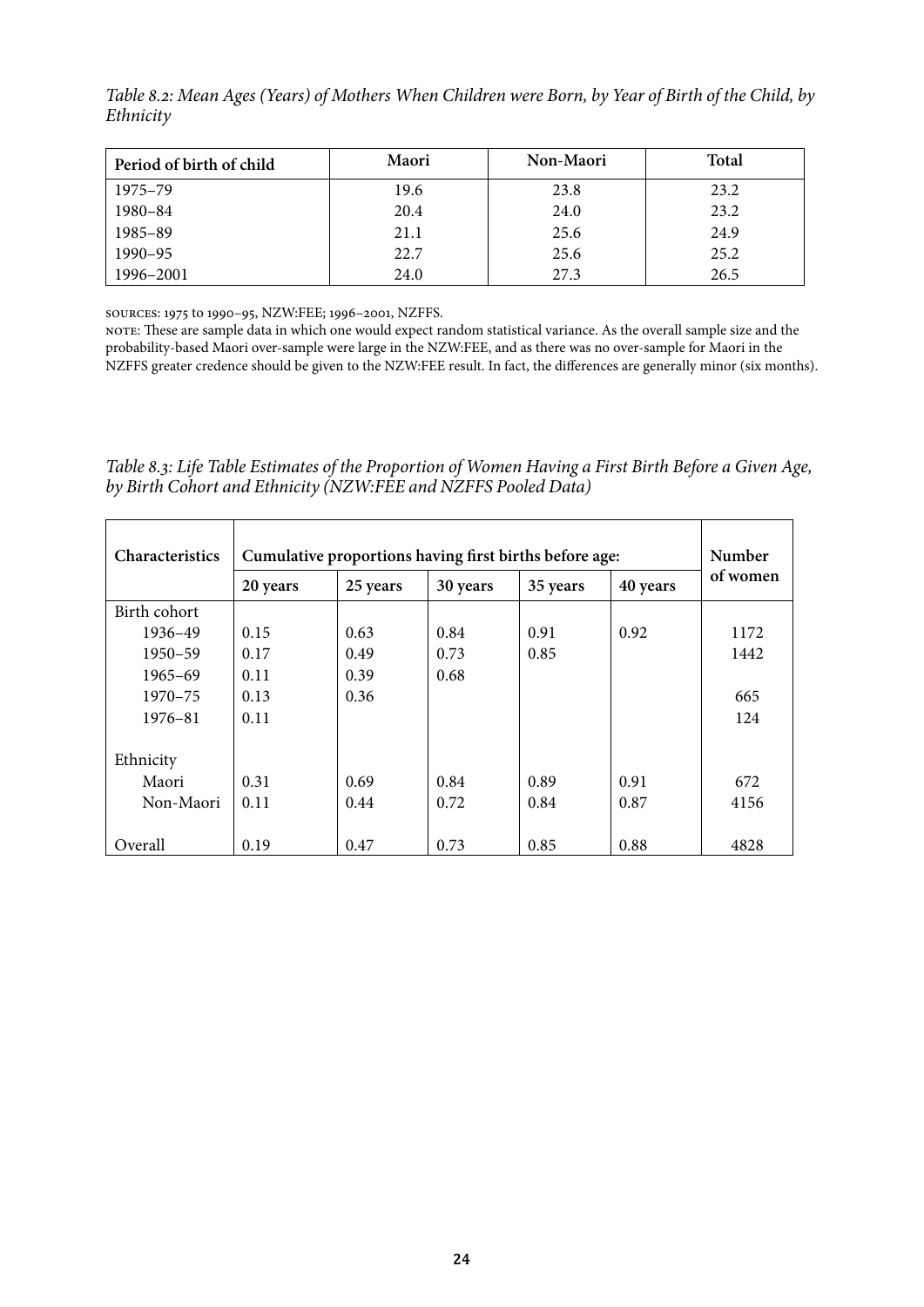#### *Table 9.1: Ethnicity of 'Occupier' of Households, 1991 and 2001*

|                    | 1991 percentage | 2001 percentage |
|--------------------|-----------------|-----------------|
| Pakeha only        | 85.25           | 79.76           |
| Maori only         | 7.38            | 6.40            |
| Pasifika only      | 2.54            | 2.69            |
| Asian only         | 2.02            | 4.33            |
| Other only         | 0.13            | 0.40            |
| Pakeha/Maori       | 1.55            | 3.56            |
| Pakeha/Pasifika    | 0.19            | 0.41            |
| Pakeha/Asian       | 0.06            | 0.15            |
| Other combinations | 0.20            | 0.49            |
| Not specified      | 0.69            | 1.82            |
| <b>TOTAL</b>       | 100             | 100             |

sources: Statistics New Zealand; *Census of Population and* Dwellings, 1991 and 2001.

note: These are households that do not include a visitor, and these data also exclude those 'not classifiable'. The 'occupier' is the person who completes the dwelling/household form. Their ethnicity may not be representative of that (those) of any other resident(s). By 2001, 0.13% of households had a Maori/Pasifika occupier and 0.10% a Maori/Pasifika/Pakeha occupier.

|                               | 1991 percentage | 2001 percentage |
|-------------------------------|-----------------|-----------------|
| (1) Pakeha                    | 80.15           | 73.54           |
| (1) Maori only                | 6.42            | 7.36            |
| (1) Pasifika                  | 2.10            | 2.46            |
| $(1)$ Asian                   | 1.81            | 4.07            |
| $(1)$ Other                   | 0.09            | 0.36            |
| (2+) Pakeha/Maori             | 6.02            | 6.72            |
| $(2+)$ Pakeha/Pasifika        | 0.95            | 1.08            |
| $(2+)$ Pakeha/Asian           | 0.82            | 1.46            |
| $(2+)$ Pakeha/Other           | 0.16            | 0.28            |
| $(2+)$ Maori/Pasifika         | 0.51            | 0.74            |
| $(2+)$ All other combinations | 0.30            | 0.55            |
| Not specified                 | 0.65            | 1.38            |
| <b>TOTAL</b>                  | 100.00          | 100.00          |

*Table 9.2: Percentage of Households Whose Members were of One-only Ethnicity (Labelled 1) or of Multiple Ethnicities (Labelled 2+), Using Prioritised Ethnicity for those Usually Resident, 1991 and 2001*

sources: Statistics New Zealand; *Census of Population and Dwellings*, 1991 and 2001. By 2001, 0.11% of households were Maori/ Asian and 0.16% Maori/Pakeha/Pasifika.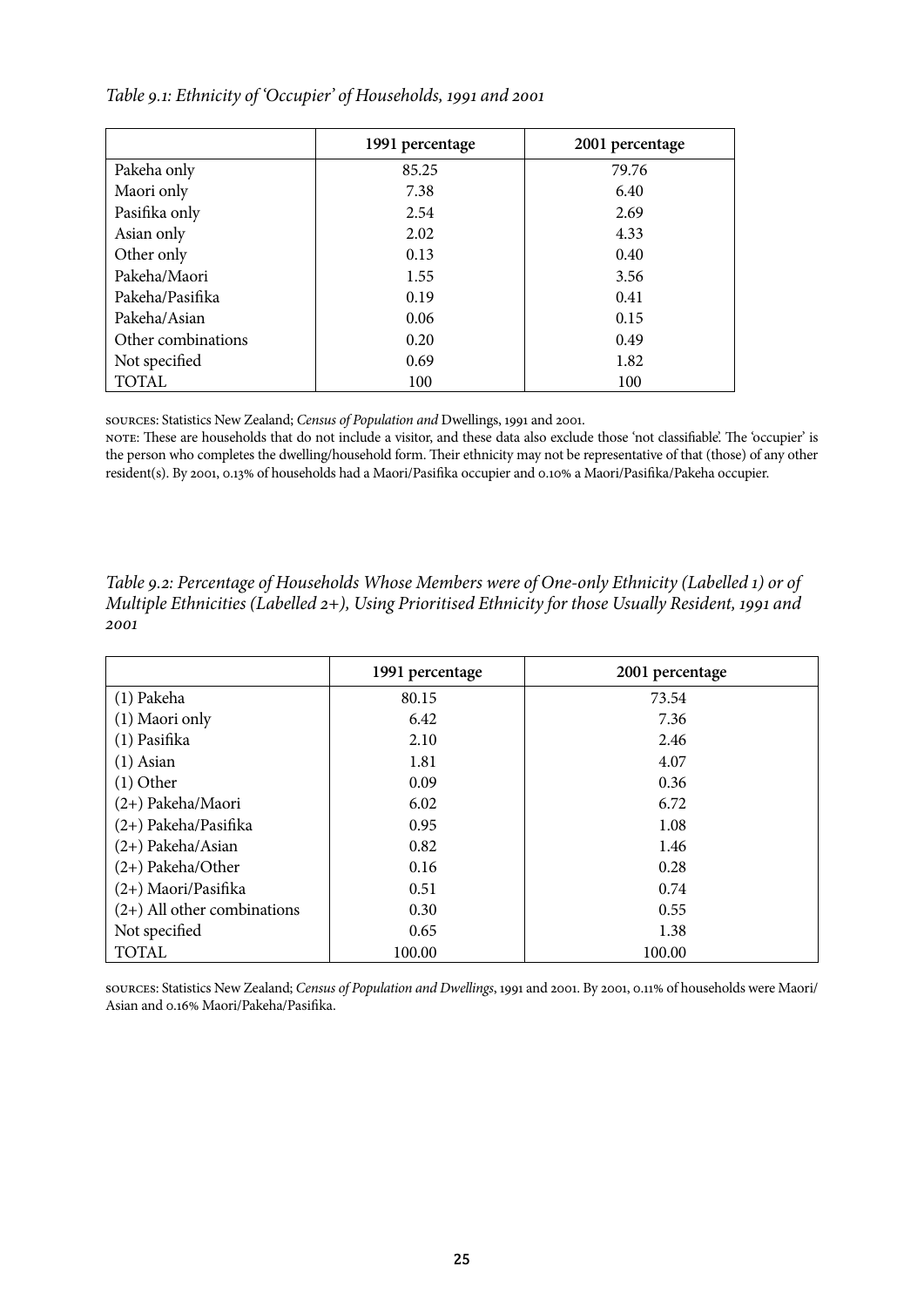| Table 9.3a: Equivalised Household Income by Household Type and Age of Occupier, 1986 |  |  |
|--------------------------------------------------------------------------------------|--|--|
| $(1996$ dollars)                                                                     |  |  |

|                              |            | Age of occupier (years) |           |           |           |           |       |       |
|------------------------------|------------|-------------------------|-----------|-----------|-----------|-----------|-------|-------|
|                              | Percentile | $<$ 25                  | $25 - 34$ | $34 - 44$ | $45 - 54$ | $55 - 64$ | $65+$ | Total |
|                              | 25         | 20198                   | 31911     | 32302     | 24261     | 12538     | 8879  | 12552 |
| One adult only               | 50         | 32667                   | 46191     | 48664     | 40744     | 25075     | 17758 | 25105 |
|                              | 75         | 44147                   | 60730     | 66658     | 58282     | 43829     | 27769 | 44073 |
|                              | 25         | 6728                    | 8278      | 12150     | 12549     | 9329      | 8167  | 9409  |
| One adult + children         | 50         | 13456                   | 15853     | 19026     | 20879     | 18771     | 17138 | 17176 |
|                              | 75         | 21286                   | 20488     | 27239     | 34487     | 38015     | 92091 | 22973 |
|                              | 25         | 33109                   | 42949     | 37289     | 32199     | 24050     | 20125 | 24286 |
| Two adult only               | 50         | 44427                   | 57931     | 54720     | 46608     | 36290     | 24816 | 38528 |
|                              | 75         | 57771                   | 73163     | 74442     | 64630     | 53603     | 36494 | 58409 |
| Two adults +                 | 25         | 17447                   | 22044     | 25880     | 25046     | 19158     | 14812 | 23287 |
| children                     | 50         | 22656                   | 28765     | 35246     | 35218     | 28180     | 19727 | 31451 |
|                              | 75         | 28993                   | 38498     | 47609     | 49174     | 41327     | 27995 | 43823 |
|                              | 25         | 36984                   | 51655     | 46411     | 46888     | 39966     | 31937 | 41619 |
| Three or more<br>adults only | 50         | 53161                   | 69051     | 61459     | 62316     | 53827     | 42329 | 56967 |
|                              | 75         | 73565                   | 101950    | 92283     | 94118     | 77957     | 55185 | 85258 |
| Three or more adults         | 25         | 22719                   | 24916     | 29665     | 31717     | 27678     | 21584 | 29111 |
| + children                   | 50         | 30230                   | 33194     | 38598     | 42260     | 37543     | 29021 | 38650 |
|                              | 75         | 39191                   | 43610     | 55210     | 63851     | 55525     | 39774 | 56633 |
|                              | 25         | 20843                   | 20952     | 26404     | 31210     | 20196     | 12470 | 20417 |
| All households               | 50         | 35569                   | 32793     | 41211     | 45024     | 35377     | 19864 | 32802 |
|                              | 75         | 54663                   | 54710     | 53515     | 68429     | 55811     | 31873 | 57572 |

source: Cochrane *et al.* forthcoming 2007.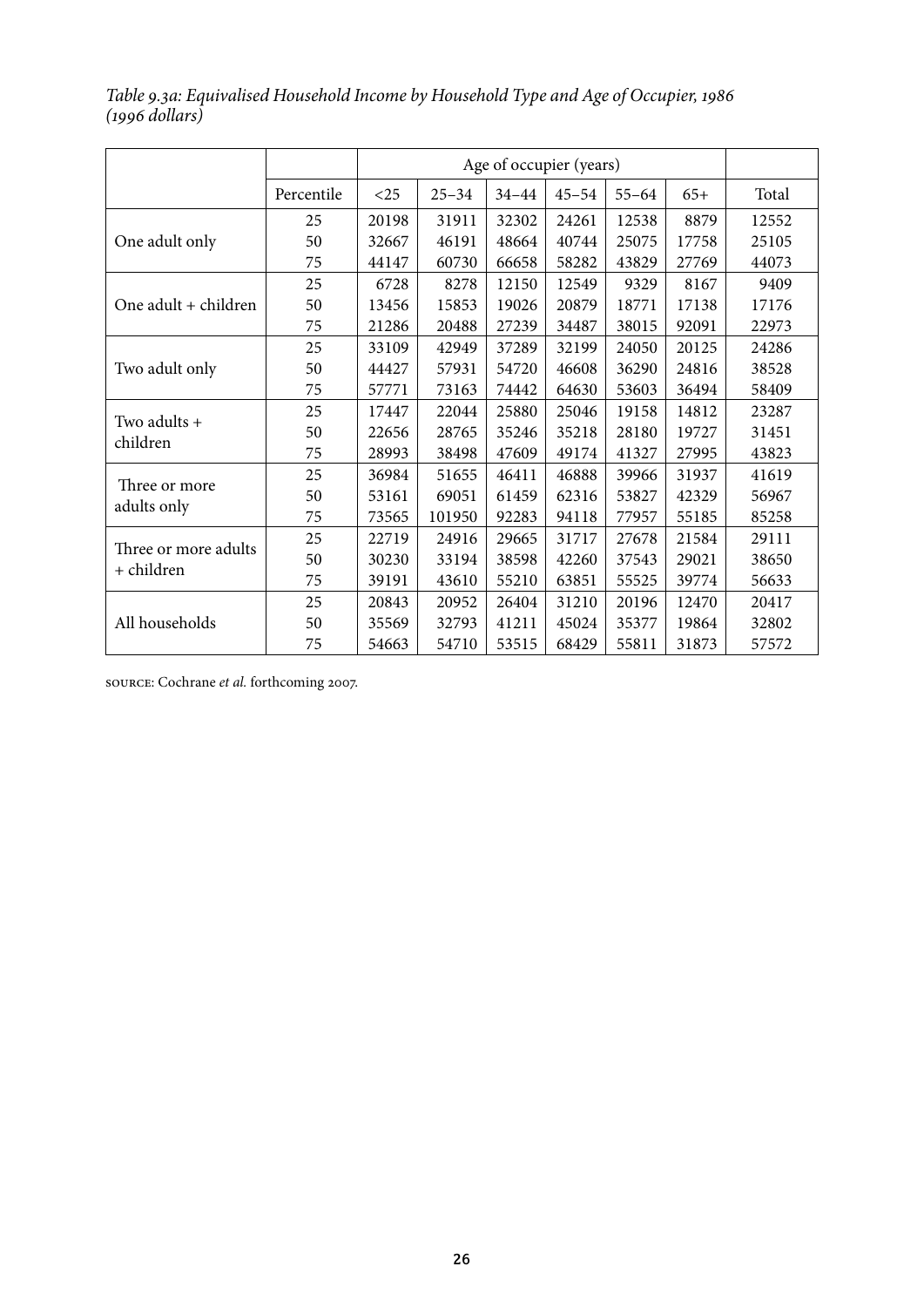|                              |            | Age of occupier (years) |           |           |           |           |       |       |
|------------------------------|------------|-------------------------|-----------|-----------|-----------|-----------|-------|-------|
|                              | Percentile | $<$ 25                  | $25 - 34$ | $34 - 44$ | $45 - 54$ | $55 - 64$ | $65+$ | Total |
|                              | 25         | 11934                   | 26506     | 24843     | 20082     | 14422     | 16650 | 17219 |
| One adult only               | 50         | 24869                   | 43848     | 45004     | 38733     | 24584     | 20343 | 25665 |
|                              | 75         | 38477                   | 62496     | 67567     | 61001     | 46509     | 27567 | 46375 |
| One adult +                  | 25         | 8484                    | 9805      | 11327     | 11774     | 9476      | 9110  | 10453 |
| children                     | 50         | 11877                   | 13620     | 16465     | 18447     | 13251     | 11379 | 15051 |
|                              | 75         | 16154                   | 19126     | 25105     | 31523     | 23272     | 15771 | 22683 |
|                              | 25         | 24054                   | 44609     | 38151     | 34602     | 25292     | 21079 | 25488 |
| Two adult only               | 50         | 37918                   | 60460     | 57007     | 52379     | 41184     | 26183 | 41597 |
|                              | 75         | 53008                   | 85140     | 85669     | 78315     | 62619     | 36805 | 63628 |
|                              | 25         | 17116                   | 22874     | 26904     | 26522     | 17823     | 14468 | 24240 |
| Two adults +<br>children     | 50         | 24069                   | 32574     | 39317     | 41537     | 28990     | 19140 | 36397 |
|                              | 75         | 34646                   | 45099     | 58805     | 64578     | 46538     | 28345 | 54369 |
|                              | 25         | 22742                   | 46096     | 38598     | 43450     | 35473     | 26112 | 35218 |
| Three or more<br>adults only | 50         | 41492                   | 70090     | 57791     | 64432     | 55275     | 37894 | 56014 |
|                              | 75         | 66381                   | 108411    | 87725     | 99931     | 87947     | 53998 | 88322 |
| Three or more                | 25         | 19095                   | 23055     | 25462     | 28661     | 23204     | 19738 | 25144 |
|                              | 50         | 30847                   | 34356     | 37221     | 43157     | 36088     | 28659 | 37774 |
| adults + children            | 75         | 47237                   | 49581     | 54526     | 67620     | 55479     | 43325 | 57202 |
|                              | 25         | 16341                   | 23339     | 23401     | 29575     | 19959     | 17510 | 19234 |
| All households               | 50         | 30316                   | 40104     | 40073     | 45345     | 38893     | 24822 | 32611 |
|                              | 75         | 45563                   | 55692     | 56851     | 74531     | 55347     | 32438 | 55490 |

*Table 9.3b: Equivalised Household Income by Household Type and Age of Occupier, 2001 (1996 dollars)*

source: Cochrane *et al.* forthcoming 2007.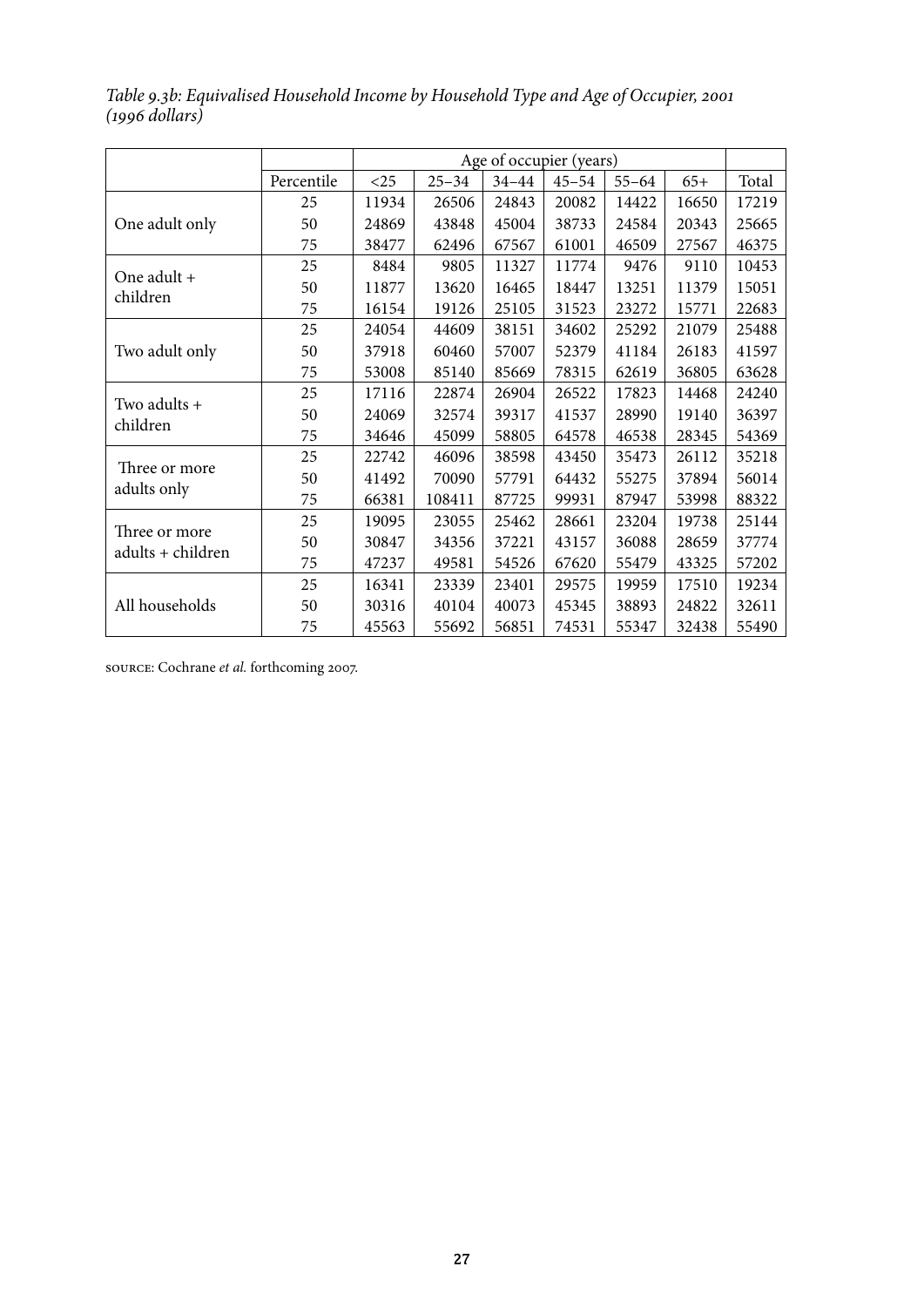|                          | Age of occupier (years) |          |           |           |           |           |          |         |
|--------------------------|-------------------------|----------|-----------|-----------|-----------|-----------|----------|---------|
|                          | Percentile              | $<$ 25   | $25 - 34$ | $34 - 44$ | $45 - 54$ | $55 - 64$ | $65+$    | Total   |
|                          | 25                      | -8264    | $-5405$   | $-7458$   | $-4179$   | 1885      | 7771     | 4667    |
| One adult only           | 50                      | $-7797$  | $-2342$   | $-3659$   | $-2011$   | $-491$    | 2585     | 561     |
|                          | 75                      | $-5670$  | 1766      | 909       | 2719      | 2681      | $-202$   | 2302    |
| One adult +              | 25                      | 1756     | 1526      | $-823$    | $-775$    | 147       | 943      | 1044    |
| children                 | 50                      | $-1579$  | $-2234$   | $-2561$   | $-2432$   | $-5520$   | $-5760$  | $-2126$ |
|                          | 75                      | $-5132$  | $-1362$   | $-2134$   | $-2964$   | $-14742$  | $-76320$ | $-291$  |
|                          | 25                      | $-9055$  | 1660      | 862       | 2403      | 1242      | 954      | 1202    |
| Two adult only           | 50                      | $-6508$  | 2529      | 2287      | 5771      | 4894      | 1367     | 3069    |
|                          | 75                      | $-4762$  | 11976     | 11228     | 13685     | 9017      | 311      | 5218    |
|                          | 25                      | $-331$   | 830       | 1023      | 1476      | $-1335$   | $-344$   | 953     |
| Two adults +<br>children | 50                      | 1414     | 3809      | 4072      | 6319      | 810       | $-586$   | 4947    |
|                          | 75                      | 5653     | 6601      | 11197     | 15403     | 5211      | 350      | 10546   |
| Three or more            | 25                      | $-14241$ | $-5559$   | $-7812$   | $-3439$   | $-4493$   | $-5825$  | $-6401$ |
| adults only              | 50                      | $-11669$ | 1039      | $-3668$   | 2116      | 1448      | $-4435$  | $-952$  |
|                          | 75                      | $-7183$  | 6461      | $-4558$   | 5813      | 9990      | $-1187$  | 3064    |
|                          | 25                      | $-3624$  | $-1861$   | $-4204$   | $-3056$   | $-4473$   | $-1846$  | $-3967$ |
| Three or more            | 50                      | 617      | 1162      | $-1377$   | 897       | $-1455$   | $-362$   | $-876$  |
| adults + children        | 75                      | 8046     | 5971      | $-683$    | 3769      | $-47$     | 3551     | 569     |
|                          | 25                      | $-4501$  | 2387      | $-3004$   | $-1635$   | $-236$    | 5040     | $-1183$ |
| All households           | 50                      | $-5253$  | 7311      | $-1138$   | 321       | 3516      | 4958     | $-190$  |
|                          | 75                      | $-9100$  | 982       | 3336      | 6102      | $-463$    | 565      | $-2082$ |

*Table 9.3c: Equivalised Household Income by Household Type and Age of Occupier, 2001–1986 Difference (1996 dollars)*

Source: Cochrane *et al.* forthcoming 2007.